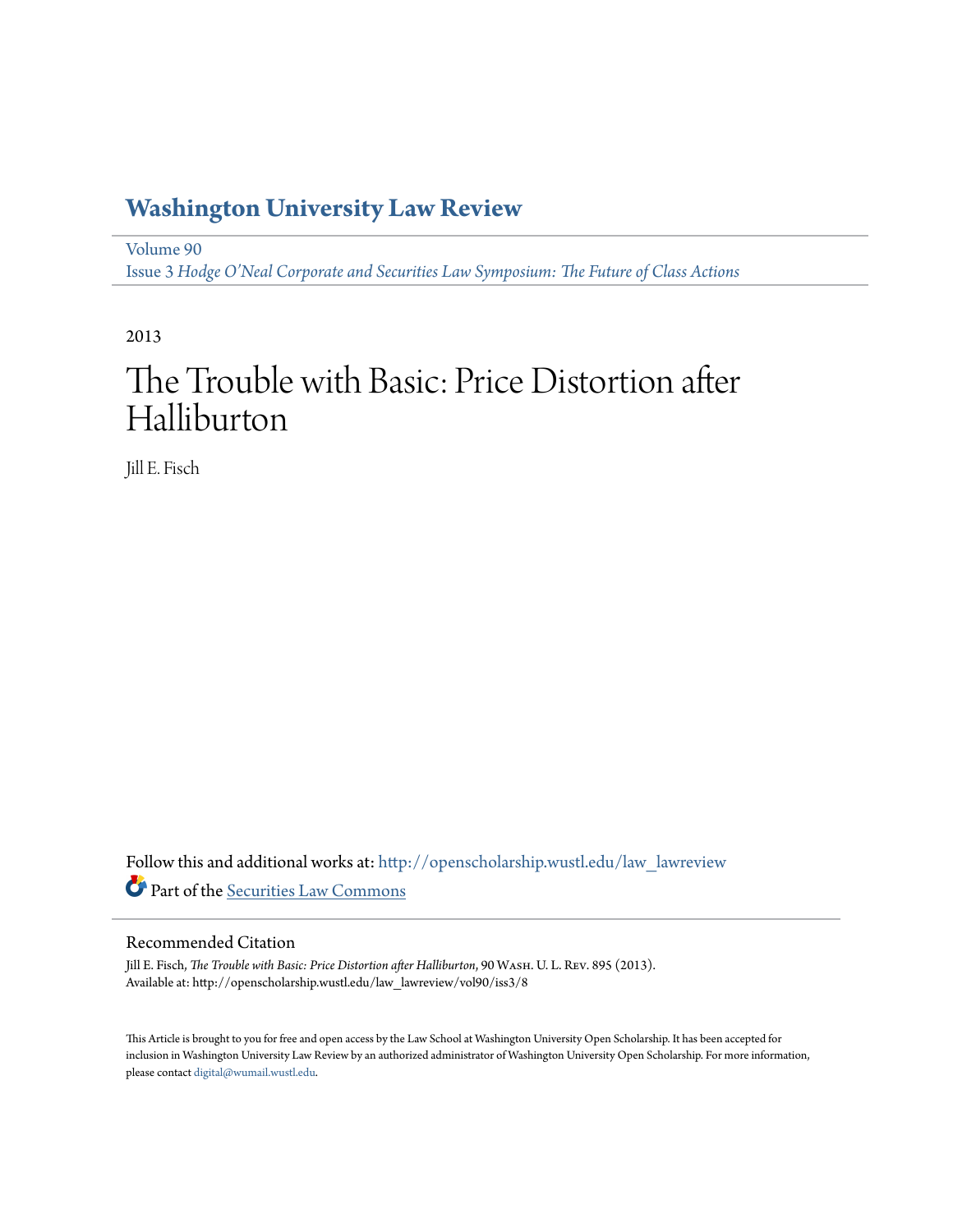### **THE TROUBLE WITH** *BASIC***: PRICE DISTORTION AFTER** *HALLIBURTON*

#### **JILL E. FISCH**

#### ABSTRACT

*Many commentators credit the Supreme Court's decision in Basic, Inc.* v. Levinson*, which allowed courts to presume reliance rather than requiring individualized proof, with spawning a vast industry of private securities fraud litigation. Today, the validity of* Basic*'s holding has come under attack as scholars have raised questions about the extent to which the capital markets are efficient. In truth, both these views are overstated.*  Basic*'s adoption of the fraud on the market presumption reflected a retreat from prevailing lower court recognition that the application of a reliance requirement was inappropriate in the context of impersonal public market transactions. And, contrary to arguments currently being made to the Supreme Court in the* Amgen *case, fraud on the market theory does not require a strong degree of market efficiency—but merely that market prices respond to information.* 

*The* Basic *decision had another, less widely-recognized effect, however. It began shifting the nature of private securities fraud claims from transaction-based claims to market-based claims, a shift that was completed by the Court's later decision in* Dura*. The consequence of this shift was to convert the nature of the plaintiff's harm from a corruption of the investment decision to one of transacting at a distorted price.* 

*The legal significance of price distortion was at the heart of the*  Halliburton *decision. The lower court confused two temporally distinct concepts: ex ante price distortion, which is part of the reliance inquiry, and ex post price distortion, which is a component of loss causation. The Supreme Court limited its holding in* Halliburton *to identifying this confusion, leaving examination of the appropriate role of price distortion for future cases. In* Amgen*, the Court may be forced to tackle this question. This Article argues that* Amgen *highlights the incongruity of considering price distortion at the class certification stage and provides* 

Perry Golkin Professor of Law, University of Pennsylvania Law School. I am grateful for helpful comments from Eric Orts, the participants at the Institute for Law and Economic Policy's Conference on the Future of Class Actions, the University of Pennsylvania Law School's ad hoc faculty seminar and the Deals Workshop of the University of Colorado Law School. My thanks to Charlotte Newell, Penn Law Class of 2012, and Melissa Deutsch, Penn Law Class of 2011, for excellent research assistance.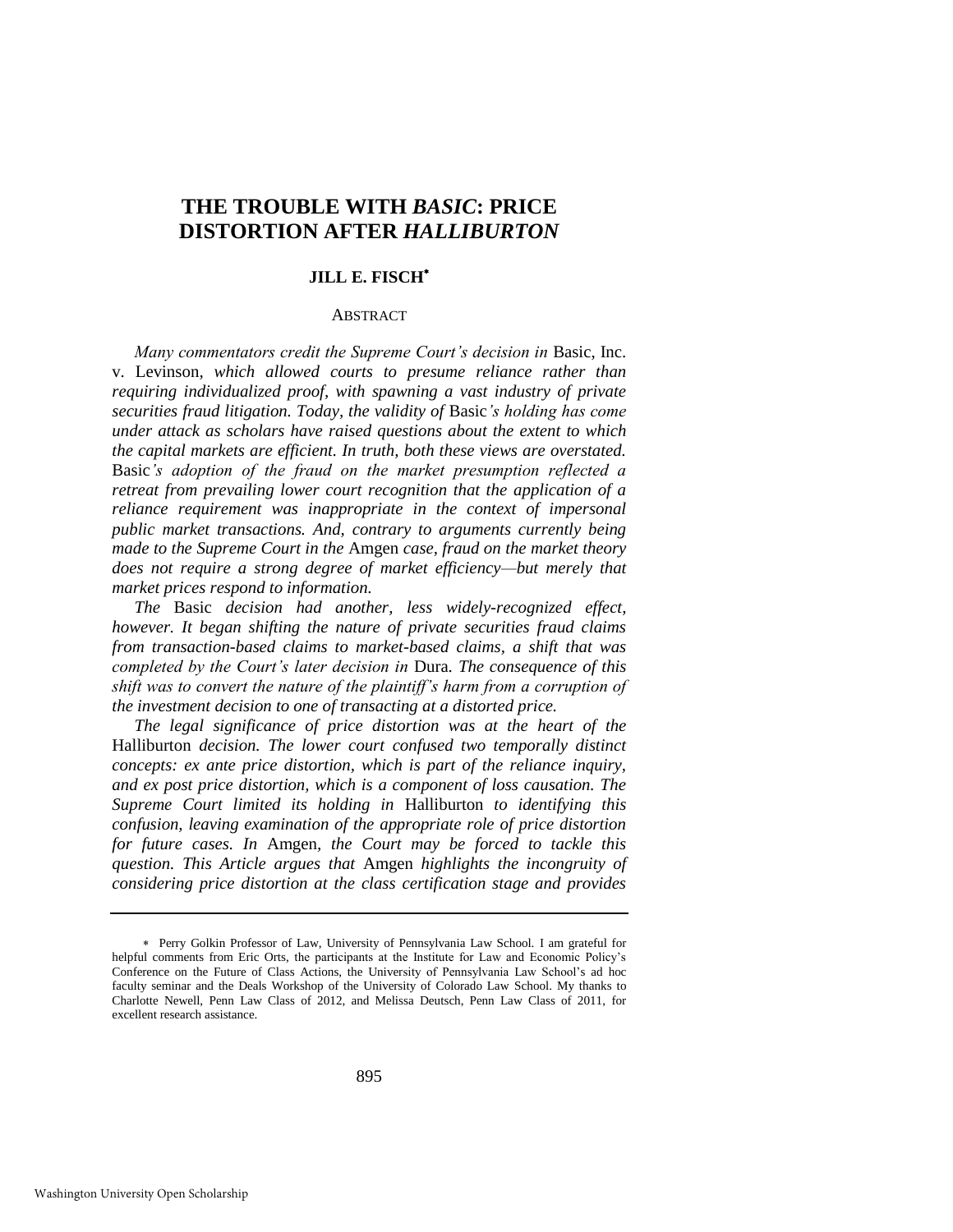*an opportunity for the Court to reconsider and reject* Basic*'s insistence on retaining a reliance requirement.* 

#### <span id="page-2-1"></span><span id="page-2-0"></span>**INTRODUCTION**

The Supreme Court's decision in *Basic, Inc. v. Levinson*<sup>1</sup> is widely credited with spawning a vast industry of securities fraud litigation by removing the requirement of individualized proof of reliance as an obstacle to class certification.<sup>2</sup> Modern criticisms of private litigation coupled with questions about the validity of the economic premises on which *Basic* relied have led critics to question the legitimacy of the Court's holding in *Basic*. <sup>3</sup> Most recently, with the Supreme Court's decision to grant certiorari in *Amgen*, 4 commentators are again speculating that the Court may use this case as an opportunity to overrule *Basic*. 5

Generally, criticism of *Basic* mischaracterizes the decision. *Basic* did not release federal securities fraud from its moorings in common law fraud

<sup>1. 485</sup> U.S. 224 (1988).

<sup>2.</sup> *See, e.g.*, Donald C. Langevoort, Basic *at Twenty: Rethinking Fraud on the Market*, 2009 WIS. L. REV. 151, 152 (stating that "[t]ens of billions of dollars have changed hands in settlements of 10b-5 lawsuits in the last twenty years as a result of *Basic*"); Paul G. Mahoney, *Precaution Costs and the Law of Fraud in Impersonal Markets*, 78 VA. L. REV. 623, 663 (1992) (stating that "the rate at which securities fraud class action suits were filed nearly tripled between April 1988, just after *Basic* was decided, and June 1991"); Brief of Chamber of Commerce of the United States of America as *Amicus Curiae* in Support of Respondents at 4, Erica P. John Fund, Inc. v. Halliburton Co., 131 S. Ct. 2179 (2011) (No. 09-1403), 2011 U.S. S. Ct. Briefs LEXIS 445, at \*6 (*Basic* "significantly expanded the Rule 10b-5 implied right of action by creating a fraud-on-the-market presumption in order to permit securities fraud plaintiffs to meet class certification requirements under Fed. R. Civ. P. Rule 23.").

<sup>3.</sup> *See, e.g.*, William W. Bratton & Michael L. Wachter, *The Political Economy of Fraud on the Market*, 160 U. PA. L. REV. 69, 77 (2011) (advocating "removing the *Basic* presumption and imposing an actual reliance requirement"); Mahoney, *supra* note [2,](#page-2-0) at 670 (arguing that "[t]he Supreme Court would benefit shareholders by confessing that it erred in *Basic* when it adopted FOTM"); Frederick C. Dunbar & Dana Heller, *Fraud on the Market Meets Behavioral Finance*, 31 DEL. J. CORP. L. 455 (2006) (reviewing academic studies raising questions about whether investors and markets are rational to the extent necessary to support *Basic*'s reasoning).

<sup>4.</sup> Conn. Ret. Plans & Trust Funds v. Amgen Inc., 660 F.3d 1170 (9th Cir. 2011), *cert. granted*, 132 S. Ct. 2742 (June 11, 2012) (No. 11-1085).

<sup>5.</sup> *See, e.g.*, Britt K. Latham & M. Jason Hale, *The Supreme Court's Review of the Amgen Decision May Cause it to Reconsider the 'Fraud-On-The-Market' Presumption*, THOMSON REUTERS NEWS & INSIGHT (Aug. 13, 2012), http://newsandinsight.thomsonreuters.com/Securities/Insight/2012/ 08\_-\_August/The\_Supreme\_Court%E2%80%99s\_review\_of\_the\_Amgen\_decision\_may\_cause\_it\_to\_ reconsider\_the\_\_Fraud-On-The-Market\_\_presumption/ ("In light of the difficulties in applying *Basic* over the years, the Supreme Court may well use *Amgen* to reconsider (and even replace) *Basic*'s 'fraud-on-the-market' presumption with an alternative."); *see also* Transcript of Oral Argument at 41, Amgen Inc. v. Conn. Ret. Plans & Trust Funds (Nov. 5, 2012) (No. 11-1085) (Scalia, J.), *available at* http://www.supremecourt.gov/oral\_arguments/argument\_transcripts/11-1085.pdf (questioning whether the Court should "overrule Basic because it was certainly based upon a theory that—that simply collapses once you remove the materiality element").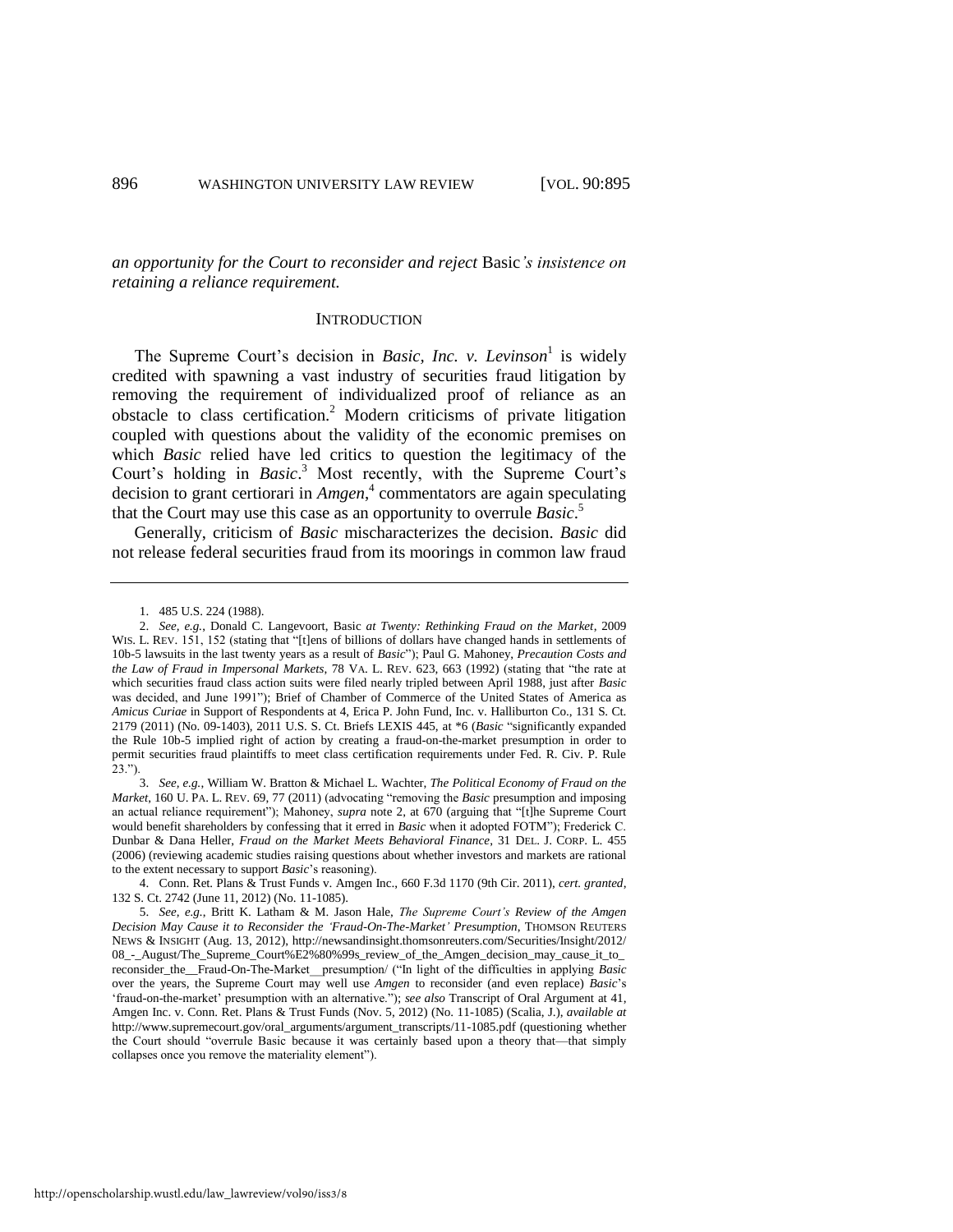and deceit. Rather, by retaining the reliance requirement in federal securities fraud litigation, *Basic* reflected judicial conservatism. Despite contemporaneous recognition by lower courts and commentators that a reliance requirement was anomalous in the context of impersonal transactions in the public securities markets,<sup>6</sup> the Supreme Court refused to reject reliance outright. Instead, the Court constructed a complex theory of market integrity relying on the fact that, in an efficient market, fraudulent public statements distort stock prices.<sup>7</sup> According to the *Basic* Court, the existence of this price distortion justifies a rebuttable presumption of reliance.<sup>8</sup>

The *Basic* presumption simplified the class certification inquiry for a time by relieving plaintiffs of the need to establish individualized reliance. The rationale for the *Basic* presumption, however, reflected a shift in the underlying objectives of securities fraud litigation. Specifically, as this Article will explain, the price distortion theory on which *Basic* was premised had the effect of converting securities fraud from a transactionbased wrong—akin to common law deceit—into a market-based claim.<sup>9</sup>

At the same time, because it used the fraud on the market theory ("FOTM") as the basis for its ruling, *Basic* deflected the reliance inquiry into an analysis of market efficiency. Following *Basic*, courts rapidly limited the availability of the *Basic* presumption to cases involving

<span id="page-3-0"></span><sup>6.</sup> *See infra* Part I.A (describing context in which the Supreme Court decided *Basic*).

<sup>7.</sup> *Cf*. Stoneridge Inv. Partners v. Scientific-Atlanta, Inc., 552 U.S. 148, 159 (2008) (holding that fraudulent statements that are not communicated directly to the public markets are an insufficient basis for securities fraud liability). *But see id.* at 171–72 (Stevens, J., dissenting) (explaining that "petitioner . . . alleged that respondents knew their deceptive acts would be the basis for statements that would influence the market price of Charter stock on which shareholders would rely").

<sup>8.</sup> Basic Inc. v. Levinson, 485 U.S. 224 (1988). This Article uses the term "price distortion" to reflect the concept that fraudulent information has an effect on the price of a security in the sense that, absent such information, the price at which the security traded would be different. Courts and commentators have also used the term "price impact." Although some commentators use the terms interchangeably, this Article uses price impact instead to describe a situation in which the price of a security changes in response to the dissemination of information. *See* Transcript of Oral Argument at 27, Erica P. John Fund, Inc. v. Halliburton Co., 131 S. Ct. 2179 (2011) (No. 09-1403) (Respondent's counsel arguing that Petitioners are required to show price impact—that is, that Respondent's misrepresentations moved the market at the time of the fraud or that "price[s] decline[d] following a corrective disclosure"). Cases involving price impact are a subset of all cases in which prices have been distorted by fraudulent information.

<sup>9.</sup> Arguably, this is consistent with the evolution of federal securities laws from investor to market protection focus. For example, Congress added a requirement in the National Securities Markets Improvements Act of 1996 that, in enacting regulation, the Securities and Exchange Commission consider the degree to which its rules would "promote efficiency, competition, and capital formation." Pub. L. No. 104-290, § 106, 110 Stat. 3416, 3434 (codified as amended at 15 U.S.C. § 77b(b) (2006)) (adding § 2(b)).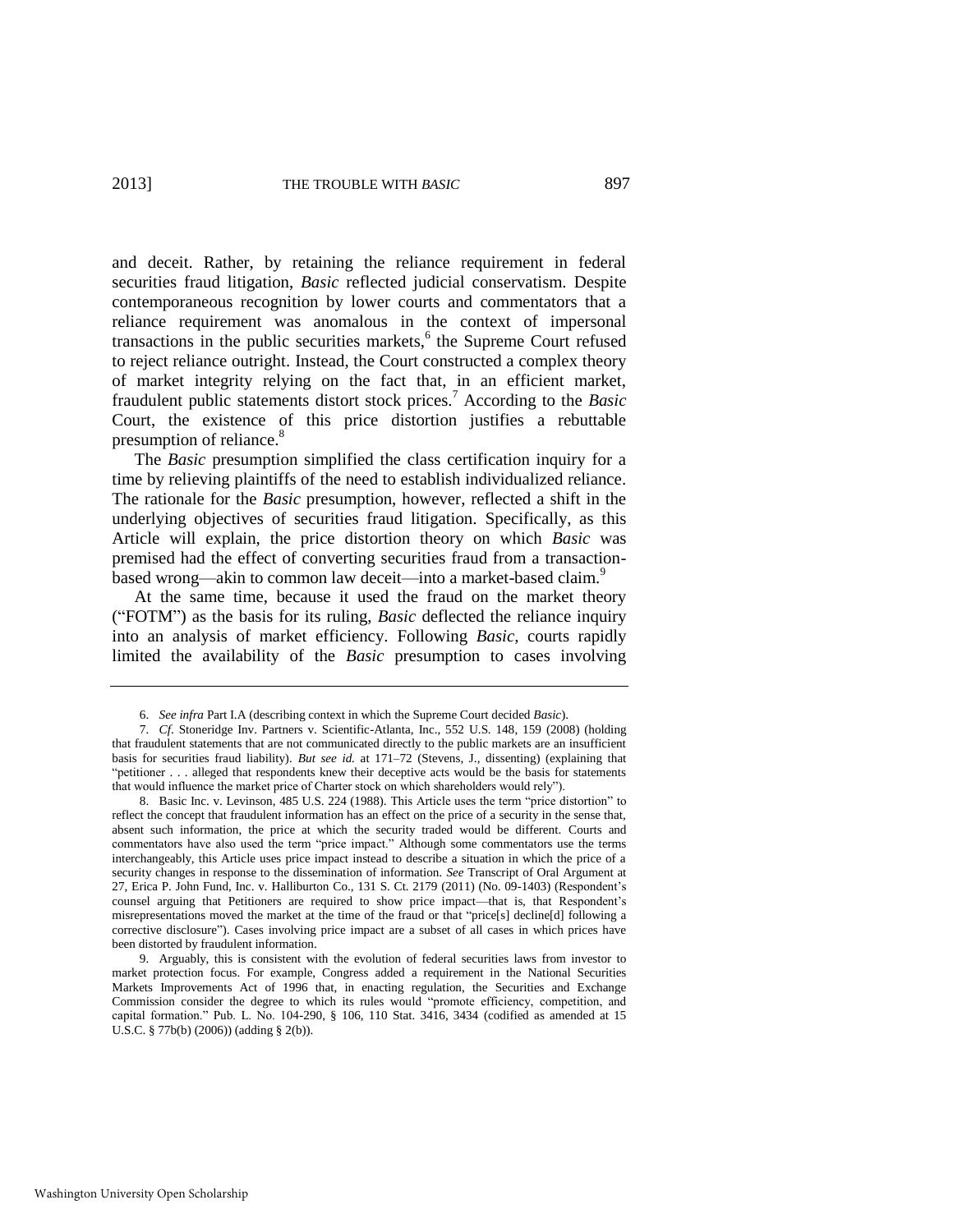efficient markets.<sup>10</sup> Although market efficiency is neither a necessary nor a sufficient condition to establish that misinformation has distorted prices, most courts have concluded that the threshold inquiry in *Basic* is satisfied by proof that the misrepresentations were publicly made and "that the stock traded in an efficient market."<sup>11</sup>

With a few exceptions, courts have ruled that an independent analysis of price distortion is unnecessary to obtain the *Basic* presumption.<sup>12</sup> One of the exceptions was the Fifth Circuit.<sup>13</sup> In *Archdiocese of Milwaukee*  Supporting Fund, Inc. v. Halliburton,<sup>14</sup> the Fifth Circuit held that, to obtain class certification under *Basic*, the plaintiffs must prove that the defendant's misrepresentation affected the market price of the security.<sup>15</sup> The court explained that this price impact could be established in one of two ways—through a stock price reaction at the time of the fraudulent statement or through a stock price response to the revelation of truth.<sup>16</sup> The latter showing is equivalent to that required to establish the element of loss causation.<sup>17</sup>

The *Halliburton* case thus offered the Supreme Court an opportunity to reexamine *Basic*'s fundamental premises, specifically, the normative implications of focusing on price distortion in defining the contours of a claim for private securities fraud. The Court declined the invitation. Reluctant to disturb the delicate balance created by its prior decisions, and

<sup>10.</sup> *See infra* Part II.

<sup>11.</sup> *Halliburton Co.*, 131 S. Ct. at 2185 ("It is common ground, for example, that plaintiffs must demonstrate that the alleged misrepresentations were publicly known (else how would the market take them into account?), that the stock traded in an efficient market, and that the relevant transaction took place 'between the time the misrepresentations were made and the time the truth was revealed.'" (quoting *Basic*, 485 U.S. at 248 n.27)).

<sup>12.</sup> *See, e.g.*, *In re* DVI, Inc. Sec. Litig., 639 F.3d 623, 636–37 (3d Cir. 2011) (considering and rejecting defendants' argument that plaintiffs should be required to prove "market impact" in order to gain the benefit of the *Basic* presumption). For the exception, see, for example, *Berks County Employees' Retirement Fund v. First American Corp.*, 734 F. Supp. 2d 533, 541 n.52 (S.D.N.Y. 2010) (finding no Rule 23(b)(3) predominance where there was "'no evidence' that any of the alleged misrepresentations resulted in an 'immediate increase' in First American's stock price and 'no evidence' that any corrective disclosure 'caused an immediate decrease' in stock price").

<sup>13.</sup> In *Oscar Private Equity Investments v. Allegiance Telecom, Inc.*, the Fifth Circuit held that plaintiffs were required to establish loss causation by a preponderance of the evidence in order to obtain class certification. 487 F.3d 261, 269 (5th Cir. 2007). A variety of circuits have faced this question and reached varying conclusions. *See, e.g.*, *In re* DVI, Inc. Sec. Litig., 639 F.3d at 631; Schleicher v. Wendt, 618 F.3d 679, 687 (7th Cir. 2010); *In re* Salomon Analyst Metromedia Litig., 544 F.3d 474, 483–84 (2d Cir. 2008).

<sup>14. 597</sup> F.3d 330 (5th Cir. 2010).

<sup>15.</sup> *Id.* at 335.

<sup>16.</sup> *Id.*

<sup>17.</sup> *See* Dura Pharms., Inc. v. Broudo, 544 U.S. 336, 342–46 (2005) (holding that allegations of price inflation, without more, were insufficient to establish loss causation).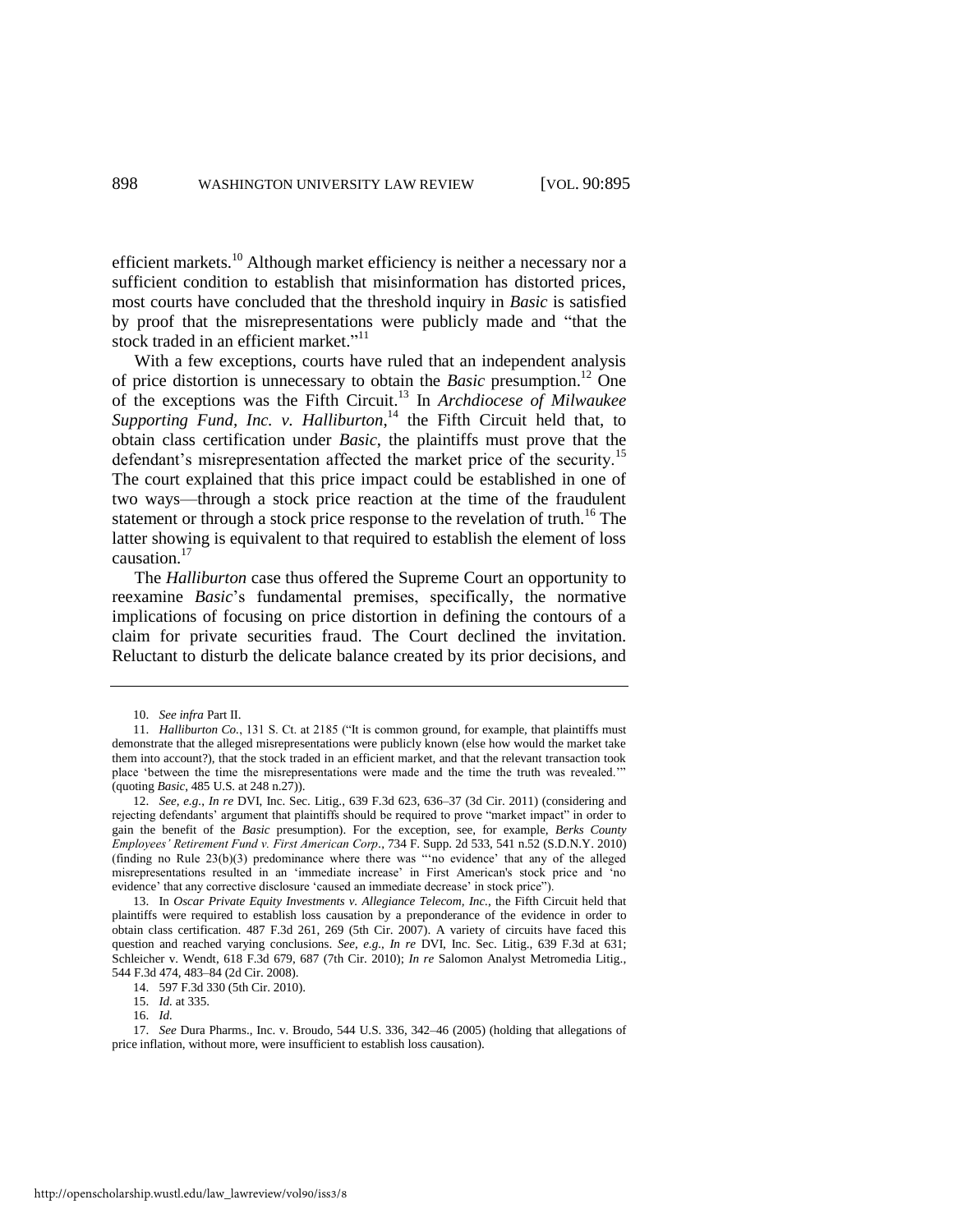perhaps wary of entrusting policing the markets to the Securities and Exchange Commission (SEC) in light of ongoing questions about the vigor of the agency's enforcement efforts,<sup>18</sup> the Court eschewed a broadbased holding and relied instead on a rigid characterization of the lower court's analysis. Although it reaffirmed the vitality of the *Basic* presumption, the Court explicitly refused to consider the role of price distortion in obtaining that presumption.<sup>19</sup>

The *Halliburton* decision reflected the Fifth Circuit's confusion between two temporal concepts<sup>20</sup>—price distortion at the time of the fraud and price impact when the fraud is revealed to the market—that serve distinct objectives. Understanding these objectives is critical in determining the appropriate scope of private securities fraud litigation. At the same time, the Supreme Court's narrow holding in *Halliburton* did not confront the increasing stress placed on *Basic* by the evolving approach to class certification.<sup>21</sup> That issue is squarely presented to the Supreme Court in the *Amgen* case.<sup>22</sup> In *Amgen*, the Court is specifically asked to decide whether proof of price distortion is necessary to obtain class certification.<sup>23</sup> This Article argues that the natural outgrowth of the Court's market-based approach to securities fraud justifies resolving the tension in *Amgen* by overruling that aspect of the *Basic* decision which retains a reliance requirement.

Part I of this Article places *Halliburton* in historical context, first by describing the decisions that preceded *Basic* and then by examining *Basic*'s adoption of the presumption of reliance. Part II examines the aftermath of *Basic*, including the Court's subsequent decision in *Dura*. In Part III, the Article explains the collective impact of *Basic* and *Dura* specifically, the move to a market-based conception of securities fraud and the role of price distortion in that conception. Part IV positions

<sup>18.</sup> *See* Jill E. Fisch, *The Long Road Back: Business Roundtable and the Future of SEC Rulemaking*, SEATTLE U. L. REV. (forthcoming 2013), *available at* http://ssrn.com/abstract=2164423 (describing criticisms of SEC enforcement policies).

<sup>19.</sup> *See* Erica P. John Fund v. Halliburton Co., 131 S. Ct. 2179, 2187 (2011) (explaining that "loss causation is . . . not price impact" and that "we need not, and do not, address any other question about *Basic*, its presumption, or how and when it may be rebutted").

<sup>20.</sup> As explained below, to distinguish between these concepts, this Article will term them "ex ante price distortion" and "ex post price distortion."

<sup>21.</sup> *See, e.g.*, Wal-Mart Stores v. Dukes, 131 S. Ct. 2541, 2551 (2011) (observing that the district court must apply "a rigorous analysis" in determining whether the requirements of Rule 23 are satisfied (quoting Gen. Tel. Co. of the Sw. v. Falcon, 457 U.S. 147, 161 (1982))).

<sup>22.</sup> *See* Conn. Ret. Plans & Trust Funds v. Amgen Inc., 660 F.3d 1170 (9th Cir. 2011), *cert. granted*, 132 S. Ct. 2742 (June 11, 2012) (No. 11-1085).

<sup>23.</sup> Petition for Writ of Certiorari at i, *Amgen*, 660 F.3d 1170 (9th Cir. 2011) (describing questions presented).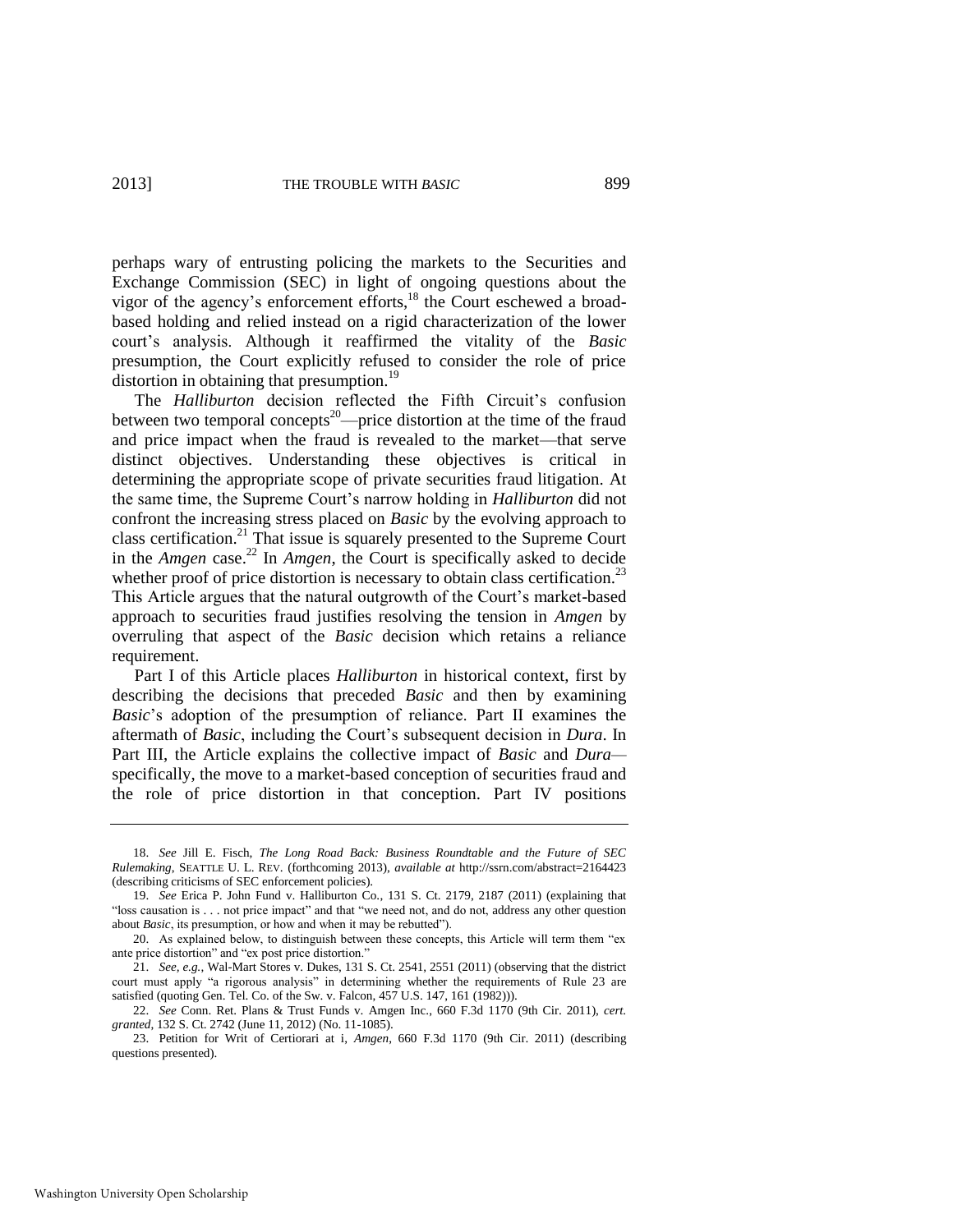*Halliburton* as the natural outgrowth of this conceptual tension and explains why *Halliburton*'s analysis of these issues was both correct and incorrect. Part V describes the evolution of the class certification analysis and explains how this evolution has complicated the *Basic* inquiry. Part VI suggests that the natural solution to this problem is to overrule *Basic* and reject a reliance requirement, and then briefly identifies the policy considerations implicit in this approach.

#### <span id="page-6-2"></span><span id="page-6-1"></span><span id="page-6-0"></span>I. *BASIC* AND ITS PAST

#### *A. Early Cases and Commentary*

Many commentators cite *Basic* as the foundation of modern securities fraud litigation.<sup>24</sup> *Basic* did not reflect, however, a doctrinal shift.<sup>25</sup> From the earliest cases addressing the implied private right of action under section 10(b) of the Securities Exchange  $\text{Act}^{26}$  and SEC Rule 10b-5, the lower courts recognized that it was impractical to impose a reliance requirement in federal securities fraud litigation.<sup>27</sup> Commentators similarly questioned the theoretical premise for requiring proof of reliance.<sup>28</sup>

The reliance requirement had its origins in common law fraud, which served as the initial source of the elements of federal securities fraud.<sup>29</sup>

<sup>24.</sup> *See, e.g.*, Donald C. Langevoort, *Half-Truths: Protecting Mistaken Inferences By Investors and Others*, 52 STAN. L. REV. 87, 115 (1999) (describing *Basic* as "the most important Supreme Court decision to date on open market securities fraud").

<sup>25.</sup> *Cf.* Bratton & Wachter, *supra* note [3,](#page-2-1) at 74 (describing Basic as "relaxing the reliance requirement").

<sup>26.</sup> Securities Exchange Act of 1934, 15 U.S.C. § 78j(b) (2006).

<sup>27.</sup> *See, e.g.*, Green v. Wolf Corp., 406 F.2d 291, 301 (2d Cir. 1968) ("Carried to its logical end, [Wolf's assertion of the need for proof of reliance] would negate any attempted class action under Rule 10b-5, since as the District Courts have recognized, reliance is an issue lurking in every 10b-5 action."). The first cases to address the role of reliance under the federal securities laws did so largely in the context of proxy fraud and tender offer litigation. *See, e.g.*, Mills v. Elec. Auto-Lite Co., 396 U.S. 375 (1970). In those cases, the courts generally held, with little difficulty or discussion, that proof of materiality was sufficient without independent proof that the misrepresentation or omission would have had a decisive effect on the outcome. As the Supreme Court explained: "Proof of actual reliance by thousands of individuals would, as the [lower] court acknowledged, not be feasible . . . ." *Id.* at 382 n.5.

<sup>28.</sup> *See, e.g.*, Note, *The Reliance Requirement in Private Actions Under SEC Rule 10b-5*, 88 HARV. L. REV. 584, 590 (1975) [hereinafter Note, *The Reliance Requirement*]; *see also* Brief for *Amici Curiae* Civil Procedure and Securities Law Professors in Support of Respondent at 4, Amgen Inc. v. Conn. Ret. Plans & Trust Funds, No. 11-1085 (Sept. 27, 2012) (arguing that framers of Rule 23 intended to facilitate securities fraud class actions).

<sup>29.</sup> *See, e.g.*, List v. Fashion Park, Inc., 340 F.2d 457, 462–63 (2d Cir. 1965) (describing incorporation of common law requirements of materiality and reliance); *cf.* Blue Chip Stamps v. Manor Drug Stores, 421 U.S. 723, 744–45 (1975) ("[T]he typical fact situation in which the classic tort of misrepresentation and deceit evolved was light years away from the world of commercial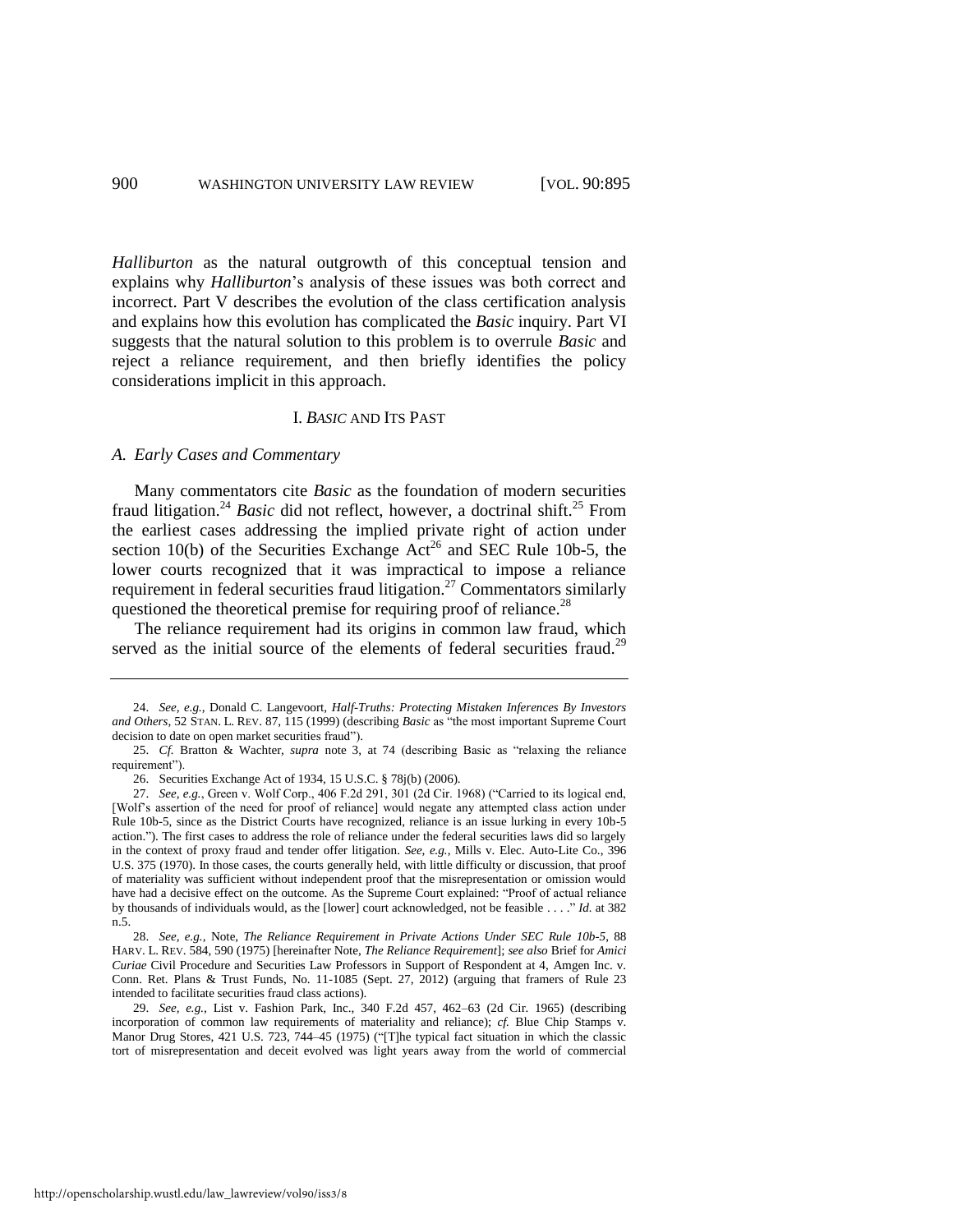<span id="page-7-0"></span>Common law fraud included a requirement that plaintiffs prove subjective reliance.<sup>30</sup> As one court explained it, the test was "whether [an individual] plaintiff would have been influenced to act differently than he did act if the defendant had disclosed to him the undisclosed fact."<sup>31</sup>

Courts promptly began to question whether it was appropriate to apply the reliance requirement to federal securities fraud. The reliance requirement appeared anomalous for several reasons. The issue arose initially in the early securities fraud cases involving non-disclosure or omission.<sup>32</sup> Proof of reliance in a non-disclosure case essentially required a counterfactual analysis. As a student commentator explained in a *Harvard Law Review* note: "Since nothing is affirmatively represented in a nondisclosure case, demanding proof of reliance would require the plaintiff to demonstrate that he had in mind the converse of the omitted facts, which would be virtually impossible to demonstrate in most cases."33

Second, and more generally, the entire mandatory disclosure system of federal securities regulation was based on the premise that information affects trading and market prices. As the Second Circuit explained in 1968, "It is reasonable to assume that investors may very well rely on the material contained in false corporate financial statements which have been disseminated in the market place, and in so relying may subsequently purchase securities of the corporation."<sup>34</sup>

Third, an individualized reliance inquiry became more complicated in the context of impersonal transactions in the public markets. Plaintiffs in public market transactions were exposed to a range of information from a variety of sources. Defendants often released a mixture of information in multiple public statements. Market intermediaries—including analysts, brokers, and the financial media—processed that information and communicated their conclusions to investors who, in many cases, did not

34. Heit v. Weitzen, 402 F.2d 909, 913 (2d Cir. 1968).

transactions to which 10b-5 is applicable."). The basic elements required to establish a claim of federal securities fraud are: "(1) a material misrepresentation (or omission); (2) scienter, *i.e.*, a wrongful state of mind; (3) a connection with the purchase or sale of a security; (4) reliance  $\dots$ ; (5) economic loss; and (6) 'loss causation,' *i.e.*, a causal connection between the material misrepresentation and the loss." Dura Pharms., Inc. v. Broudo, 544 U.S. 336, 341–42 (2005) (internal citations omitted).

<sup>30.</sup> *See, e.g.*, Kohler v. Kohler Co., 208 F. Supp. 808, 823 (E.D. Wis. 1962) ("With regard to the element of reliance, although there is dicta to the contrary, this element appears to be indispensable to the cause of action upon either theory . . . . Absent proof of reliance, there is no liability.").

<sup>31.</sup> *List*, 340 F.2d at 463.

<sup>32.</sup> *See, e.g.*, Myzel v. Fields, 386 F.2d 718, 735–37 (8th Cir. 1967); Epstein v. Weiss, 50 F.R.D. 387, 392–95 (E.D. La. 1970).

<sup>33.</sup> Note, *The Reliance Requirement*, *supra* not[e 28,](#page-6-0) at 590.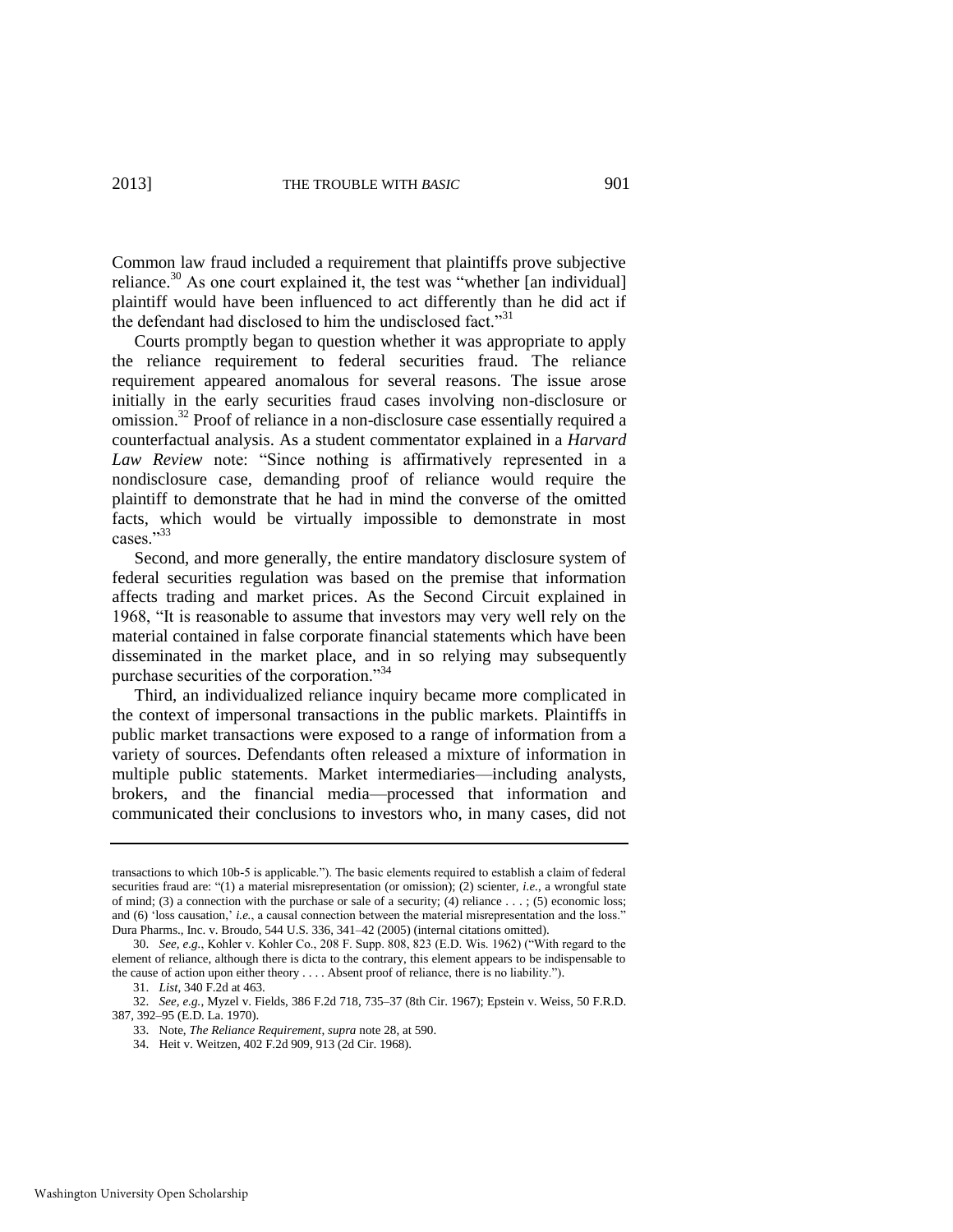review the issuer's original statements.<sup>35</sup> In addition, the contextual nature of financial information meant that its role in an investor's decision might vary depending on the other information that was currently available in the market.

The limitations of the litigation process as a means of uncovering reliable evidence of reliance was an additional consideration. Evidence of reliance is largely limited to plaintiffs' testimony about what they saw and thought. A legal system that requires proof of subjective reliance may generate self-serving testimony.<sup>36</sup> In impersonal market trading, reliable evidence of the specific factors that influenced the parties' decisions to trade is unlikely to exist.

The class action context heightened these concerns. Not only was the inquiry into subjective reliance difficult with respect to any specific investor, but each investor's reliance inquiry in a class action might involve different factors. At the same time, the 1966 amendments to Rule  $23^{37}$  suggested that the Rule was intended to allow securities fraud litigation to proceed in the form of a class action.<sup>38</sup>

<span id="page-8-1"></span><span id="page-8-0"></span>Finally, and perhaps most importantly, a determination of materiality in a securities fraud case was, implicitly, a determination that the misinformation had the capacity to affect transactions and prices.<sup>39</sup>

39. Where the transaction is accomplished through impersonal dealings, such as on a stock exchange, or for some other reason the factors that influenced the parties are not readily apparent, the

<sup>35.</sup> Commentators increasingly recognized that investors rarely read even statutorily-mandated disclosures. *See, e.g.*, HOMER KRIPKE, THE SEC AND CORPORATE DISCLOSURE: REGULATION IN SEARCH OF A PURPOSE 14–15 (1979) (discussing the widely-held belief that prospectuses are typically not read). In addition, because investors often relied on information intermediaries, it was difficult to trace the causal chain through those intermediaries. *See, e.g.*, Panzirer v. Wolf, 663 F.2d 365 (2d Cir. 1981); Robert B. Thompson, *Federal Corporate Law: Torts and Fiduciary Duty*, 31 J. CORP. L. 877, 880 (2006) (explaining that most investors receive information through "one or more filters or intermediaries").

<sup>36.</sup> As the court noted in *Eckstein v. Balcor Film Investors*,

Prices of even poorly followed stocks change in response to news, including statements by the issuers, and these changes may be better indicators of causation than litigants' self-serving statements about what they read and relied on and about what they would have paid (or whether they would have bought at all) had the issuer said something different.

<sup>8</sup> F.3d 1121, 1130 (7th Cir. 1993).

<sup>37.</sup> *See* FED. R. CIV. P. 23 (Advisory Committee's notes on the 1966 amendments).

<sup>38.</sup> *See, e.g.*, Sherman L. Cohn, *The New Federal Rules of Civil Procedure*, 54 GEO. L.J. 1204, 1214 (1966) (describing how the "complete overhaul of rule 23 significantly expand[ed] the scope of class actions"). This led courts simply to assume, with limited discussion, that the reliance requirement could not pose an obstacle to class certification. *See, e.g.*, Kronenberg v. Hotel Governor Clinton, Inc., 41 F.R.D. 42, 45 (S.D.N.Y. 1966) ("The defendants' contentions that the proof of reliance and use of the mails must relate to each individual member of the class presents no difficulty not inherent in every securities class action."). For a more extensive analysis of the appropriateness of the private securities fraud class action, see Judge Weinstein's opinion in *Dolgow v. Anderson*, 43 F.R.D. 472 (E.D.N.Y. 1968).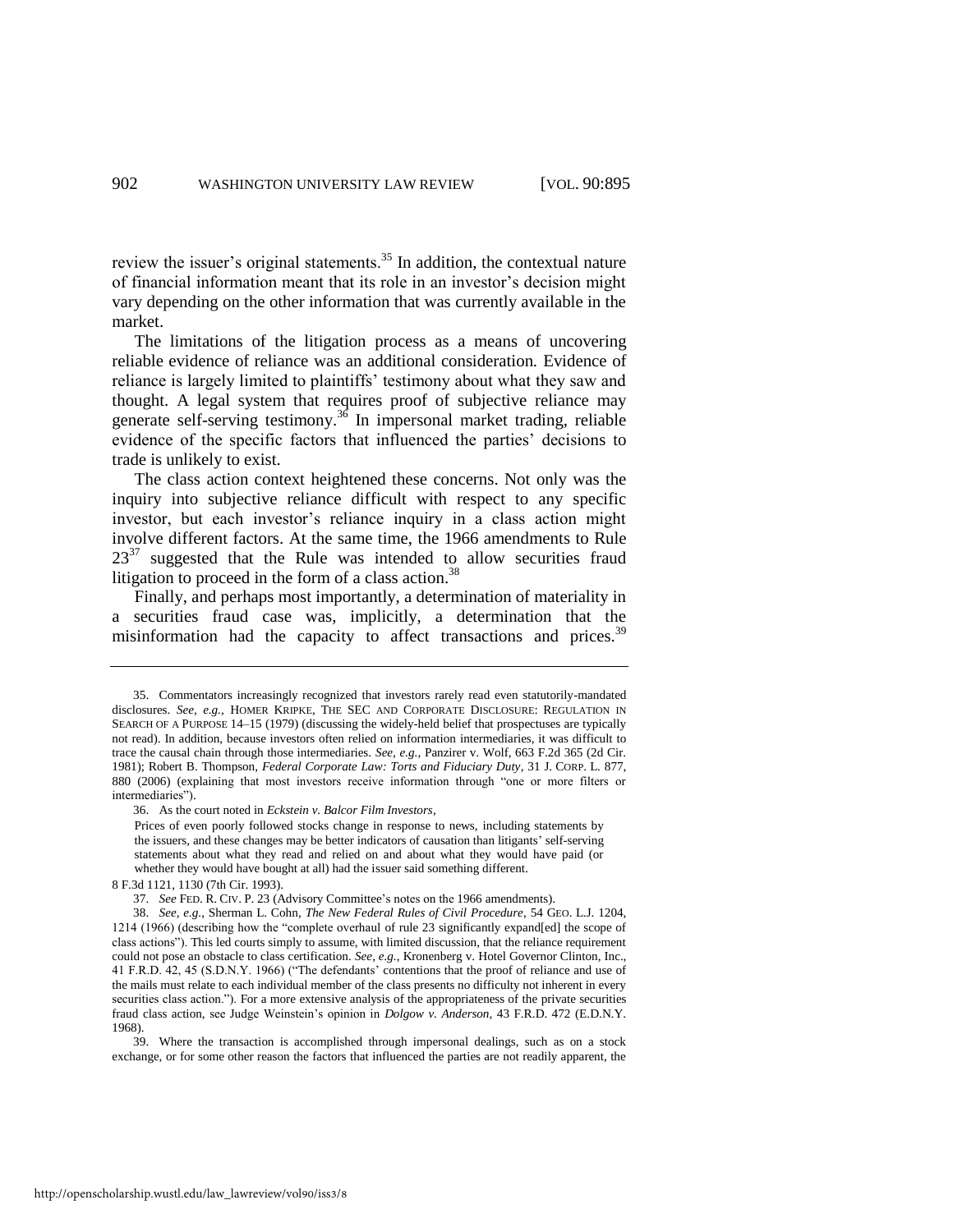Although establishing materiality did not prove that, but for the fraud, the transaction would not have occurred, it arguably established that any transaction that did occur would have occurred on different terms in the absence of the fraud. In the context of a regulatory scheme designed to protect the efficiency of the capital markets, the imposition of liability for injecting into the market misinformation that had the capacity to distort prices appeared consistent with the statutory objectives.

Courts varied in the degree to which they attempted to devise pragmatic solutions to the complexity of proving reliance as opposed to modifying or eliminating the common law requirement. Because, at that time, private litigation under Rule 10b-5 was relatively new, many courts simply reserved decision on the question of whether the plaintiff was required to prove reliance.<sup>40</sup> When they did consider the reliance requirement, courts used a variety of mechanisms to avoid requiring direct proof of reliance. As the Second Circuit explained:

In fraud or 10b-5 cases decided in recent years, various rules, mechanisms, or presumptions have been put forward for mitigating the problem of showing reliance: Split trials for individual proof on reliance; inferring from the materiality of the misstatement that a reasonable investor would have relied; stressing general reliance on a common course of conduct over a period of time; dispensing with or minimizing the need to prove individual reliance in cases of nondisclosure; using the test, in instances of omission, of whether the claimant would have been influenced to act differently, if the undisclosed fact had been made known, than he in fact did. $41$ 

decisions have discussed liability in terms of constructive reliance premised on the materiality of the misrepresentation. *See* Kahan v. Rosenstiel, 424 F.2d 161, 173–74 (3d Cir. 1970); *Heit*, 402 F.2d at 912; List v. Fashion Park, Inc., 340 F.2d 457, 462–64 (1965). "This constructive reliance principle is particularly appropriate in class actions where proof of actual reliance by numerous class members would be impracticable." Chris-Craft Indus. v. Piper Aircraft Corp., 480 F.2d 341, 374 (2d Cir. 1973); *see also Kahan*, 424 F.2d at 174.

<sup>40.</sup> *See, e.g.*, Green v. Wolf Corp., 406 F.2d 291, 301 (2d Cir. 1968) ("Even if Wolf is correct in its assertion of the need for proof of reliance, and *we express no views on that issue*, we must still reject the argument.") (emphasis added); Fischer v. Kletz, 41 F.R.D. 377, 382 (S.D.N.Y. 1966) ("The parties are at odds over the issue of the kind and degree of reliance on the alleged misrepresentations. . . . At this juncture, I need not . . . rule on this question.").

<sup>41.</sup> Korn v. Franchard Corp., 456 F.2d 1206, 1212–13 (2d Cir. 1972) (internal citations omitted).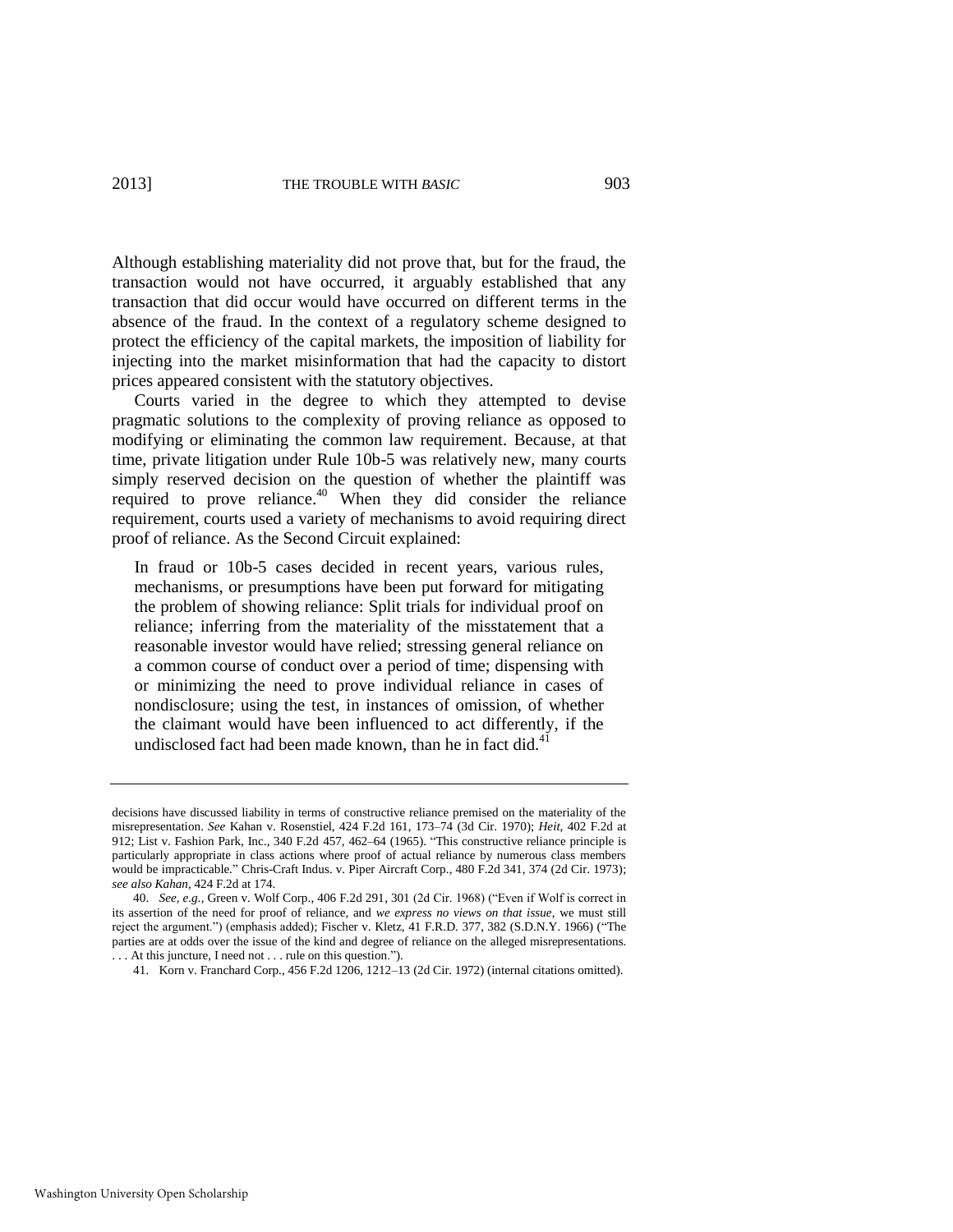#### *B.* Ute*—Reliance in Omission Cases*

The Supreme Court dealt a setback to lower court experimentation with ways to avoid requiring direct proof of reliance with its decision in *Ute*.<sup>42</sup> *Ute* was decided just one year after the Supreme Court first formally acknowledged the existence of a private right of action under Rule  $10b-5^{43}$ and sixteen years before its decision in *Basic*. Rather than concluding, for any of the reasons noted above, that a reliance requirement was anomalous within the context of federal securities fraud litigation, the Court in *Ute* reaffirmed that reliance was, in fact, a required component of a 10b-5 claim.<sup>44</sup> Nonetheless, the Court held that, within the context of the casespecific facts before it, affirmative proof of reliance was not required.<sup>45</sup>

*Ute* did not involve anonymous transactions in the public markets<sup>46</sup>—it involved individualized face-to-face transactions between eighty-five plaintiff-sellers and the individual defendants.<sup>47</sup> In some cases, the defendants purchased the plaintiffs' shares for their own accounts; in others, they facilitated transactions for third-party buyers, for which they received commissions.<sup>48</sup> The defendants did not make any public statements, the litigation was not brought as a class action, and the decisions involved an appeal after a full trial, not the resolution of a motion for class certification.<sup>49</sup> Accordingly, many of the considerations that affected the lower court decisions were not present in *Ute*.

The Tenth Circuit found that, although several of the transactions involved affirmative misrepresentations by the defendants as to the prevailing market price, the record did not contain any evidence as to reliance, and that proof of reliance was required.<sup>50</sup> In addition, the Tenth Circuit held that the defendants were only liable with respect to transactions conducted for their personal accounts.<sup>51</sup> The Supreme Court

51. *Id.* at 1345–46.

<sup>42.</sup> Affiliated Ute Citizens of Utah v. United States, 406 U.S. 128, 152–54 (1972).

<sup>43.</sup> *See* Superintendent of Ins. of N.Y. v. Bankers Life & Cas. Co., 404 U.S. 6, 13 n.9 (1971).

<sup>44.</sup> *Ute*, 406 U.S. at 152–53.

<sup>45.</sup> *Id.* at 153–54.

<sup>46.</sup> Nor could the market for the stock in Ute have been characterized as efficient. *See id.* at 155 (describing the market as being "so isolated and so thin").

<sup>47.</sup> *Id.* at 144.

<sup>48.</sup> *Id.* at 152.

<sup>49.</sup> *See id.* at 139–50.

<sup>50.</sup> Reyos v. United States, 431 F.2d 1337, 1348 (10th Cir. 1970), *aff'd in part, rev'd in part sub nom.* Affiliated Ute Citizens of Utah v. United States, 406 U.S. 128 (1972). This finding was somewhat anomalous in that the court, three paragraphs earlier, stated, "The record shows that the plaintiffs considered these defendants to be familiar with the market for the shares of stock and relied upon them when they desired to sell their shares." *Id.* at 1347.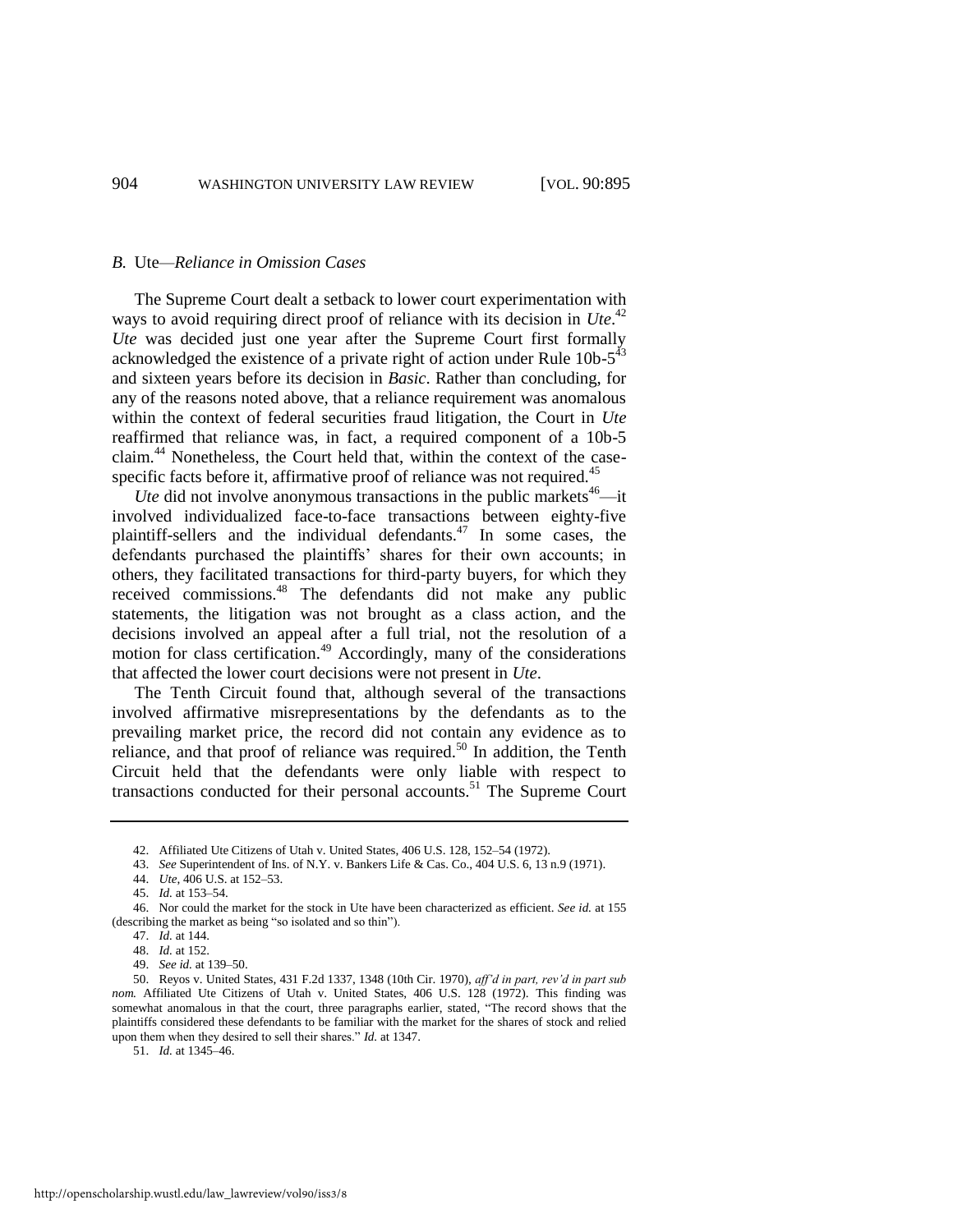disagreed with both conclusions.<sup>52</sup> Specifically, the Court concluded that the defendants had not merely made misrepresentations (in violation of Rule10b-5(2)), but had engaged in a course of business that operated as a fraud—operating as, in effect, marketmakers with respect to the securities in question.<sup>53</sup> As a result, the Court concluded that the defendants owed the plaintiffs an affirmative duty of disclosure.<sup>54</sup> The Court then held that independent proof of reliance was not required: "All that is necessary is that the facts withheld be material  $\ldots$ <sup>55</sup>. The link between materiality might be viewed as establishing a type of objective reliance (whether a reasonable investor would rely) as opposed to subjective reliance (whether the specific plaintiffs did, in fact, rely), although the Court did not offer that characterization.<sup>56</sup> As the Court stated, the defendants' actions "reasonably could have been expected to influence [the plaintiffs'] decisions to sell."<sup>57</sup>

Despite this reasoning, the Court did not state that objective reliance was sufficient to establish 10b-5 liability.<sup>58</sup> *Ute*'s legacy was narrow. As the Court explained, "Under the circumstances of this case, involving primarily a failure to disclose, positive proof of reliance is not a prerequisite to recovery."<sup>59</sup>

The *Ute* decision is somewhat anomalous. It appears unlikely that the Supreme Court granted certiorari in *Ute* to address the reliance requirement in federal securities fraud. The case, as mentioned above, does not present the impersonal capital markets type of transaction that was causing the most difficulty in the lower courts. Moreover, the Supreme Court's opinion addressed novel issues concerning sovereign immunity and the interpretation of the statutory scheme for allocation of Indian mineral rights.<sup>60</sup> In addition, the factual record in *Ute* is somewhat unclear. Although the Supreme Court characterized the case as one primarily involving omissions, for example, as noted above, the Tenth Circuit found that "the record shows that the individual defendants made a misstatement of a material fact in representing, in those instances wherein

57. *Id.*

<sup>52.</sup> *Ute*, 406 U.S. at 153–54.

<sup>53.</sup> *Id.* at 153.

<sup>54.</sup> *Id.* 

<sup>55.</sup> *Id.*

<sup>56.</sup> This distinction becomes important in the context of class certification.

<sup>58.</sup> In *Mills v. Electric Auto-Lite Co.*, the Supreme Court held that similar proof of objective reliance was sufficient to establish causation in a claim for federal proxy fraud. 396 U.S. 375, 385 (1970).

<sup>59.</sup> *Ute*, 406 U.S. at 153.

<sup>60.</sup> *See, e.g.*, *id.* at 141–43.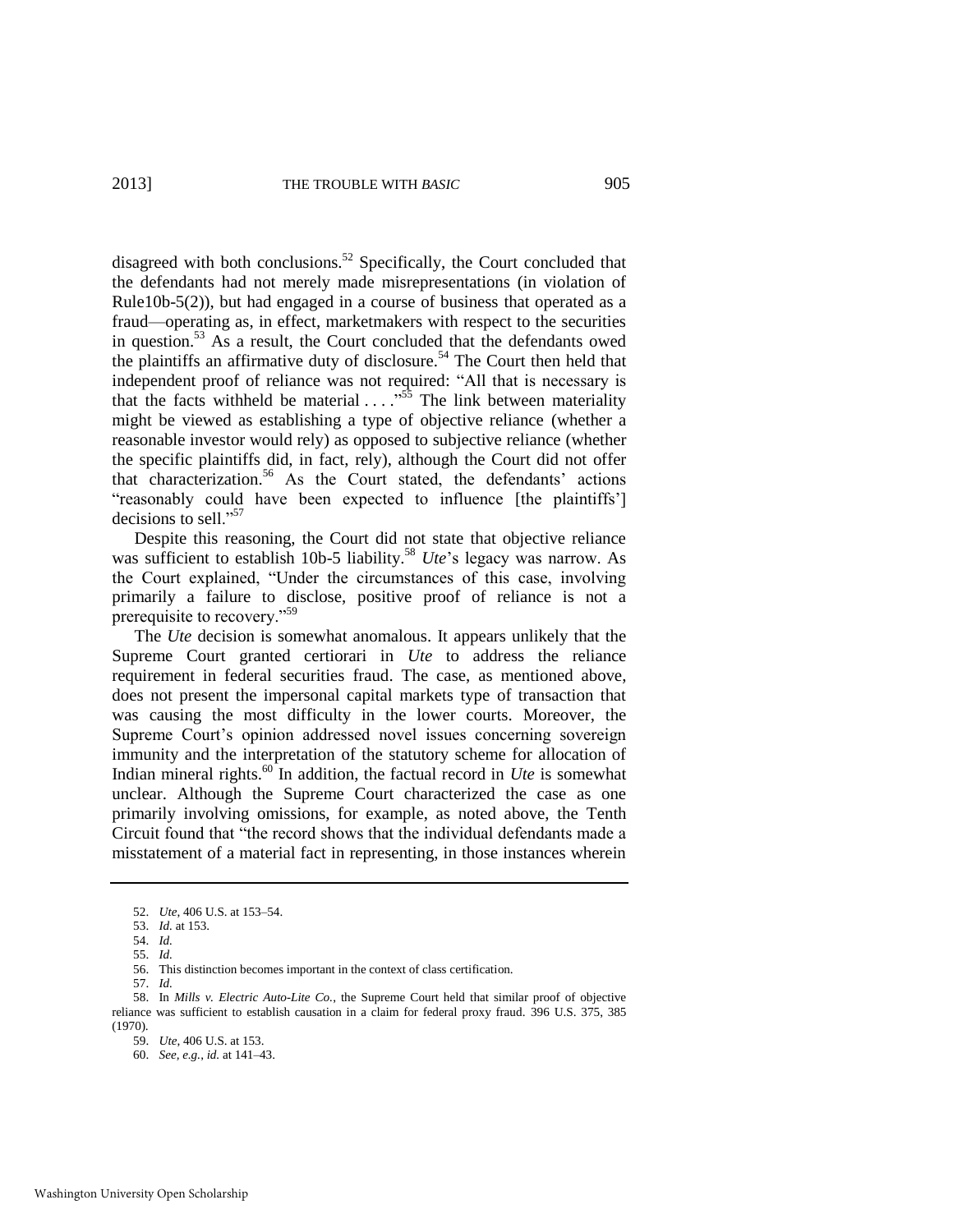they purchased stock for sale at a personal profit, that the prevailing price or market price was the figure at which their own purchase was made."<sup>61</sup> Thus the *Ute* opinion did not explicitly signal the broader implications of the Court's holding for the reliance requirement.

The application of *Ute* created questions for the lower courts. Specifically, although the Supreme Court did not use the term "presumption," the lower courts, virtually without exception, concluded that *Ute* established only a presumption of reliance<sup>62</sup>—a presumption that might be rebutted under appropriate circumstances. Because it did not speak to the issue, *Ute*'s language did not offer guidance as to what those circumstances might be.<sup>63</sup> In addition, the lower courts relied on the Supreme Court's characterization of the facts to conclude that *Ute* applied only to omission cases.<sup>64</sup> The courts reasoned that proof of subjective reliance was difficult in an omission case because of the challenge in demonstrating reliance on information that was not provided.<sup>65</sup> Again, this analysis was not contained in the *Ute* decision itself.

The counterfactual nature of the reliance inquiry is not, however, limited to omissions cases, but extends to misrepresentation cases as well. In addition, as noted above, there were a number of challenges to establishing subjective reliance in impersonal public market transactions.<sup>66</sup> The lower courts responded by going beyond  $Ute$ 's holding<sup>67</sup> to create an

63. *See, e.g.*, Rifkin v. Crow, 574 F.2d 256, 262 (5th Cir. 1978) ("If defendant can prove that plaintiff did not rely, that is, that plaintiff's decision would not have been affected even if defendant had disclosed the omitted facts, then plaintiff's recovery is barred.").

64. *Id.* (citing cases indicating a general pattern of limiting *Ute* to omissions cases).

65. *See, e.g.*, Vervaecke v. Chiles Heider, & Co., 578 F.2d 713, 717 (8th Cir. 1978) (noting the "difficulty of proving reliance on the negative" (quoting Note, *The Reliance Requirement*, *supra* note [28,](#page-6-0) at 590).

66. Dispensing with subjective reliance can be justified on the ground that, in the impersonal capital markets, with extensive sources of information, trading strategies, and investor types, the extent to which a single factor affected an investor's decision to trade is largely unknowable. *See* Note, *The Reliance Requirement*, *supra* note [28,](#page-6-0) at 594 (arguing for extension of *Ute* to "deception affecting market conditions"). "In such cases the difficulty of proving reliance and the probative value of materiality justify placing the burden of persuasion on the defendant once the plaintiff can establish that there was a material misrepresentation or omission." *Id.* at 606.

67. Courts initially took this step in cases involving proxy fraud and tender offer fraud, reasoning that, as with omission cases, it was simply too difficult to require proof that, absent the

<sup>61.</sup> Reyos v. United States, 431 F.2d 1337, 1347 (10th Cir. 1970), *aff'd in part, rev'd in part sub nom.* Affiliated Ute Citizens of Utah v. United States, 406 U.S. 128 (1972).

<sup>62. &</sup>quot;Courts applying *Affiliated Ute* have doctrinally invoked a rebuttable presumption of reliance based on proof of materiality in cases alleging deception by non-disclosure of information." Finkel v. Docutel/Olivetti Corp., 817 F.2d 356, 359 (5th Cir. 1987). *But see* Chris-Craft Indus., Inc. v. Piper Aircraft Corp., 480 F.2d 341, 400 (2d Cir. 1973) (Mansfield, J., concurring in part and dissenting in part) (arguing that the Supreme Court's decision in *Ute* did not create a presumption but held that reasonable reliance was established "as a matter of law" on the basis of materiality).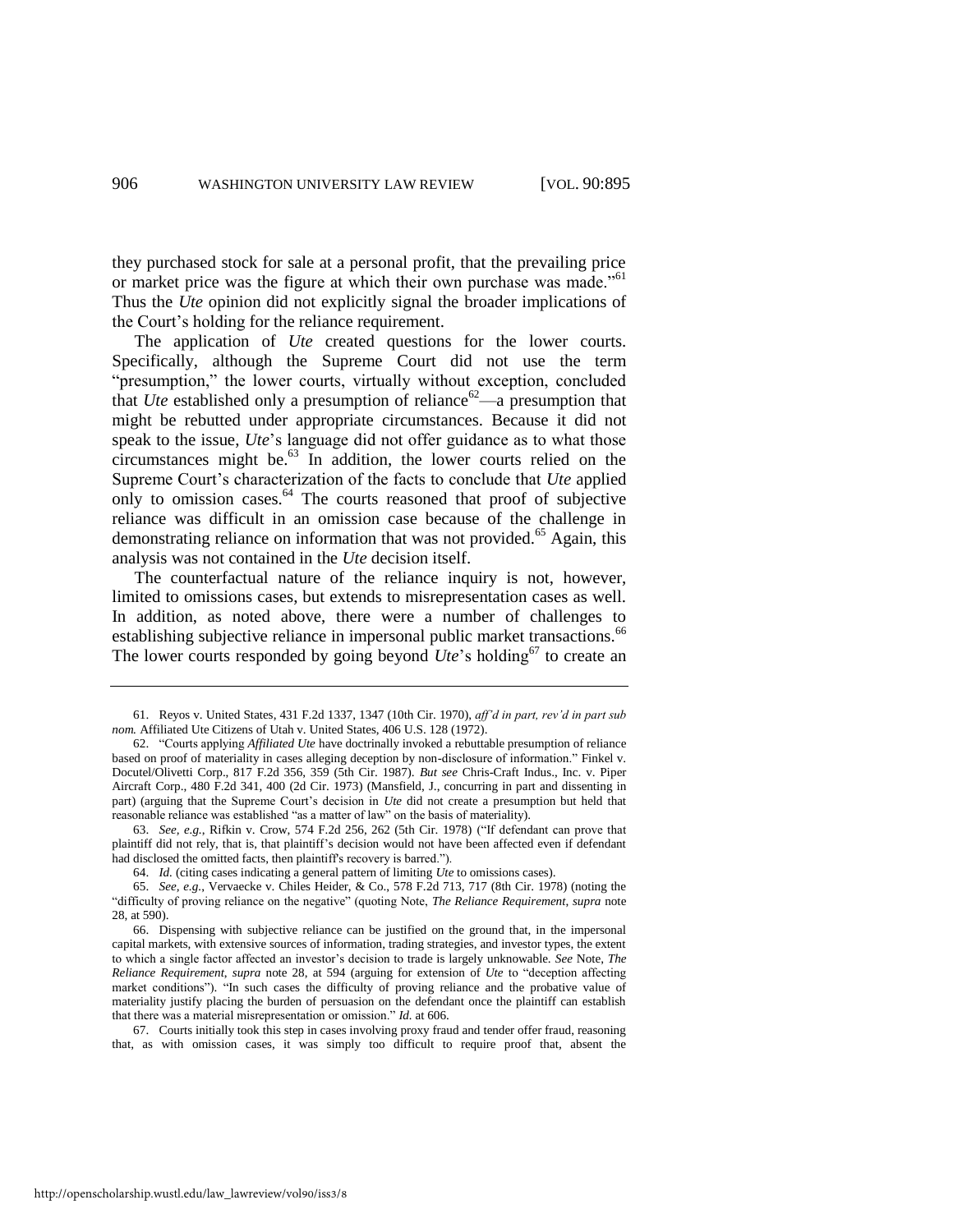alternative mechanism by which plaintiffs could avoid the requirement of demonstrating subjective reliance—the "fraud on the market theory."<sup>68</sup>

FOTM developed as an aggregation of several strains of reasoning. The first court to use the "fraud on the market" terminology was the Southern District of New York in *Herbst v. Able*.<sup>69</sup> There the court explained that the effect of the defendant's fraud was to distort market price and that this distortion, in turn, induced reliance by the plaintiffs.<sup>70</sup> To some degree, this approach was similar to that of constructive reliance.<sup>71</sup>

In *Blackie v. Barrack*, <sup>72</sup> the earliest Court of Appeals decision to adopt FOTM, the Ninth Circuit explained that: "We think causation is adequately established in the impersonal stock exchange context by proof of purchase and of the materiality of misrepresentations, without direct proof of reliance."<sup>73</sup> The court explained that the reliance requirement "imposes an unreasonable and irrelevant evidentiary burden."<sup>74</sup> Critically, *Blackie* established the rationale upon which the Supreme Court would come to rely in *Basic*. As the court explained, whether or not an investor relies directly on a specific false statement, "he relies generally on the supposition that the market price is validly set and that no unsuspected manipulation has artificially inflated the price, and thus indirectly on the truth of the representations underlying the stock price—whether he is aware of it or not, the price he pays reflects material misrepresentations."<sup>75</sup>

The Second Circuit took a somewhat different approach to FOTM in Panzirer v. Wolf.<sup>76</sup> In that case, the plaintiff, Panzirer, alleged an indirect chain of causation in which the defendants' misrepresentations contributed to the inclusion of the subject securities in a *Wall Street Journal* article

misrepresentation, the plaintiffs would have acted differently. *See, e.g.*, Crane Co. v. Westinghouse Air Brake Co. 419 F.2d 787 (2d Cir. 1969).

<sup>68.</sup> Herbst v. Able, 47 F.R.D. 11, 16 (S.D.N.Y. 1969) ("If plaintiffs can prevail in their 'fraud on the market' theory, this may be sufficient to sustain a recovery under Section  $10(b) \ldots$ ."). 69. *Id.*

<sup>70.</sup> *Id.* ("The relevant impact of the misrepresentations was *on the market*. It was the artificially heightened market price, pure and simple, which operated on plaintiffs and other members of the class to induce conversion." (quoting plaintiffs' brief)).

<sup>71.</sup> Courts adopted the constructive reliance approach, which held that reliance followed upon a showing of materiality, for federal proxy and tender offer fraud. *See* Mills v. Elec. Auto-Lite Co., 396 U.S. 375 (1970) (adopting a rule of constructive reliance); Chris-Craft Indus., Inc. v. Piper Aircraft Corp., 480 F.2d 341, 374 (2d Cir. 1973) (terming this approach "constructive reliance").

<sup>72. 524</sup> F.2d 891 (9th Cir. 1975).

<sup>73.</sup> *Id.* at 906.

<sup>74.</sup> *Id.* at 907.

<sup>75.</sup> *Id.*

<sup>76. 663</sup> F.2d 365 (2d Cir. 1981).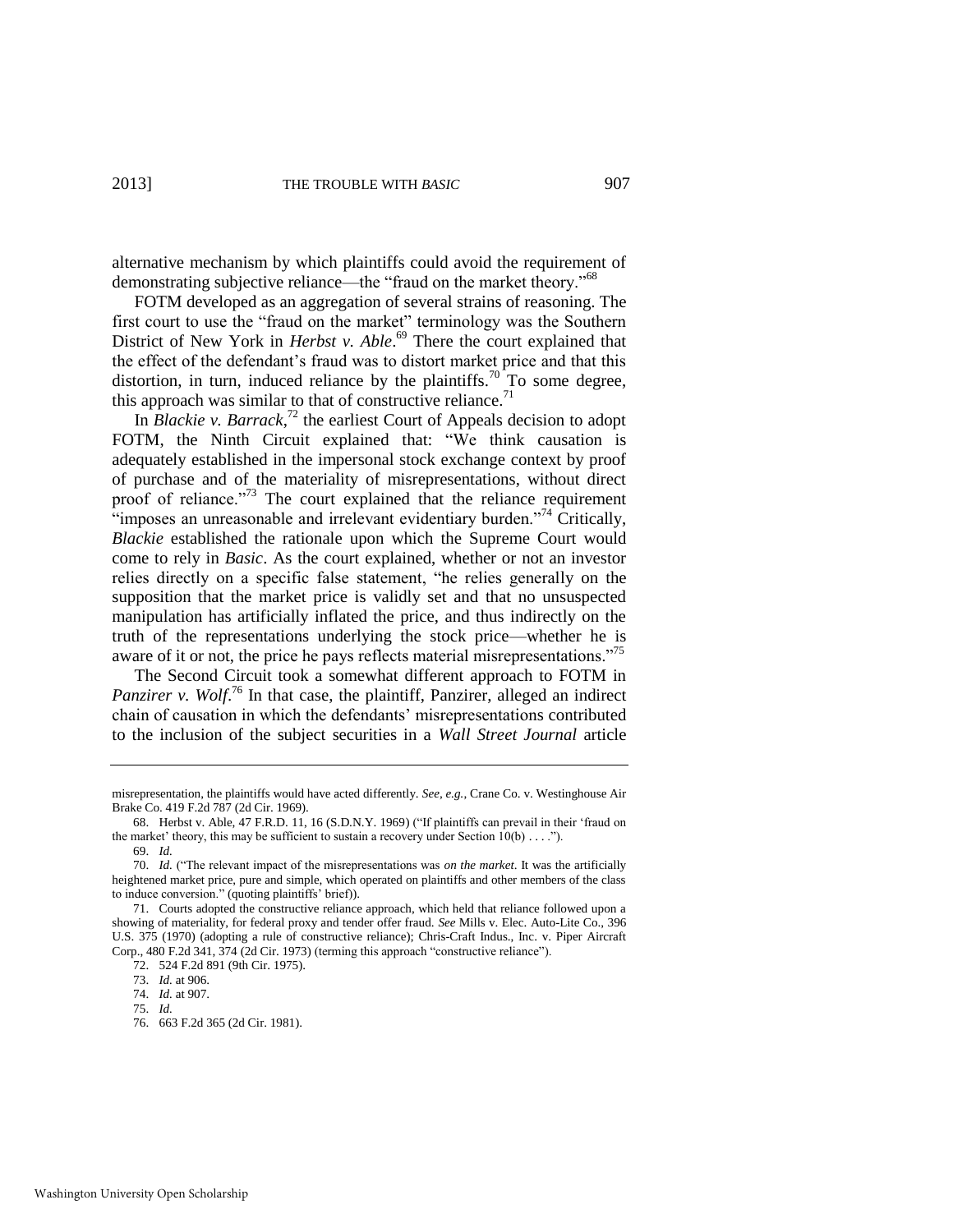upon which she relied.<sup>77</sup> Terming the claim one of "secondary reliance,"<sup>78</sup> the court found Panzirer's allegations sufficient.<sup>79</sup> "Where the plaintiff acts upon information from those working in or reporting on the securities markets, and where that information is circulated after a material misrepresentation or omission, plaintiff has stated a sufficient claim of reliance on the misrepresentation or omission."<sup>80</sup>

Arguably, the most extreme approach was taken by the Fifth Circuit in Shores v. Sklar.<sup>81</sup> Rejecting the trial court's holding that fraud on the market was limited to open market transactions, the Fifth Circuit held that allegations that the defendant's fraud allowed the bonds in question to be marketed were sufficient to establish causation.<sup>82</sup> Terming its "fraud created the market" approach "very similar to the fraud-on-the-market theory,<sup>33</sup> the Fifth Circuit held that allegations of subjective reliance on the offering documents were not required because, if the plaintiffs' allegations were true, the securities would never have been marketed.<sup>84</sup>

Importantly, the lower court cases that employed fraud on the market or some variation thereof, all converted the common law subjective reliance requirement into one of objective reliance or what some courts termed causation. Proof that a particular plaintiff would have behaved differently in the absence of the fraud was simply unnecessary. As the Court stated in *Blackie*, "proof of subjective reliance on particular misrepresentations is unnecessary to establish a 10b-5 claim for a deception inflating the price of stock traded in the open market."<sup>85</sup>

#### *C.* Basic *Itself*

Although lower court decisions varied in both their reasoning and their expansiveness, by the time of the *Basic* decision, FOTM was wellestablished. As Donald Langevoort states: "all courts of appeals that had considered the question had invoked some kind of reliance presumption in order to make fraud-on-the-market class-action lawsuits certifiable."86 Daniel Fischel, who would eventually become a highly influential

<sup>77.</sup> *Id.* at 366.

<sup>78.</sup> *Id.* at 367. 79. *Id.* 

<sup>80.</sup> *Id.*

<sup>81. 610</sup> F.2d 235 (5th Cir. 1980), *aff'd en banc*, 647 F.2d 462 (5th Cir. 1981).

<sup>82.</sup> *Id.* at 240.

<sup>83.</sup> *Id.* at 239.

<sup>84.</sup> *Id.* at 240.

<sup>85.</sup> Blackie v. Barrack, 524 F.2d 891, 906 (9th Cir. 1975).

<sup>86.</sup> Langevoort, *supra* not[e 2,](#page-2-0) at 153.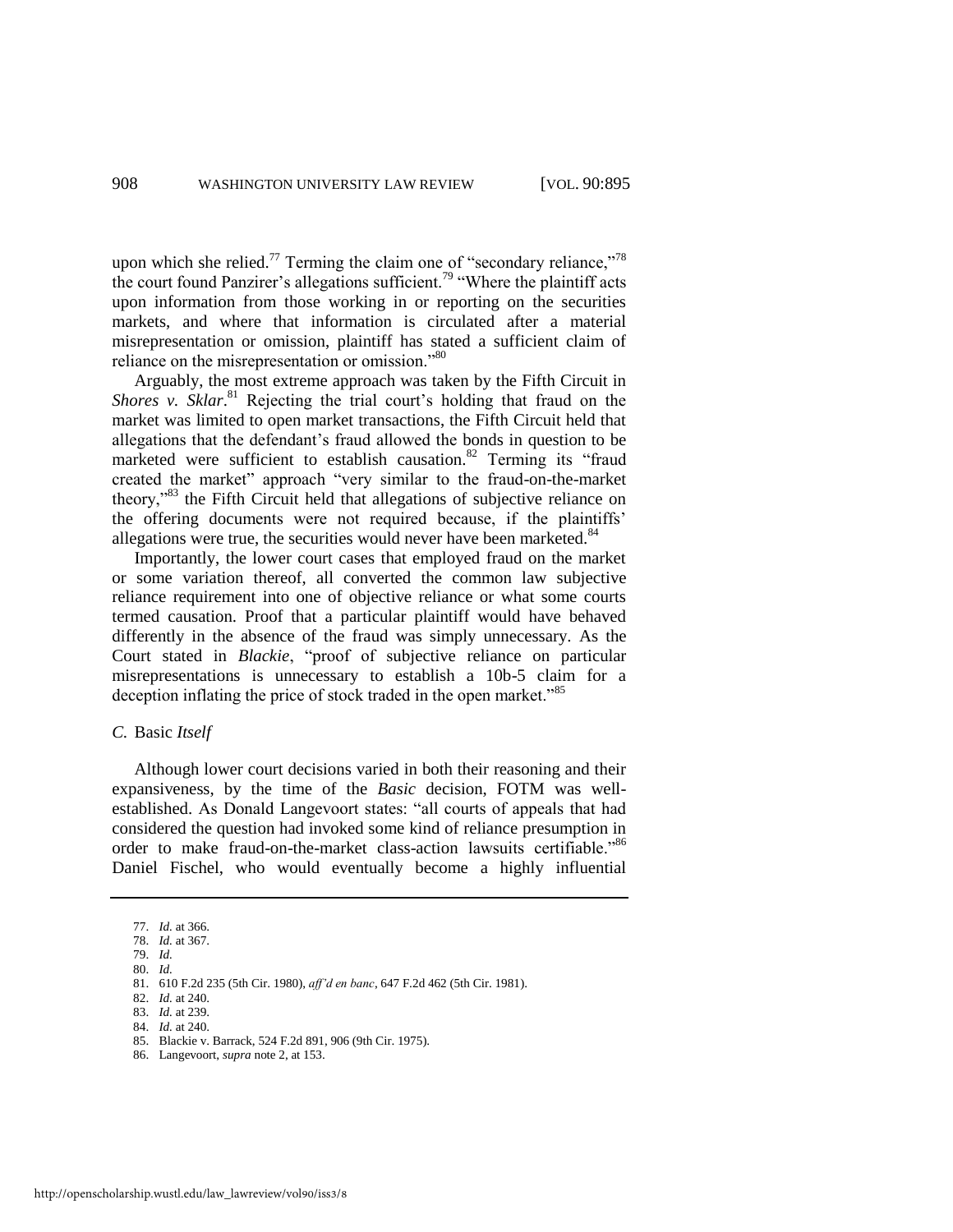<span id="page-15-2"></span>professor and Dean at the University of Chicago Law School, published an article in 1982 arguing that fraud on the market was supported by prevailing understandings of economics and finance and that it offered a more coherent approach to securities fraud litigation than the traditional approach.<sup>87</sup> As Fischel explained, "Because the rational course for investors is simply to accept the market price, it is of no consequence whether a plaintiff can demonstrate that he relied upon a particular piece of information<sup>"88</sup>

<span id="page-15-0"></span>At that time, however, the Supreme Court was in the process of retreating from its earlier expansionist approach to private securities fraud litigation.<sup>89</sup> In a series of decisions outside the reliance context, the Supreme Court read the requirements of a securities fraud restrictively and, in some cases, warned of the dangers of an expanding private cause of action.<sup>90</sup>

In that context, the Supreme Court decided *Basic*. At the outset, the Court expressly reaffirmed the continued vitality of the reliance requirement, stating, "We agree that reliance is an element of a Rule 10b-5 cause of action."<sup>91</sup> The Court then explained that its version of FOTM was simply a way of demonstrating reliance in the context of open market transactions. $92$  In the stock market, the Court explained, investors justifiably rely on the market as their agent, to price their securities.<sup>93</sup> Because investors reasonably rely on the integrity of market price, it may be presumed that they rely on misrepresentations that distort that market price.<sup>94</sup> Reliance on market price offered a practical substitute for direct proof of reliance on the defendants' statements.

<span id="page-15-1"></span>The *Basic* decision stated that the "threshold facts for"<sup>95</sup> establishing FOTM were a showing that the defendants "made public, material misrepresentations and [respondents] sold Basic stock in an impersonal, efficient market."<sup>96</sup> In a footnote that has subsequently generated

<sup>87.</sup> Daniel R. Fischel, *Use of Modern Finance Theory in Securities Fraud Cases Involving Actively Traded Securities*, 38 BUS. LAW. 1 (1982).

<sup>88.</sup> *Id.* at 8.

<sup>89.</sup> *See* Jayne W. Barnard, *The Supreme Court and the Shareholder Litigant:* Basic, Inc. v. Levinson *in Context*, 16 PEPP. L. REV. 985 (1989) (recounting the Supreme Court's conservative trend in its securities fraud decisions leading up to *Basic*).

<sup>90.</sup> *Id.*

<sup>91.</sup> Basic Inc. v. Levinson, 485 U.S. 224, 243 (1988).

<sup>92.</sup> *Id.* at 247–48.

<sup>93.</sup> *Id.* at 244 (quoting *In re* LTV Sec. Litig., 88 F.R.D. 134, 143 (N.D. Tex. 1980).

<sup>94.</sup> *Id.* at 247.

<sup>95.</sup> *Id.* at 248.

<sup>96.</sup> *Id.*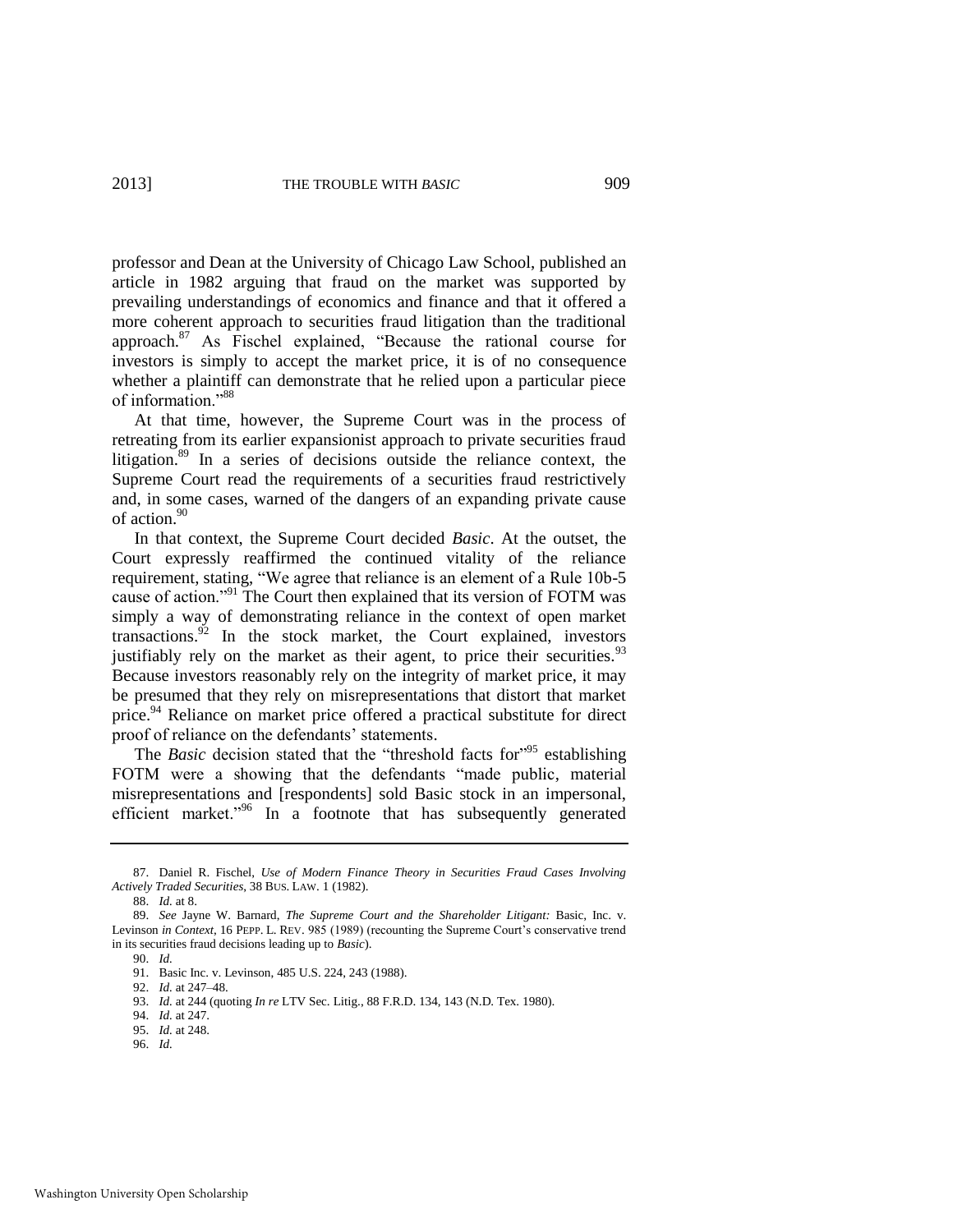disagreement in the lower courts, $97$  the opinion further noted that the lower court held that, in order to invoke the presumption, the plaintiffs must allege and prove:

<span id="page-16-0"></span>(1) that the defendant made public misrepresentations; (2) that the misrepresentations were material; (3) that the shares were traded on an efficient market; (4) that the misrepresentations would induce a reasonable, relying investor to misjudge the value of the shares; and (5) that the plaintiff traded the shares between the time the misrepresentations were made and the time the truth was revealed.<sup>98</sup>

Importantly, the *Basic* presumption was rebuttable. As the Court explained, the presumption could be rebutted by "[a]ny showing that severs the link between the alleged misrepresentation and either the price received (or paid) by the plaintiff, or his decision to trade at a fair market price  $\ldots$  . . .<sup>999</sup> This last statement was critical in that it retained both the subjective and objective components of the reliance requirement.

<span id="page-16-1"></span>*Basic* explicitly justified its presumption in terms of policy considerations, explaining that presumptions are widely used in circumstances in which direct proof is difficult to produce. The Court noted that its decision was supported by "considerations of fairness, public policy, and probability, as well as judicial economy."<sup>100</sup>

In light of its history and the prevailing reasoning in the lower courts, *Basic* is properly understood not as a revolution, but a retrenchment. The Supreme Court could have eliminated the requirement that plaintiffs establish reliance in 10b-5 cases.<sup>101</sup> Alternatively, the Court could have held that proof of causation was sufficient to establish reliance.<sup>102</sup> *Basic* could have extended *Ute*'s holding to include misrepresentation cases by holding that proof of materiality was sufficient to establish reliance.<sup>103</sup> Finally, the Court could have rejected the claim that subjective reliance the motivation for individual plaintiff decisions—was a required element of 10b-5 liability. The Court did none of these. *Basic* reaffirmed the need for an inquiry into reliance and, importantly, preserved this inquiry for a

<sup>97.</sup> *See, e.g.*, Conn. Ret. Plans & Trust Funds v. Amgen Inc., 660 F.3d 1170, 1176 (9th Cir. 2011) (criticizing other courts for "misread[ing] the *Basic* footnote").

<sup>98.</sup> *Basic*, 485 U.S. at 248 n.27.

<sup>99.</sup> *Id.* at 248.

<sup>100.</sup> *Id.* at 245.

<sup>101.</sup> Langevoort, *supra* not[e 2,](#page-2-0) at 153.

<sup>102.</sup> *Id.*

<sup>103.</sup> Indeed, this approach would have been analogous to the manner in which the Court had previously addressed proxy fraud. *See supra* not[e 27.](#page-6-1)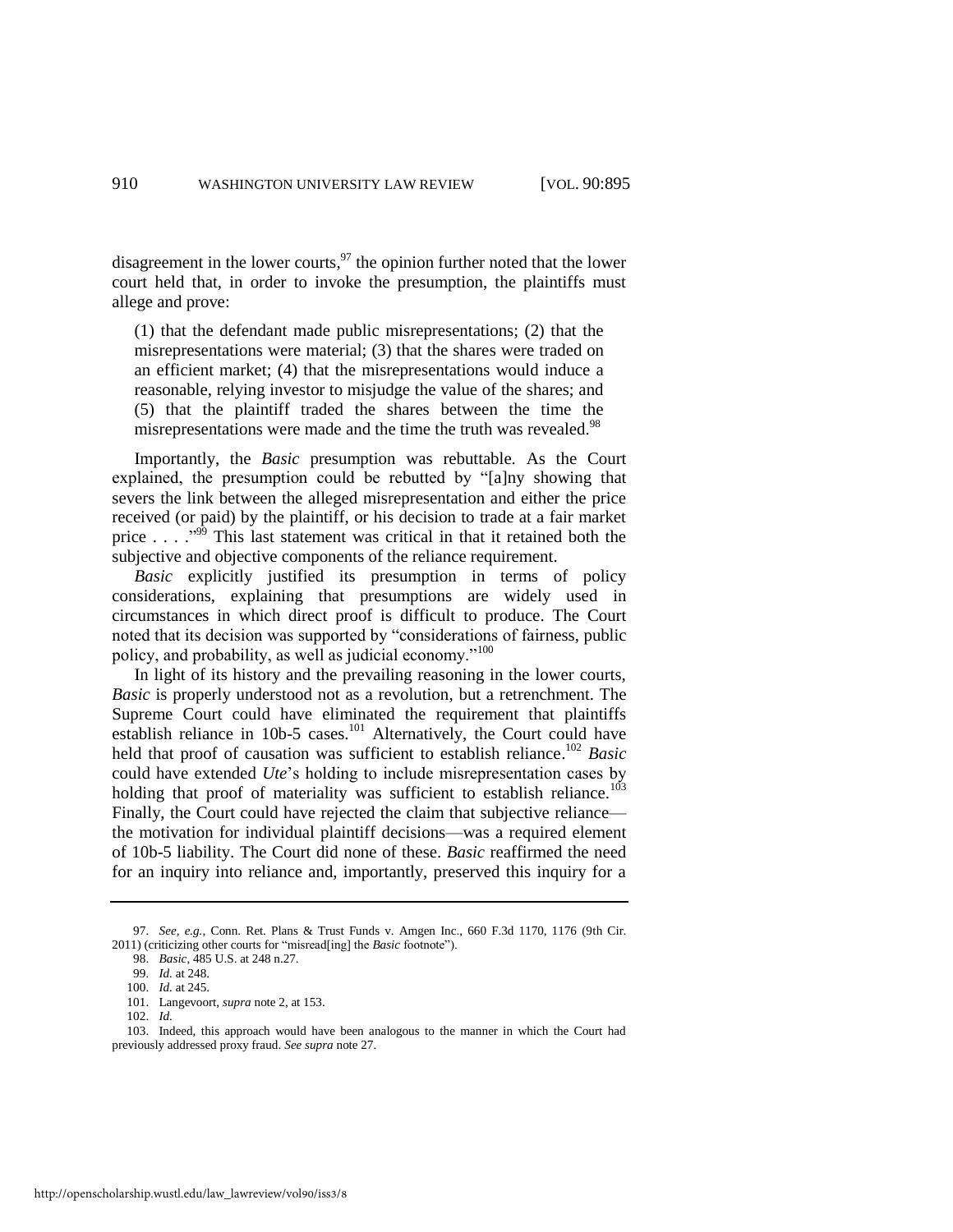threshold stage of the litigation—the class certification decision. Subsequent developments in doctrines of civil procedure have given new significance to this approach.

#### <span id="page-17-0"></span>II. AFTER *BASIC*

#### *A. Reliance Analysis After* Basic

As indicated above, *Basic*'s language appears to contemplate a continued role for subjective reliance. At least some members of the *Basic* plurality likely intended lower courts to continue to examine both market effects (objective reliance) and individual investor decisions (subjective reliance). Attempts by litigants in the lower courts to rebut or overcome *Basic*'s presumption, however, largely focused on objective reliance.<sup>104</sup> The dominant form of challenges to class certification, post-*Basic*, was to challenge the efficiency of the market in which the securities traded.<sup>105</sup> Lower courts responded to these challenges by developing an elaborate test for analyzing market efficiency.<sup>106</sup>

<sup>104.</sup> *Cf. In re* WorldCom, Inc. Sec. Litig., 219 F.R.D. 267, 300–01 (S.D.N.Y. 2003) (rejecting defendants' argument that because some named plaintiffs were passive indexed investors, *Basic*'s presumption of reliance should not apply). It is unclear why *Basic* did not lead defendants to bring more challenges to subjective reliance. One possible answer is that defeating market efficiency would result in dismissal, while knocking out some plaintiffs would not. *See* Barnard, *supra* not[e 89,](#page-15-0) at 1021 (observing that resourceful plaintiffs' attorneys can readily find substitute class representatives).

<sup>105.</sup> *See, e.g.*, Allen Michel, et al., *Fraud-on-the-Market Theory: Is a Market Efficient?*, 24 AM. BANKR. INST. J. 58 (2005) ("The key to satisfying the reliance requirement in a fraud-on-the-market case is the demonstration that the securities market on which the security in question trades is efficient."); William O. Fisher, *Does the Efficient Market Theory Help Us Do Justice in a Time of Madness?*, 54 EMORY L.J. 843, 852 (2005) ("This mechanical notion of an 'efficient market' has come to dominate securities litigation."). The focus on analyzing the extent to which the market was "sufficiently" efficient developed despite *Basic*'s statement that "[f]or purposes of accepting the presumption of reliance in this case, we need only believe that market professionals generally consider most publicly announced material statements about companies, thereby affecting stock market prices." *Basic*, 485 U.S. at 247 n.24.

<sup>106.</sup> One of the most frequently cited cases for the evaluation of market efficiency is *Cammer v. Bloom*, 711 F. Supp. 1264 (D.N.J. 1989). The court in *Cammer* cited five factors that should be considered in determining whether the security traded in a sufficiently efficient market for purposes of the Basic presumption: (1) the stock's "average weekly trading volume"; (2) the "number of securities analysts" who follow the stock; (3) the "existence of market makers and arbitrageurs" active in the stock; (4) eligibility to file an SEC Form S-3 registration statement; and (5) a showing that the stock price responded to "unexpected corporate events or financial releases." *Id.* at 1286–87; *see also* Geoffrey Christopher Rapp, *Proving Markets Inefficient: The Variability of Federal Court Decisions on Market Efficiency in* Cammer v. Bloom *and its Progeny*, 10 U. MIAMI BUS. L. REV. 303 (2002) (discussing *Cammer* decision and subsequent reliance on factors discussed therein); David Tabak, *Do Courts Count* Cammer *Factors?*, NERA ECONOMIC CONSULTING (Aug. 7, 2012), http://www.nera .com/nera-files/pub\_cammer\_factors\_0812.pdf (finding that, in an empirical analysis of decisions on market efficiency, courts appear to count the *Cammer* factors).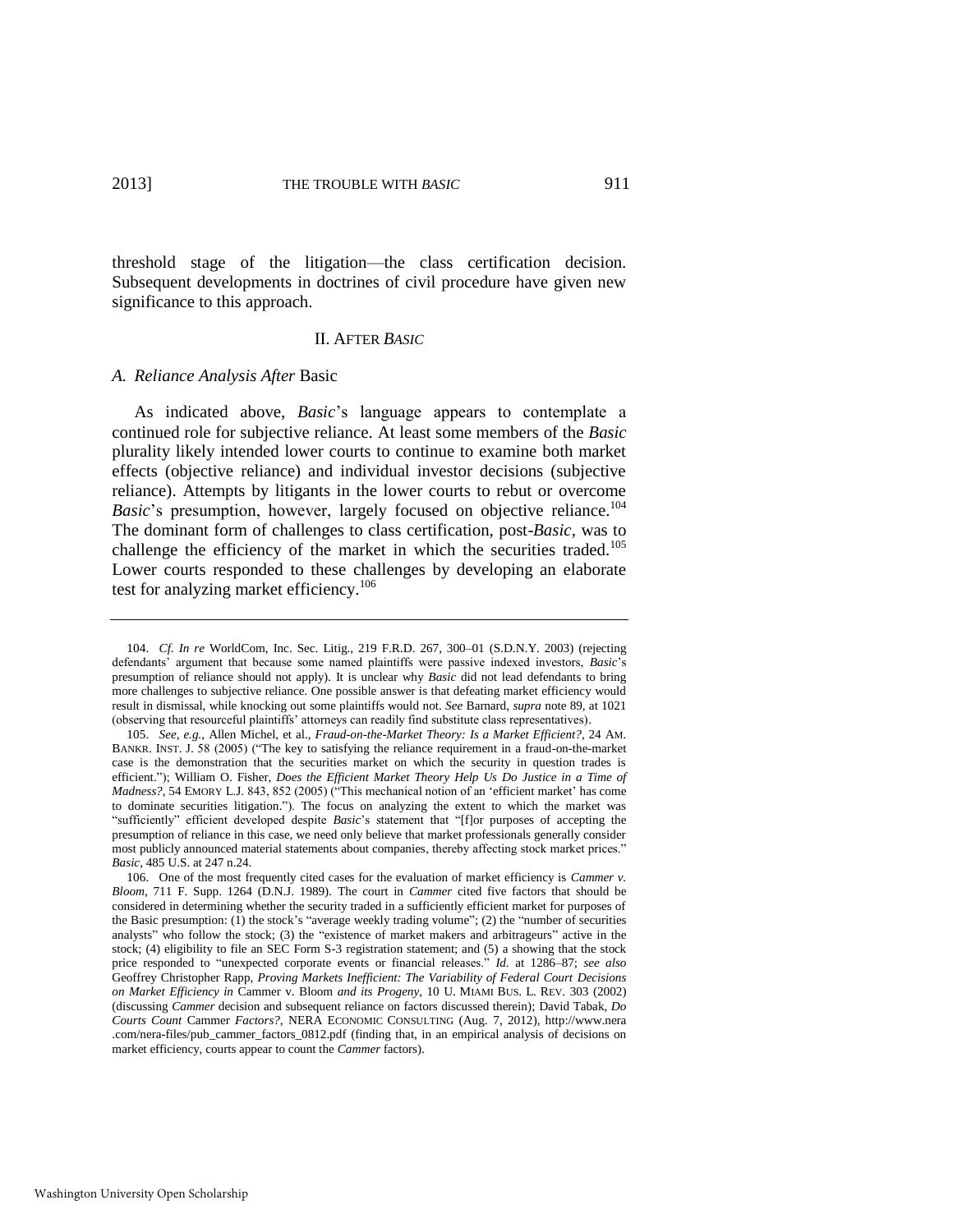<span id="page-18-1"></span>*Basic*'s emphasis on market efficiency left its analysis open to criticism.<sup>107</sup> As Macey and Miller demonstrate, the *Basic* Court did not fully articulate the conception of the Efficient Capital Markets Hypothesis ("ECMH") upon which it relied or the theoretical foundations of its opinion.<sup>108</sup> Because there are variations in economic theories of efficiency,<sup>109</sup> *Basic*'s analysis led to difficulties in applying FOTM.<sup>110</sup> Perhaps the most substantial criticism was that *Basic*'s presumption required markets to be fundamental value efficient in a way that subsequent empirical studies have demonstrated they are not.<sup>111</sup> Fundamental value efficiency means that securities' prices reflect the securities' fundamental values.<sup>112</sup> Few scholars believe that the public capital markets are fundamental value efficient.<sup>113</sup> Information efficiency, in contrast, means that securities prices rapidly incorporate publicly available information.<sup>114</sup> Most scholars believe that the markets are information efficient to some degree.<sup>115</sup>

<span id="page-18-0"></span>Even if *Basic* only requires information efficiency, critics have questioned the extent of that efficiency and, as a result, the validity of assuming that information distorts stock prices.<sup>116</sup> For example,

114. Newkirk, *supra* not[e 112,](#page-18-0) at 1396–97.

<sup>107.</sup> *See, e.g.*, Carol R. Goforth, *The Efficient Capital Market Hypothesis—An Inadequate Justification For the Fraud-On-The-Market Presumption*, 27 WAKE FOREST L. REV. 895, 902 (1992). 108. Jonathan R. Macey & Geoffrey P. Miller, *Good Finance, Bad Economics: An Analysis of the* 

*Fraud-on-the-Market Theory*, 42 STAN. L. REV. 1059, 1077–79 (1990).

<sup>109.</sup> *See generally* Jonathan R. Macey, et al., *Lessons from Financial Economics: Materiality, Reliance, and Extending the Reach of* Basic v. Levinson, 77 VA. L. REV. 1017, 1018 (1991) ("[S]ubstantial disagreement exists about to what degree markets are efficient, how to test for efficiency, and even the definition of efficiency.").

<sup>110.</sup> *See, e.g.*, L. Brett Lockwood, Comment, *The Fraud-on-the-Market Theory: A Contrarian View*, 38 EMORY L.J. 1269, 1302 (1989) (arguing that "efficient market theory is subject to too many reservations to be an adequate foundation for the fraud-on-the-market theory").

<sup>111.</sup> *Id.* at 1302–11; *see also In re* PolyMedica Corp. Sec. Litig., 453 F. Supp. 2d 260, 271–72 (D. Mass. 2006).

<sup>112.</sup> *See* Robert G. Newkirk, Comment, *Sufficient Efficiency: Fraud on the Market in the Initial Public Offering Context*, 58 U. CHI. L. REV. 1393, 1398–99 (1991) (explaining the difference between information efficiency and fundamental value efficiency).

<sup>113.</sup> *See, e.g.*, Lawrence H. Summers, *Does the Stock Market Rationally Reflect Fundamental Values?*, 41 J. FIN. 591 (1986) (citing evidence indicating the absence of fundamental value efficiency); Lynn A. Stout, *Are Stock Markets Costly Casinos? Disagreement, Market Failure, and Securities Regulation*, 81 VA. L. REV. 611, 649 (1995) (noting scholars' "[i]ncreasing disillusionment with the concept of fundamental value efficiency").

<sup>115.</sup> *See, e.g.*, Burton G. Malkiel, *The Efficient Market Hypothesis and Its Critics*, 17 J. ECON. PERSP. 59 (2003); Donald C. Langevoort, *Foreword: Revisiting Gilson and Kraakman's Efficiency Story*, 28 J. CORP. L. 499 (2003).

<sup>116.</sup> *See generally* Paul A. Ferrillo et al., *The "Less Than" Efficient Capital Markets Hypothesis: Requiring More Proof from Plaintiffs in Fraud-on-the-Market Cases*, 78 ST. JOHN'S L. REV. 81, 107– 16 (2004) (identifying various challenges to the efficient market hypothesis). The plurality in *Basic* recognized the potential flaw in its analysis, noting that there might be an incongruity between its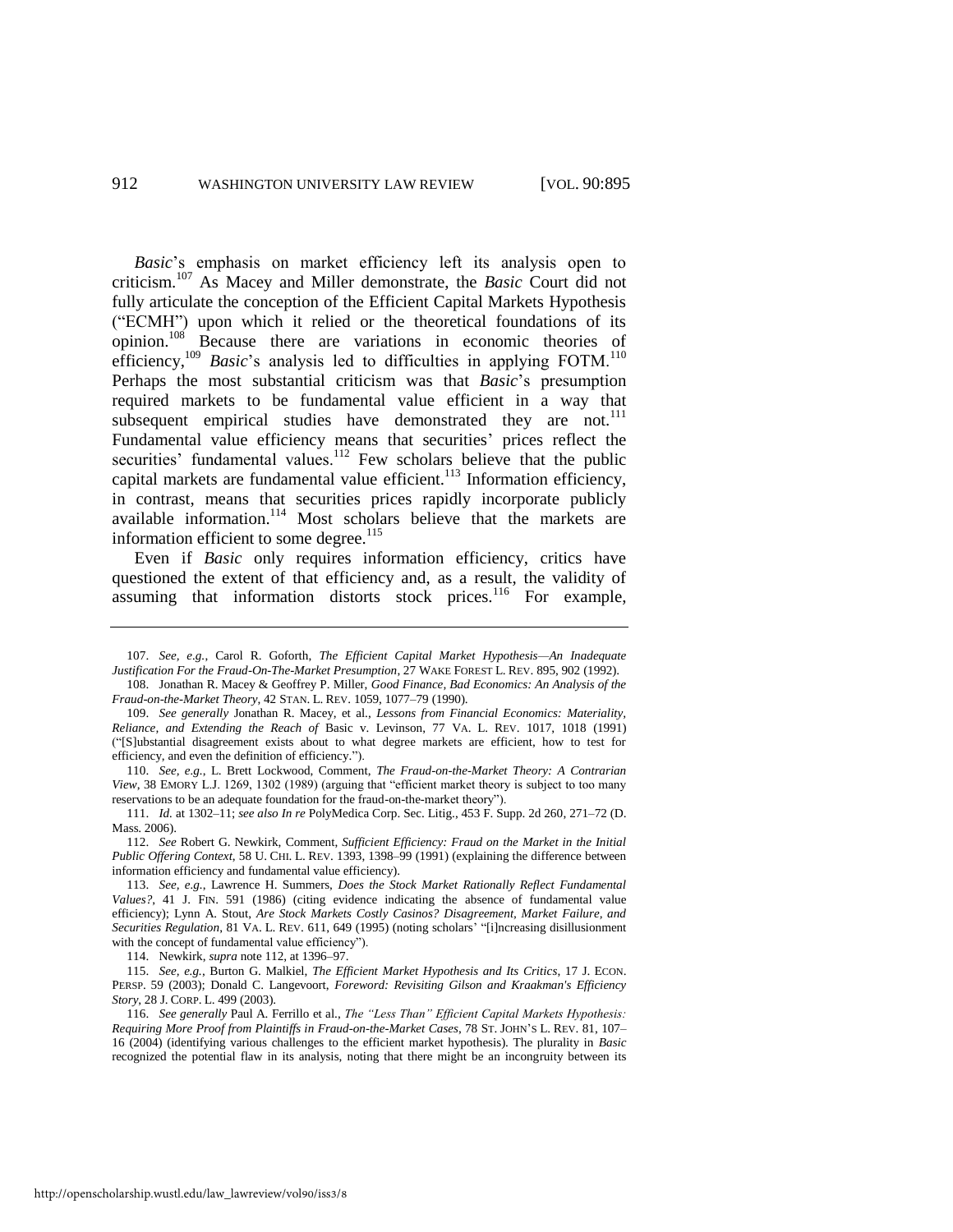commentators have questioned the claim that markets react instantaneously to information, pointing to numerous examples of longterm price distortions.<sup>117</sup> Similarly, markets may systematically overreact or underreact to different types of information.<sup>118</sup> Other commentators have suggested that developments in behavioral economics undercut the claim that traders rely on expectations of price or market integrity.<sup>119</sup>

A strong version of market efficiency should not, however, be a predicate for application of the *Basic* presumption. The connection that the *Basic* decision identified between fraud and stock price depends only on the weakest conception of market efficiency—the premise that information affects securities prices.<sup>120</sup> Prices need not respond accurately, instantaneously, or rapidly to information to justify the claim that, if the market contains misinformation, securities trades are likely to occur at different prices than in a market free from fraud.<sup>121</sup> Price distortion, not market efficiency, is, in reality, the core concept on which the *Basic*'s reasoning depends.

Importantly, however, when fraud distorts securities prices, it produces a market-based harm. In the presence of a price distortion, all investors trade at the wrong price. Wrong, as used here, does not depend on notions of fundamental value—it simply means that the price is different from what it would have been in the absence of misinformation. The injury

description of the trading market for Basic stock and the allegation that the price of Basic shares could remain distorted for fourteen months on the basis of three public statements. Basic Inc. v. Levinson, 485 U.S. 224, 249 n.29 (1988).

<sup>117.</sup> *E.g.*, Goforth, *supra* not[e 107,](#page-18-1) at 902–903.

<sup>118.</sup> *See, e.g.*, Paul C. Tetlock, *All the News That's Fit to Reprint: Do Investors React to Stale Information?*, 24 REV. FIN. STUD. 1481 (2011) (showing that markets overreact to stale information); Timm O. Sprenger & Isabell M. Welpe, *News Or Noise? The Stock Market Reaction to Different Types of Company-Specific News Events* 4 (Jan. 20, 2011) (Working Paper), *available at* http://ssrn .com/abstract=1734632 (finding that "the market reaction differs substantially across various types of news events"); Navin Chopra et al., *Measuring Abnormal Performance: Do Stocks Overreact?*, 31 J. FIN. ECON. 235 (1992).

<sup>119.</sup> *See, e.g.*, *In re* PolyMedica Corp. Sec. Litig., 453 F. Supp. 2d 260, 272 n.10 (D. Mass. 2006) ("The emerging field of behavioral finance suggests that differing investor assessments of value appear to be the rule, rather than the exception. Because the notion of information efficiency upon which the fraud-on-the-market presumption rests is crumbling under sustained academic scrutiny, the future of securities fraud class action litigation—dependent on this presumption—may be in jeopardy.") (internal citations omitted).

<sup>120.</sup> Indeed, misinformation does not require an efficient market to distort prices; it has a distorting effect even in individualized face-to-face transactions. *See* AMERICAN LAW INSTITUTE, PRINCIPLES OF THE LAW OF LIABILITY INSURANCE, COUNCIL DRAFT NO. 1 § 11(a), at 60–64 (2012) (proposing price adjustment as remedy for negligent misrepresentations in insurance contracts).

<sup>121.</sup> Note that this principle does not apply to all securities transactions. The manner in which prices are set in the IPO market, for example (underwriters, under-pricing) may lead to the conclusion that such prices are not affected by the presence of misinformation.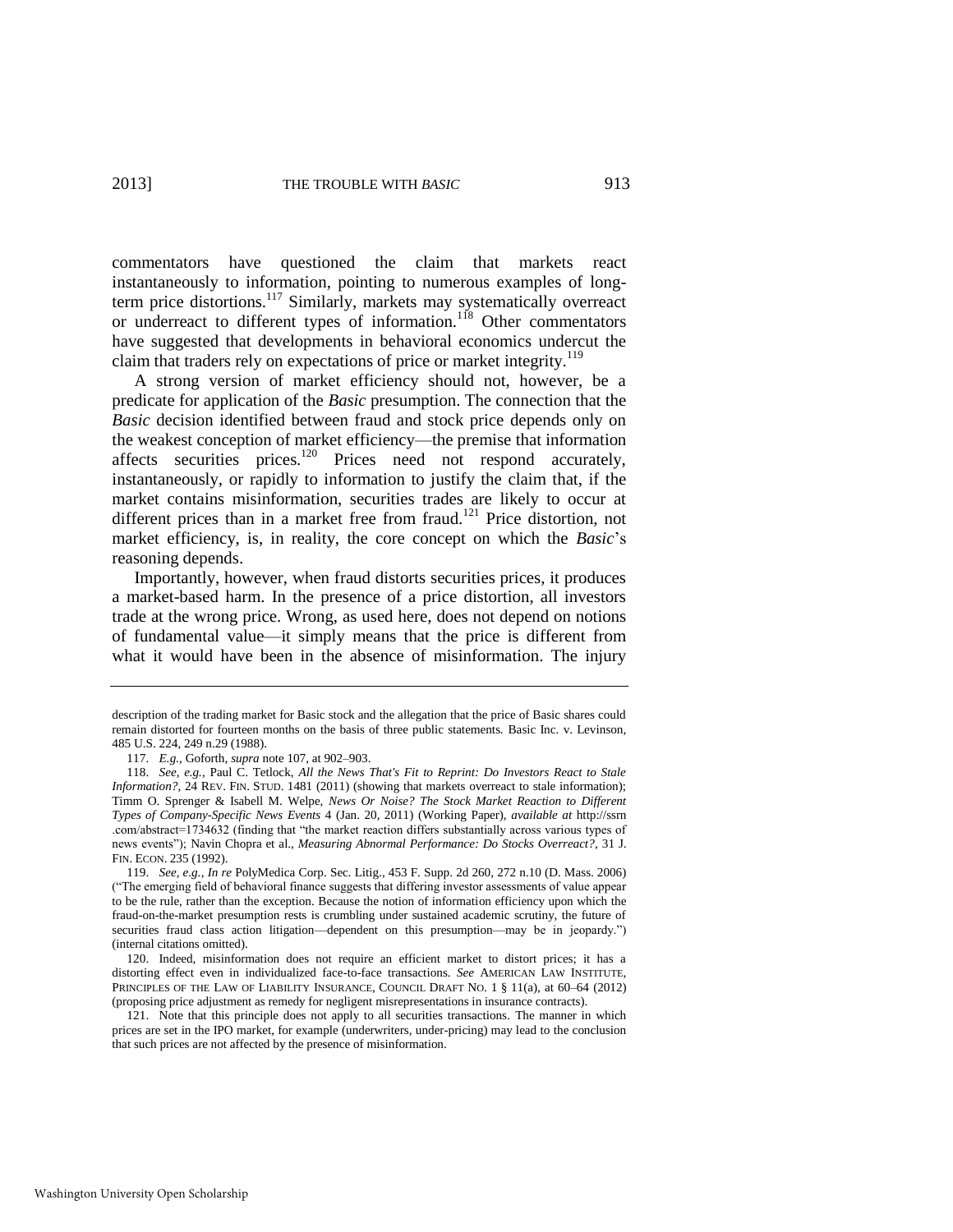created by a distorted price is common to all investors regardless of their individualized reasons for trading, which is why it satisfies the commonality requirement of Rule  $23.122$  The solution has a price, however. A focus on price distortion shifts the focus of a 10b-5 claim from protecting the autonomy of the investment decision to protecting the ability to trade at a price undistorted by fraud.

This then reveals an internal tension in *Basic*'s analysis. To the extent that misinformation distorts securities prices, it affects all market participants regardless of their reasons for trading. The premise of the reliance requirement, however, is the effect of the fraud on trading decisions. Reliance is required precisely because the common law perceives fraud as transaction-based and views the defendants' misrepresentations as compromising the autonomy of investor decisionmaking.

#### *B.* Dura

To satisfy *Basic*, plaintiffs needed to allege that they traded at a distorted (typically an artificially inflated) stock price.<sup>123</sup> The *Basic* court did not, however, explain the legal significance of this price distortion. In *Dura*, <sup>124</sup> the Court addressed that issue further. *Dura* involved an analysis of loss causation, which lower courts had distinguished from reliance, analogizing it to common law proximate cause.<sup>125</sup> Congress codified the loss causation requirement in the Private Securities Litigation Reform Act of  $1995$ ,  $126$  although it did not define loss causation in the statute.

<span id="page-20-0"></span>The *Dura* plaintiffs attempted to establish loss causation by demonstrating that, at the time of their purchase, Dura's stock had been artificially inflated due to the defendants' misrepresentations.<sup>127</sup> Essentially, plaintiffs' argument was that they were harmed by overpaying for their stock. The Court in *Dura* rejected this claim, holding that reliance and loss causation were two distinct components of a federal securities

<span id="page-20-1"></span><sup>122.</sup> *See* FED. R. CIV. P. 23.

<sup>123.</sup> *See* Basic Inc. v. Levinson, 485 U.S. 224, 245–47 (1988).

<sup>124.</sup> Dura Pharms., Inc. v. Broudo, 544 U.S. 336 (2005).

<sup>125.</sup> *See* Jill E. Fisch, *Cause for Concern: Causation and Federal Securities Fraud*, 94 IOWA L. REV. 811, 820–22 (2009) (describing evolution of the loss causation requirement in federal securities fraud litigation).

<sup>126.</sup> Pub. L. No. 104-67, § 101(b), § 21D(b)(4), 109 Stat. 737, 747 (codified at 15 U.S.C. § 78u-4(b)(4) (2006)).

<sup>127. 544</sup> U.S. at 339–40. The plaintiffs further argued that their damages consisted of their overpayment for the Dura stock. *Id.*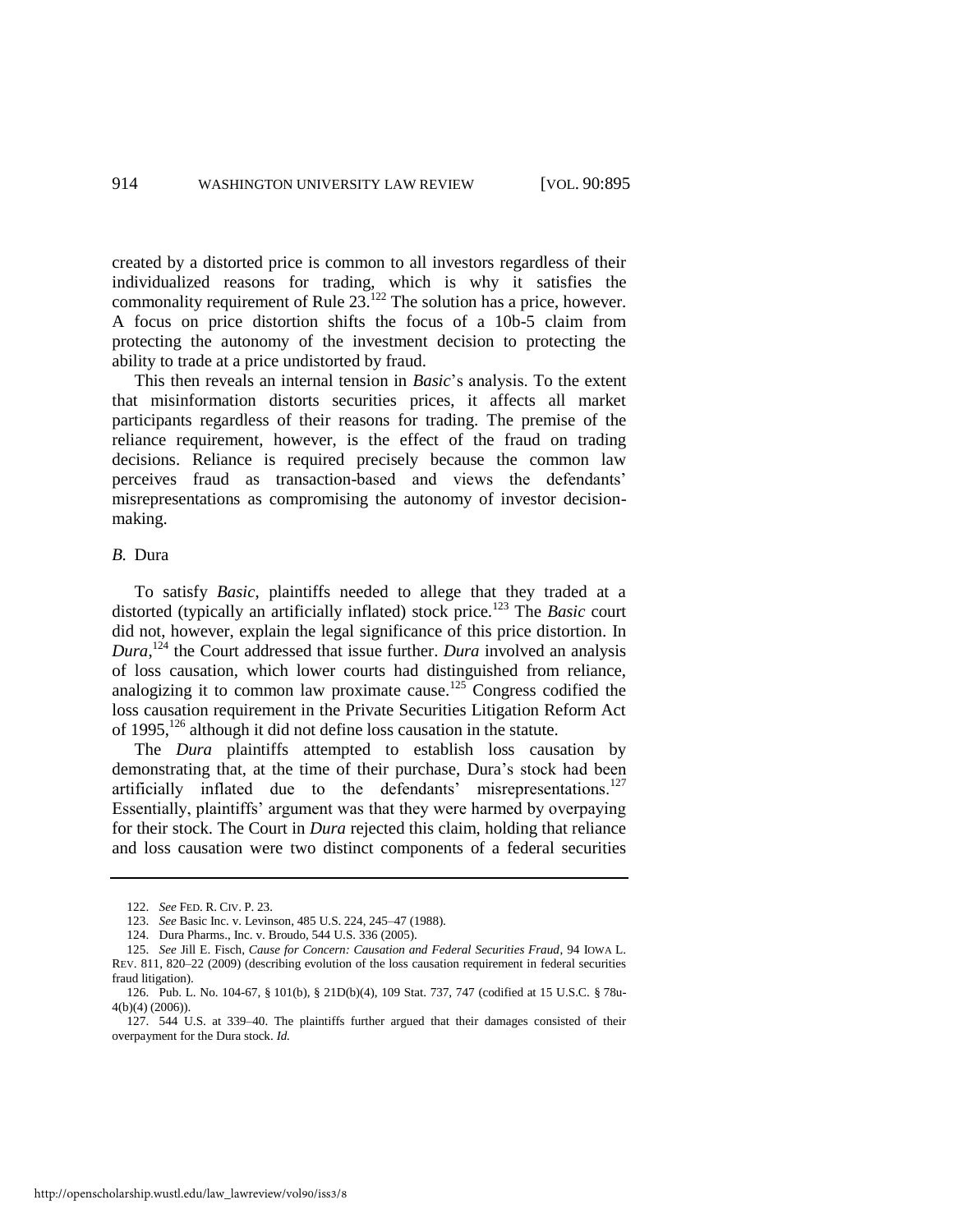fraud claim and that plaintiffs could not establish economic harm simply through the price distortion reflected in *Basic*'s analysis.<sup>128</sup>

<span id="page-21-0"></span>*Dura*'s holding was limited to two principles. First, the plaintiffs must establish a causal connection between the defendant's fraud and their economic harm.<sup>129</sup> Second, an inflated purchase price is not, in itself, the equivalent of economic harm.<sup>130</sup> According to the *Dura* Court, trading at a distorted price does not inevitably cause investors to experience economic harm.<sup>131</sup> Price distortion only results in outcome harm if the investor does not subsequently recover the amount of the distortion.<sup>132</sup> The easiest illustration, as noted by the *Dura* Court, is a case in which an investor purchases a security at a distorted price and then resells that security while the price remains distorted.<sup>133</sup> *Dura* noted that even when the plaintiff subsequently sells at a lower price, the price drop may have resulted from factors unrelated to the fraud.<sup>134</sup>

<span id="page-21-1"></span>*Dura*'s gloss on *Basic* establishes that price distortion at the time of the plaintiffs' purchase establishes the potential for, but not the actuality of, economic harm. Economic harm can only be determined by an analysis of whether there is price distortion at a second point in time—when the fraud is revealed to the market. This second type of price distortion, what might be termed "ex post" price distortion is, according to the *Dura* court, the measure of the plaintiff's harm. *Dura* held that ex post price distortion, as demonstrated by the price reaction to the revelation of the fraud, was required to establish loss causation.<sup>135</sup> Critically, by holding that overpayment itself was not a recoverable economic harm,<sup>136</sup> *Dura* extended *Basic*'s market-based conception of securities fraud. Under *Dura*'s theory, the plaintiff's economic loss is the amount of the original price distortion that remains in the stock until the corrective disclosure, as measured by the market's response to the disclosure of the original misrepresentation.<sup>137</sup> *Dura* rejected the effect of the fraud on investor autonomy as an actionable harm.

137. *See* Archdiocese of Milwaukee Supporting Fund, Inc. v. Halliburton Co., 597 F.3d 330, 336 (5th Cir. 2010) (inquiring as to whether the correction of the fraud affects the market price—in essence removing the price distortion and thereby causing the plaintiff's losses).

<sup>128.</sup> *Id.* at 346–47.

<sup>129.</sup> *Id.* at 345–46.

<sup>130.</sup> *Id.* at 347.

<sup>131.</sup> *Id.* at 342–43.

<sup>132.</sup> *See* Fisch, *supra* not[e 125,](#page-20-0) at 843 (explaining outcome harm).

<sup>133.</sup> *Dura*, 544 U.S. at 342.

<sup>134.</sup> *Id.* at 342–43.

<sup>135.</sup> *Id.* at 344.

<sup>136.</sup> *Id.* at 342.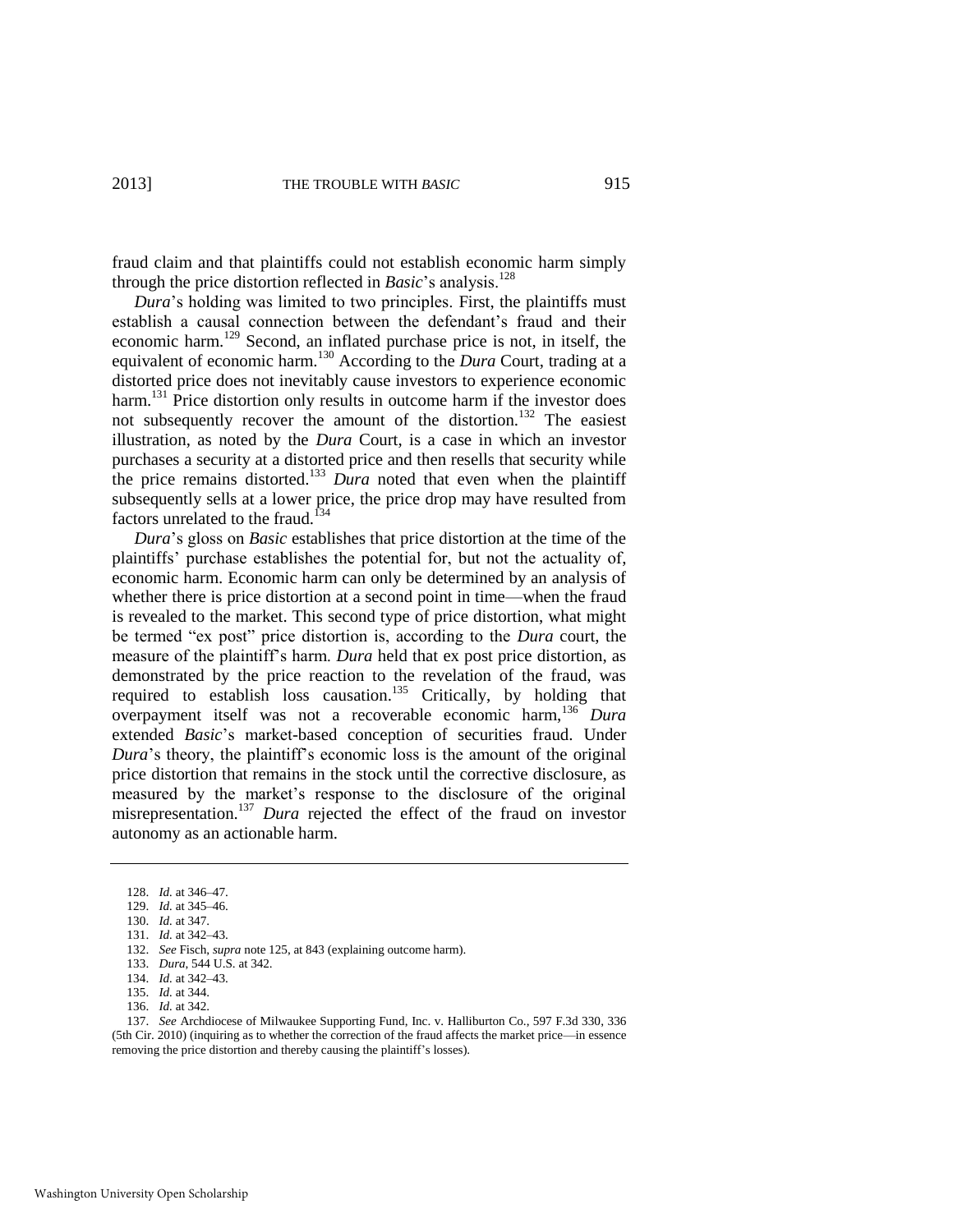#### III. THE IMPLICATIONS OF PRICE DISTORTION

#### *A. A Market-Based Approach*

*Basic* held that courts can presume that distorted prices affect investor decisions,<sup>138</sup> but *Dura* rejected the effect of the fraud on those decisions as a basis for recovery, looking instead to the market's reaction to the fraud.<sup>139</sup> A market-based approach to 10b-5 liability leads to a dramatic shift in the conceptualization of the plaintiffs' harm.<sup>140</sup> Under a common law fraud theory, plaintiffs' theory is that they would not have traded in the absence of the misrepresentation. Reliance supplies the causal link between the fraud and their decision to trade.<sup>141</sup>

Under a market-based approach, plaintiffs are only deceived to the extent that their trades occur at a price different from what it would have been in the absence of fraud. They are not deceived into trading, but merely into trading at the wrong price. Notably, price distortion affects all investors, regardless of the subjective motivation for their trading decisions. Specifically, the fraud affects the terms on which all investors trade, including investors that trade for reasons wholly independent of the misrepresentations such as indexed investors, program traders, and short sellers. Indexed investors, for example, are forced to buy securities that are contained in the index; thus, a misrepresentation cannot be said to affect their trading decisions. Nonetheless, such investors pay a higher price for their "forced" purchases if management has fraudulently inflated the issuer's earnings.

A market-based approach also affects the proper calculation of damages. Under common law fraud, a plaintiff can claim recessionary, opportunity loss, or even expectation damages.<sup>142</sup> These measures are inappropriate under *Basic*/*Dura* because the court presumes that plaintiff would have traded irrespective of the fraud. Plaintiff's only damage, therefore, is a price adjustment.

The facts of *Basic* illustrate the impact of shifting to a market-based approach. The plaintiffs in *Basic* claimed to have been misled by Basic's denial of merger negotiations into prematurely selling their stock before the eventual announcement of the merger and the resulting spike in stock

<sup>138.</sup> *See supra* text accompanying note[s 96](#page-15-1) an[d 98.](#page-16-0) 

<sup>139.</sup> *See supra* text accompanying note[s 129–](#page-21-0)36.

<sup>140.</sup> The Court in *Basic* explicitly noted that its decision did not address the proper measure of damages. Basic Inc. v. Levinson, 485 U.S. 224, 249 n.28 (1988).

<sup>141.</sup> *See supra* note[s 29](#page-6-2)[–30 a](#page-7-0)nd accompanying text.

<sup>142.</sup> *See* Fisch, *supra* not[e 125,](#page-20-0) at 821.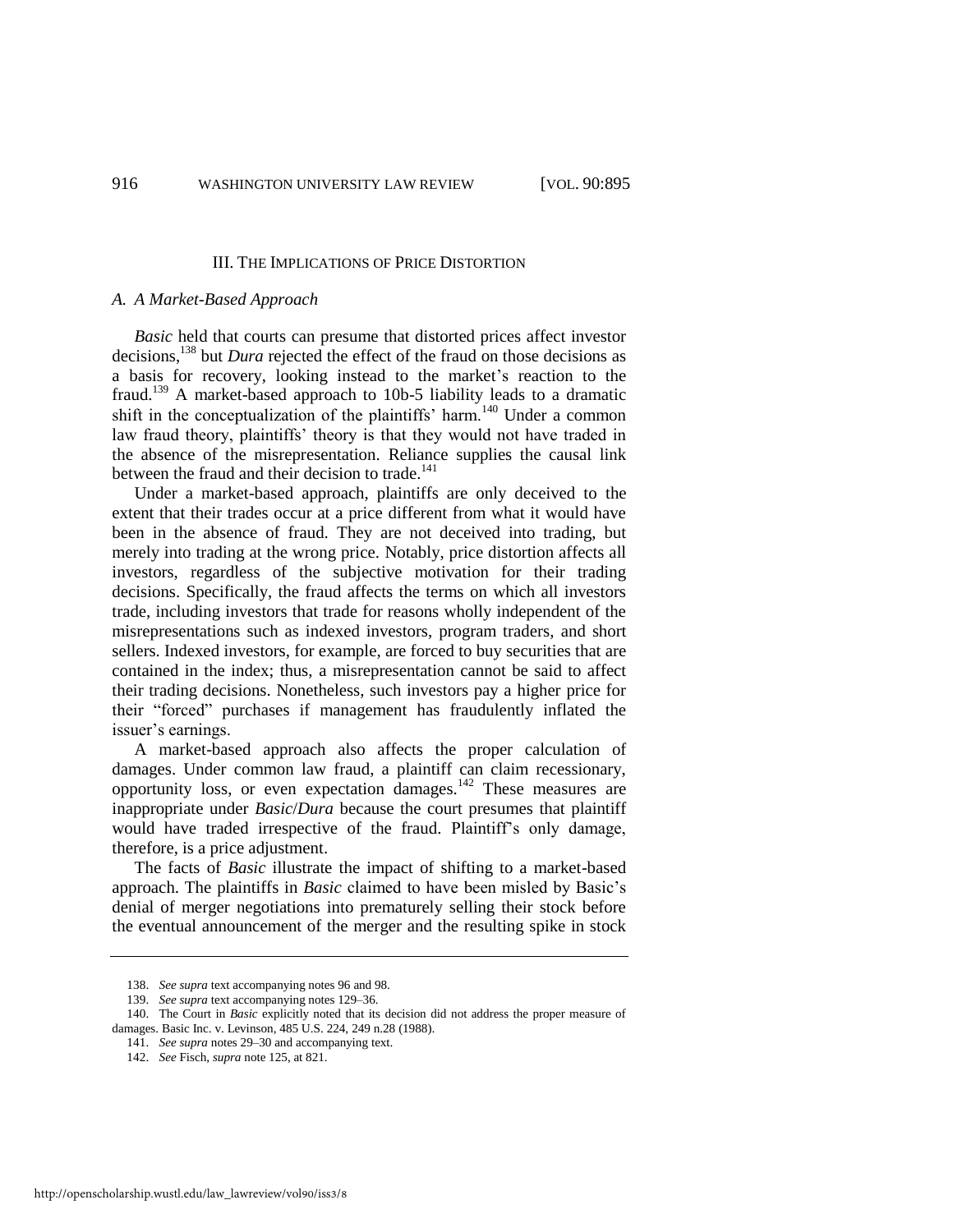price.<sup>143</sup> In the absence of the false denials, plaintiffs argued, they would have held onto their stock until the merger was announced.<sup>144</sup> They were harmed to the extent of the difference between the price at which they sold and the price at which they could have sold once the merger was announced.<sup>145</sup>

<span id="page-23-0"></span>Under a price distortion theory, plaintiffs are only harmed by (at most) the extent of the price distortion. The harm effected by Basic's lie was the difference between the price at which the plaintiffs sold and the price at which Basic's stock would have traded had the true facts about Basic's merger negotiations been revealed to the market.<sup>146</sup> Because the negotiations were, by all accounts, still in a preliminary stage at the time of the Basic lies, it is fair to assume that this price difference would have been far less than under a reliance-based theory.<sup>147</sup> Specifically, the value of Basic stock would have been affected only marginally by merger negotiations that were at a preliminary stage.<sup>148</sup>

The foregoing analysis reveals the true extent to which the *Basic* decision reflected judicial conservatism. *Basic*'s theory authorizes courts to confine plaintiffs' recovery to far more limited damages than would be available under a common law approach. *Dura* extends this perspective by holding that, although artificial price inflation may serve as a starting point for the damage inquiry, recoverable damages may be even less because of intervening events that reduce the stock price.<sup>149</sup> In contrast, common law

<sup>143.</sup> *Basic*, 485 U.S. at 227–28.

<sup>144.</sup> *See id.* 

<sup>145.</sup> *See* Levinson v. Basic Inc., 786 F.2d 741, 745 (6th Cir. 1986) (noting that the acquirer's original tender offer was "at a price substantially in excess of that at which the plaintiffs sold their shares").

<sup>146.</sup> *Cf.* Affiliated Ute Citizens v. United States of Utah, 406 U.S. 128, 154 (1972) (stating that "the correct measure of damages . . . is the difference between the fair value of all that the mixedblood seller received and the fair value of what he would have received had there been no fraudulent conduct").

<sup>147.</sup> As Adam Pritchard explains, Justice Blackmun recognized these competing theories of damages at the time of the *Basic* decision, but the *Basic* opinion does not resolve the issue. *See* A.C. Pritchard, Stoneridge Investment Partners v. Scientific-Atlanta*: The Political Economy of Securities Class Action Reform*, 2008 CATO SUP. CT. REV. 217, 221 & n.16 (citing Letter from Harry A. Blackmun to William J. Brennan, Jr., No. 86-279, Basic v. Levinson (Jan. 15, 1988) (Thurgood Marshall Collection, Lib. of Congress)). Pritchard explains that Blackmun agreed to defer the damages question at the behest of Justice Stevens. *Id.* at 221.

<sup>148.</sup> Notably, *Basic*'s initial denial of the merger negotiations occurred fourteen months before the parties reached a deal. *Basic*, 485 U.S. at 228.

<sup>149.</sup> *See supra* text accompanying note [134.](#page-21-1) I have criticized *Dura*'s approach to intervening events elsewhere. *See* Fisch, *supra* note [125.](#page-20-0)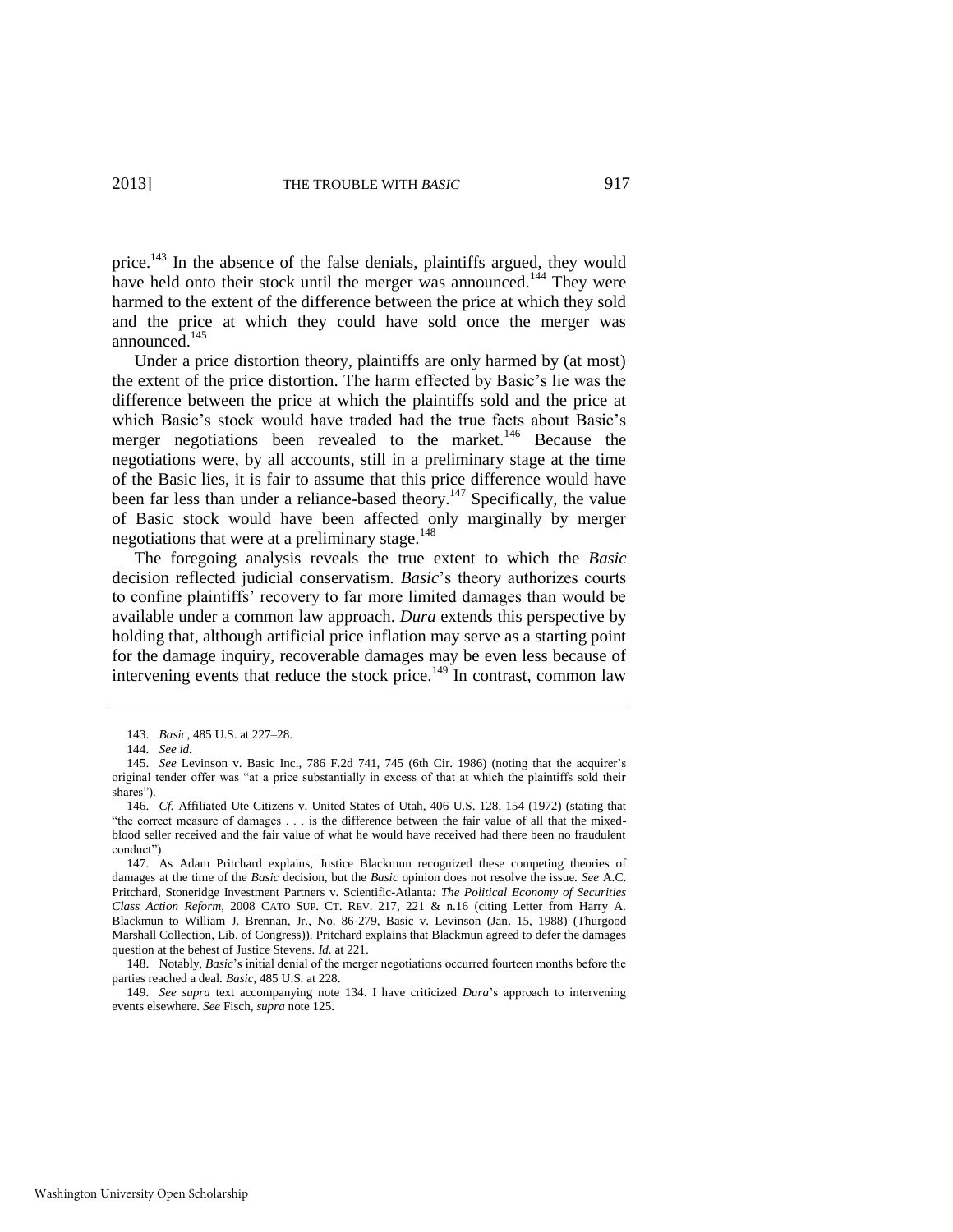fraud would disregard the effect of intervening events on the stock price when a plaintiff was fraudulently induced into the transaction.<sup>150</sup>

The normative appeal of the market-based approach is unclear, and a full examination of its effects is beyond the scope of this Article. The approach is likely both to expand the size of plaintiff classes and to reduce the damages that are recoverable by class members. The approach may be more consistent with the realities of securities market trading than the transaction-based approach, but, by ignoring investor behavior, it may create poor incentives. From a procedural perspective, however, the practicality of the market-based approach depends critically on the difficulty of establishing price distortion. The next section considers this issue.

#### *B. Empirical Analysis of Price Distortion*

Premising both the reliance and causation inquiries on price distortion generates the obvious question: how do the litigants establish price distortion? Economic theory suggests that the effect of a misrepresentation on stock prices should be ascertainable through empirical methods such as an event study.<sup>151</sup> Indeed the feasibility of such analysis was a key factor in Fischel's defense of the price distortion inquiry as a means of simplifying securities fraud litigation.<sup>152</sup> Following *Dura*, courts have widely accepted the use of event studies to establish ex post price distortion or loss causation.<sup>153</sup> Indeed, courts have frequently required an event study or similar empirical analysis.<sup>154</sup>

<span id="page-24-0"></span><sup>150.</sup> *See id.* at 842–43.

<sup>151.</sup> For an explanation of this use of the event study methodology, see Esther Bruegger & Frederick C. Dunbar, *Estimating Financial Fraud Damages with Response Coefficients*, 35 J. CORP. L. 11, 15–30 (2009).

<sup>152.</sup> *See* Fischel, *supra* not[e 87,](#page-15-2) at 17–19.

<sup>153.</sup> *See, e.g.*, Bricklayers & Trowel Trades Int'l Pension Fund v. Credit Suisse First Bos., No. 02- 12146-NMG, 2012 U.S. Dist. LEXIS 4566, at \*4 (D. Mass. Jan. 13, 2012) ("An event study is an accepted method of measuring the impact of alleged securities fraud on a stock price and often plays a 'pivotal' role in proving loss causation and damages in a securities fraud case."); FindWhat Investor Grp. v. FindWhat.com, 658 F.3d 1282, 1313 n.31 (11th Cir. 2011) ("The methodology of event studies has been sustained by many circuits"); Allen Ferrell & Atanu Saha, *The Loss Causation Requirement for Rule 10b-5 Causes of Action: The Implications of* Dura Pharmaceuticals, Inc. v. Broudo, 63 BUS. LAW. 163, 166–67 (2007) (describing event study analysis as "a ubiquitous tool in assessing claims of loss causation").

<sup>154.</sup> *See Bricklayers*, 2012 U.S. Dist. LEXIS 4566, at \*10; *In re* Vivendi Universal, S.A., Sec. Litig., 634 F. Supp. 2d 352, 364 (S.D.N.Y. 2009) (terming the event study "almost obligatory"); Jonah B. Gelbach et al., *Valid Inference in Single-Firm, Single-Event Studies*, AM. L. & ECON. REV. (forthcoming) (manuscript at 1), *available at* http://ssrn.com/abstract=1442222 (discussing use of event studies in securities fraud litigation).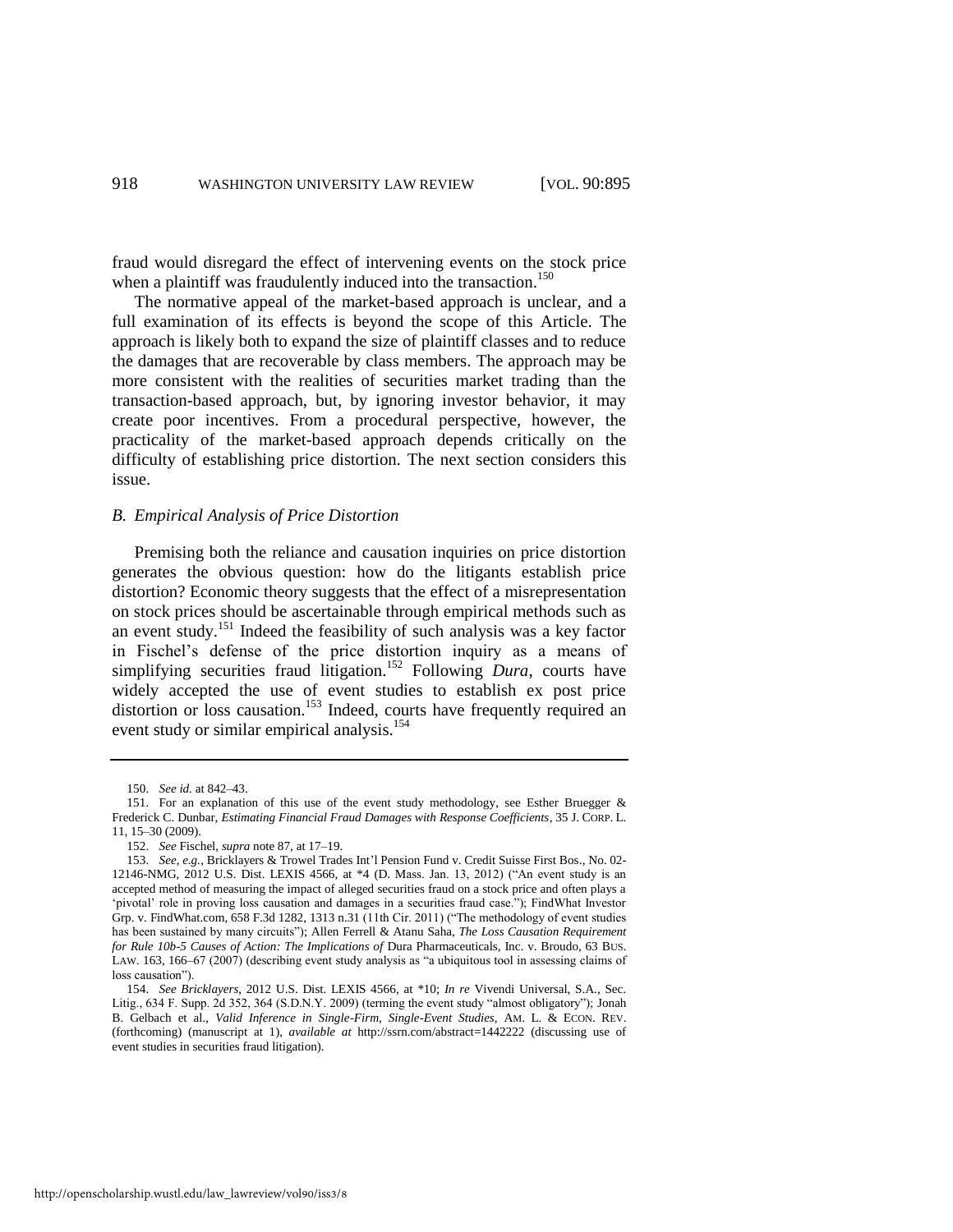<span id="page-25-0"></span>Although event studies are used extensively, they are imperfect tools for measuring the effect of a disclosure on stock prices. First, their application presents a number of methodological challenges. The expert must focus on the correct event day, addressing the possibility that the information previously "leaked" into the market.<sup>155</sup> The expert must choose an appropriate event window reflecting a reasonable time period for the market to react to the disclosure.<sup>156</sup> The expert must identify potential confounding events—other industry or company-specific information released to the market unrelated to the fraud—and control for their impact.<sup>157</sup>

The aggregation or bunching of information events creates a particular concern. Large public companies are subject to a large volume of company-related news, and a reliable event study must disaggregate the effects of all the different information events that could potentially affect the stock price during the event window, separating out those events related to the fraud from other events. As the court observed in *Bricklayers*, this creates a "herculean task" for the expert.<sup>158</sup> The challenge is particularly great when managers disclose information in "bunches," and some scholarship suggests that, in a variety of circumstances, managers will prefer to bunch corporate disclosures.<sup>159</sup>

A simple example illustrates the problem of bunched or bundled disclosures. Suppose, hypothetically, that Apple falsely disclosed in July 2006, that Steve Jobs was in perfect health, despite knowing that he had been diagnosed with pancreatic cancer. Six months later, at the 2007 Macworld Expo, Jobs simultaneously announced the release of the iPhone and the corrective disclosure that he had pancreatic cancer and was

<sup>155.</sup> *See* Sanjai Bhagat & Roberta Romano, *Event Studies and the Law—Part I: Technique and Corporate Litigation* 5–6 (John M. Olin Ctr. for Studies in Law, Econ., & Pub. Policy, Working Paper No. 259, 2001), *available at* http://digitalcommons.law.yale.edu/lepp\_papers/259 (explaining why the selection of the correct event date is "nontrivial"). Bradford Cornell and Gregory Morgan demonstrate how information leakage is likely to affect the results of an event study. *See* Bradford Cornell & R. Gregory Morgan, *Using Finance Theory to Measure Damages in Fraud on the Market Cases*, 37 UCLA L. REV. 883, 905–10 (1990).

<sup>156.</sup> One tool for addressing leakage is to expand the size of the event window, but this has the effect of increasing the number of potentially confounding events. *See* Sanjai Bhagat & Roberta Romano, *Event Studies and the Law: Part II—Empirical Studies and Corporate Law* 18 (John M. Olin Ctr. for Studies in Law, Econ., & Pub. Policy, Working Paper No. 260, 2001), *available at* http://dig italcommons.law.yale.edu/lepp\_papers/260.

<sup>157.</sup> *See In re* Omnicom Grp., Inc. Sec. Litig., 541 F. Supp. 2d 546, 554 (S.D.N.Y. 2008).

<sup>158.</sup> *Bricklayers*, 2012 U.S. Dist. LEXIS 4566, at \*7.

<sup>159.</sup> *See, e.g.*, Ronald A. Dye, *Disclosure "Bunching*," 48 J. ACCT. RES. 489 (2010) (identifying various conditions in which disclosure bunching is optimal for managers). A related concern is that a company may deliberately manipulate the timing of its disclosures in an effort to minimize its potential liability. *See* Fisch, *supra* not[e 125,](#page-20-0) at 852.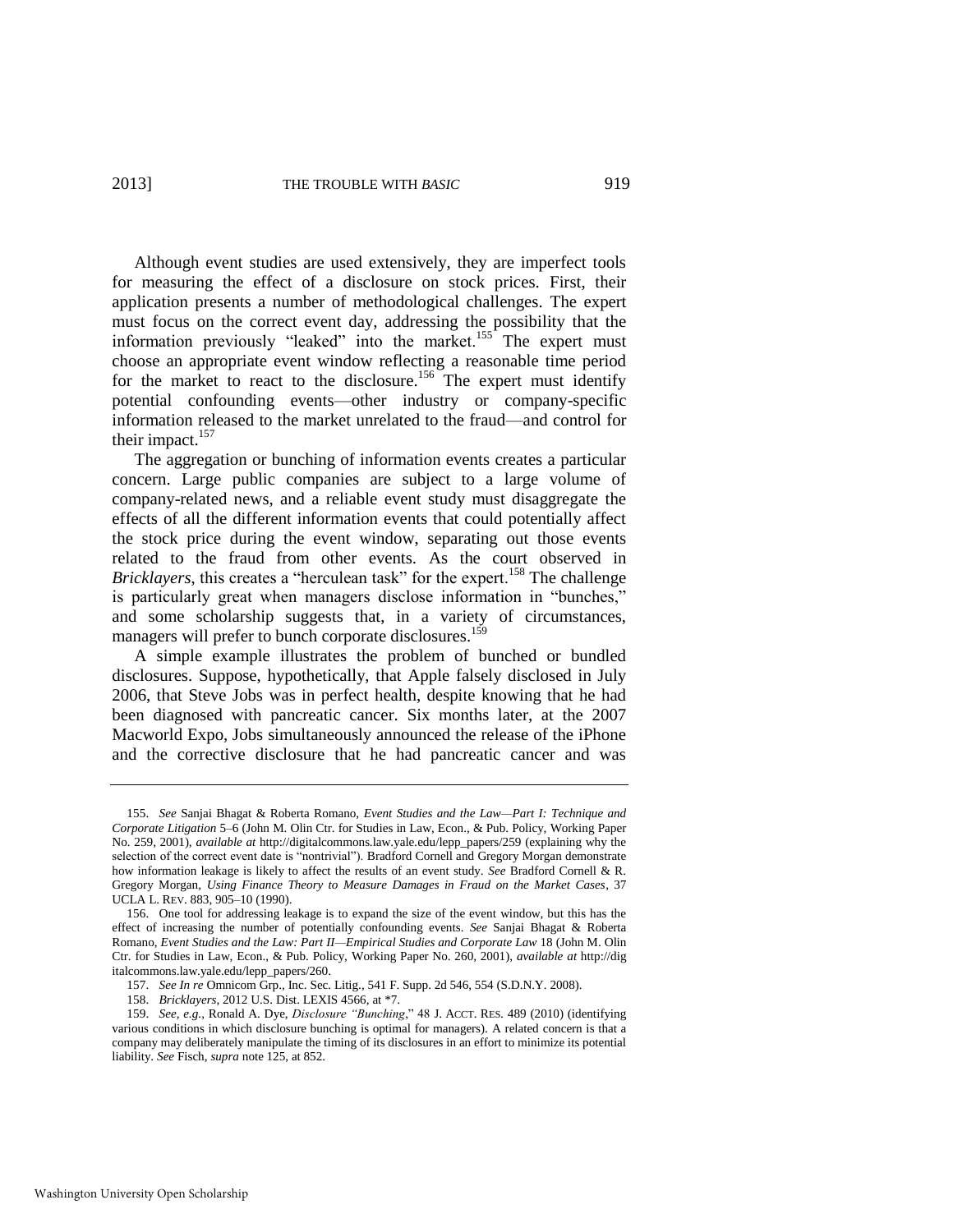expected to die within six months. Presumably the market would view the iPhone as good news<sup>160</sup> and Jobs's illness as bad news, but it is difficult to see how an expert could reliably disaggregate the effect of the two announcements on the share price of Apple stock.

In addition to these standard methodological issues, event studies raise particular concerns when they are used in securities fraud litigation because they focus on a single firm and a single or small number of information events.<sup>161</sup> Gelbach et al. show that the standard event study methodology produces a large number of errors when applied to a single firm and single event, unless the firm's true distribution of excess returns is normal.<sup>162</sup> Their results suggest "the presence of a potentially severe bias against finding an event effect."<sup>163</sup> According to the authors, "this suggests the potential for considerable anti-plaintiff bias in the context of securities litigation."<sup>164</sup>

Finally, courts using event studies have failed to recognize the significant difference between a study that demonstrates an empirical relationship between an information event and stock price and a so-called "null result." An event study is far more reliable in proving a positive relationship than disproving one.<sup>165</sup> That is, an event study seeks to identify a statistically significant correlation between an event and stock price; the study's failure to identify such a correlation does not necessarily mean there is no relationship.<sup>166</sup> A non-result is inconclusive and may be due to a number of factors including flaws in the study design or merely a

http://openscholarship.wustl.edu/law\_lawreview/vol90/iss3/8

<sup>160.</sup> Indeed, Apple stock reacted dramatically to the announcement of the iPhone, reaching an alltime high the following day. *See Apple Media Events*, WIKIPEDIA (July 29, 2012, 5:46 PM), http://en .wikipedia.org/wiki/Apple\_media\_events.

<sup>161.</sup> The standard approach is to consider a sample of firms because the volatility of an individual firm's stock returns increases the size of the standard error. Bhagat & Romano, *supra* not[e 155,](#page-25-0) at 8. *See also id.* at 10–11 (explaining that the "the statistical power with a sample of one is likely to be quite low.").

<sup>162.</sup> Gelbach et al., *supra* note [154.](#page-24-0) 

<sup>163.</sup> *Id.* at 20.

<sup>164.</sup> *Id.* at 21.

<sup>165.</sup> *See* DAMODAR N. GUJARATI, BASIC ECONOMETRICS 134 (4th ed. 2003) ("If on the basis of a test of significance, say, the *t* test, we decide to 'accept' the null hypothesis, all we are saying is that on the basis of the sample evidence we have no reason to reject it; we are not saying that the null hypothesis is true beyond any doubt.").

<sup>166.</sup> *See id.* at 127 (explaining that a result outside the confidence interval allows the researcher to reject the null hypothesis; if a result "falls within the . . . confidence interval, we do not reject the null hypothesis"). Importantly, however, a result within the confidence interval does not confirm the null hypothesis. *Id.*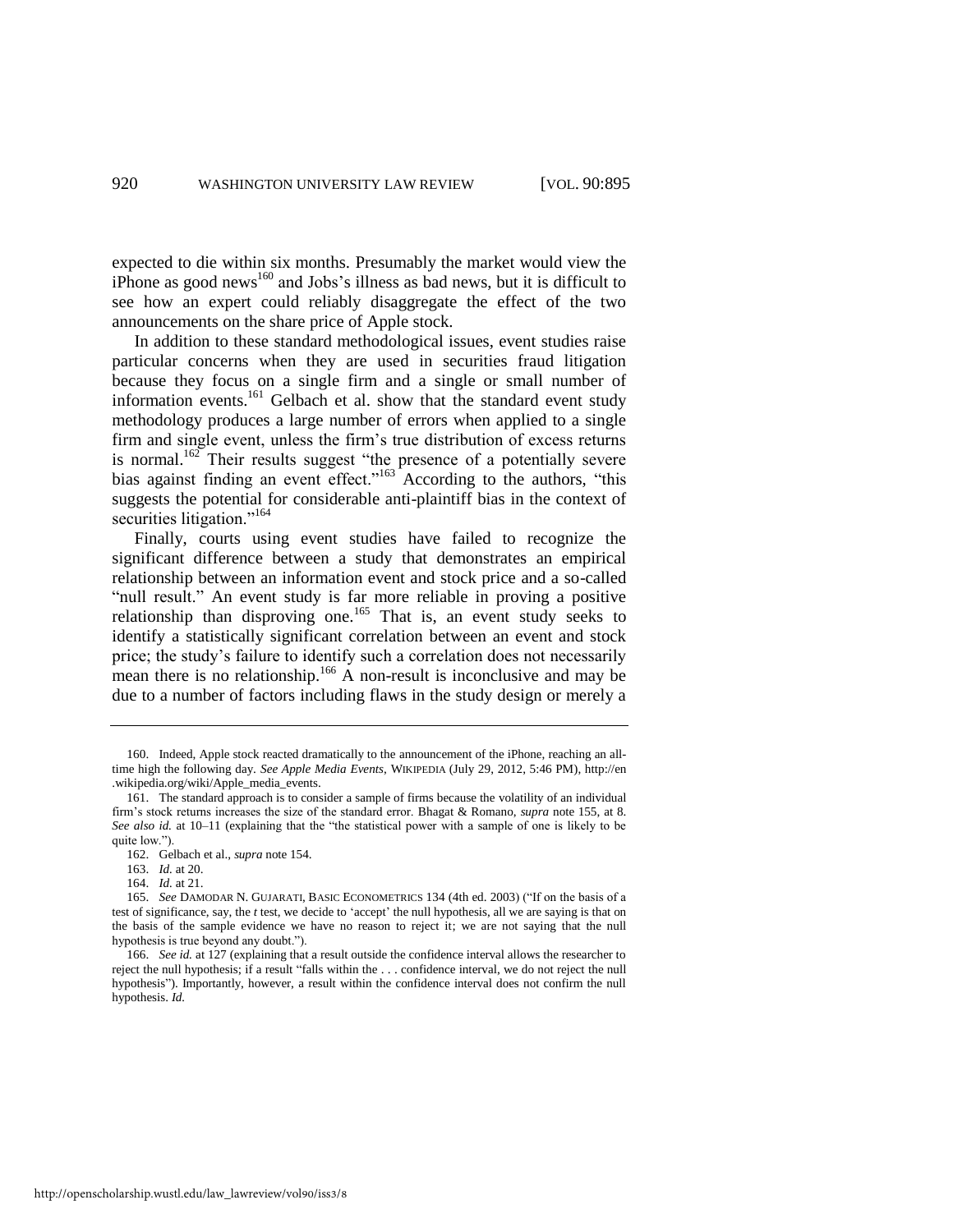lack of statistical power in the test. $167$  The limitations of the event study methodology for measuring the effect of a single event on a single firm compound the problem.

The foregoing limitations do not mean that event studies are unreliable or should not be used, but merely that their results should be viewed with caution. Until better empirical tools are developed, event studies are likely to be a dominant evidentiary tool for addressing the loss causation analysis required by *Dura*. <sup>168</sup> Nonetheless, their limitations should lead courts to treat litigant efforts to present their results as dispositive with a degree of caution.<sup>169</sup>

The widespread use of event studies to determine whether there has been ex post price distortion for purposes of loss causation analysis raises the question of whether event studies are also appropriate in analyzing ex ante price distortion. In some cases, defendants have sought to introduce event studies to disprove ex ante price distortion in an effort to defeat class certification.<sup>170</sup>

<span id="page-27-0"></span>Ex ante price distortion, for purposes of the application of *Basic*, raises additional complications, however. In particular, not every material misrepresentation moves stock prices at the time it is conveyed to the market. Many instances of securities fraud involve attempts to avoid or delay disclosure of negative corporate developments such as a decline in earnings, problems with a product, and the like. The fraud may take the form of failing to disclose new developments or repeating overly positive disclosures from the past that are no longer accurate. Because the fraud merely confirms existing market expectations, it is unlikely to have any immediate effect on stock price.<sup>171</sup> Misrepresentations that effectively confirm market expectations are, as Frank Torchio explains,

<sup>167.</sup> *Id.* Statistical power is the test's ability to detect abnormal performance when it is present. *See* S.P. Kothari & Jerold B. Warner, *Econometrics of Event Studies*, 1 HANDBOOK CORP. FIN. 15 (2007).

<sup>168.</sup> *See* Dura Pharms., Inc. v. Broudo, 544 U.S. 336, 342–43 (2005).

<sup>169.</sup> *See* Michael J. Kaufman & John M. Wunderlich, *Regressing: The Troubling Dispositive Role of Event Studies in Securities Fraud Litigation*, 15 STAN. J.L. BUS. & FIN. 183 (2009) (arguing that courts are inappropriately giving events studies too great a role in resolving securities fraud litigation).

<sup>170.</sup> *See* Martis Alex & Michael W. Stocker, *Role of the Event Study in Loss Causation Analysis*, CORPORATE COUNSEL, (Aug. 20, 2009), http://www.newyorklawjournal.com/PubArticleNY.jsp?id= 1202433177190 (describing defendants' argument in *In re Marsh & McLennan Securities Litigation*, No. 04-cv-08144 (S.D.N.Y. Apr. 19, 2006)).

<sup>171.</sup> *See* Alaska Elec. Pension Fund v. Pharmacia Corp., 554 F.3d 342, 349 (3d Cir. 2009) (observing that misrepresentations that confirm prior market expectations are unlikely to move stock prices); Alex & Stocker, *supra* not[e 170](#page-27-0) ("If a misrepresentation or omission merely confirms market expectations, there will be no reactionary price impact.").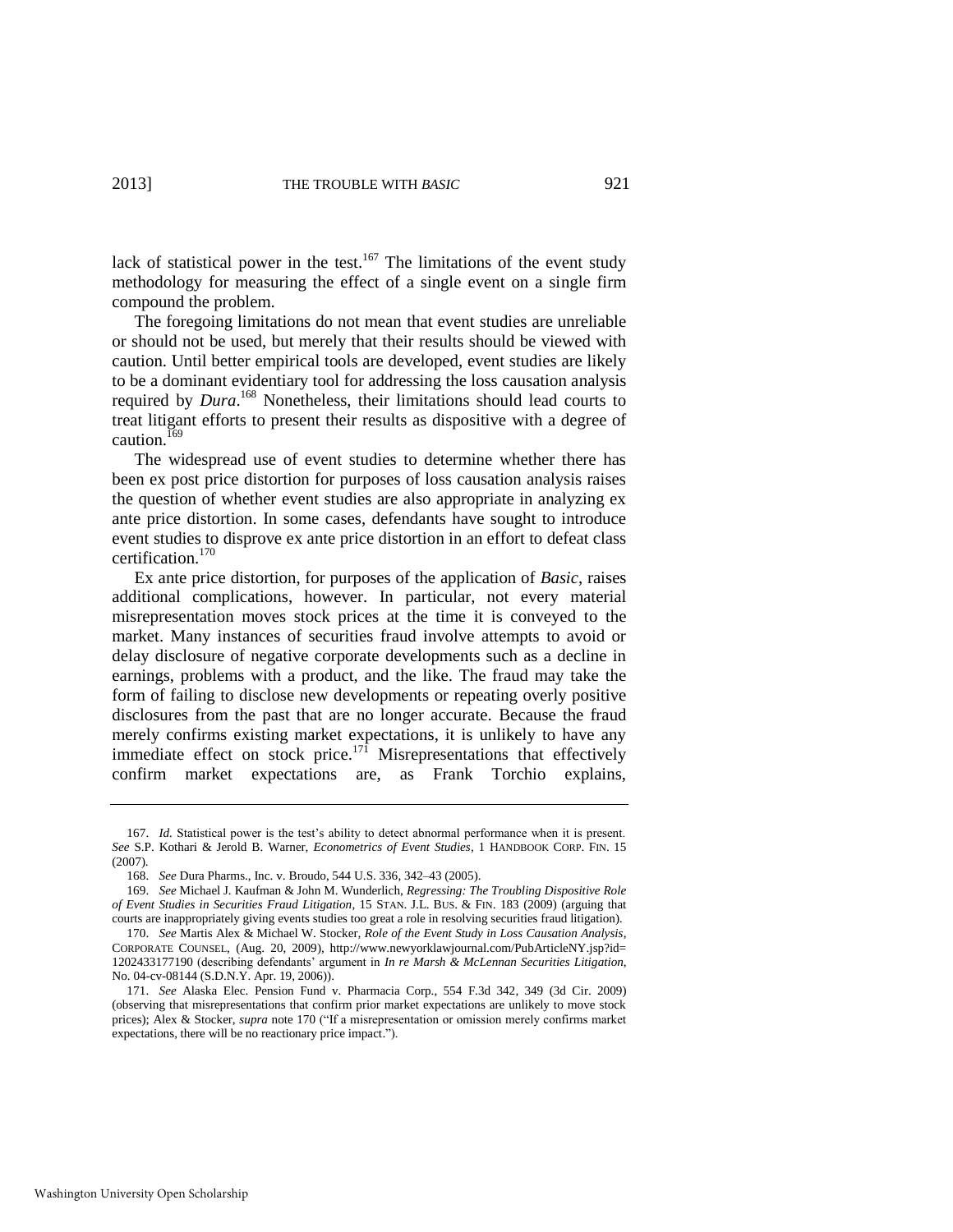"ubiquitous." $172$  The absence of a contemporaneous price movement does not mean the fraud has not distorted prices. The amount of the price distortion cannot be demonstrated through an event study, however, and requires counterfactual analysis—the extent to which the market would have reacted if accurate disclosure had been made.

The difficulty in applying the event study methodology to ex ante price distortion is that it creates the potential for litigants to seek to introduce event studies of ex post price distortion at the class certification stage. Plausibly, at least in some cases, a price response to a corrective disclosure could provide circumstantial evidence of ex ante price distortion, but there is no systematic relationship between ex ante and ex post price distortion. Specifically, ex ante and ex post price distortion involve market reactions to different information and typically occur months apart in time.

First, as commentators have observed, the market may react differently to a corrective disclosure than to accurate statements in the absence of fraud, making the ex post price reaction a poor measure of the extent of the ex ante price distortion.<sup>173</sup> Second, various factors may limit the reaction of the market to a corrective disclosure, including other corporate disclosures that precede or accompany the correction.<sup>174</sup> As I have explained elsewhere, corporate officials may have an incentive to structure their disclosures in an attempt to minimize their market impact.<sup>175</sup> Third, intervening corporate and market developments may change the impact of the fraudulent statements when they are subsequently disclosed, making the corrective disclosure more or less important to market price than it would have been at the initial fraud.<sup>176</sup> Thus the failure of market prices to react to a corrective disclosure does not prove that prices were not distorted, ex ante, as a result of the fraud.

<sup>172.</sup> Frank Torchio, *Proper Event Study Analysis in Securities Litigation*, 35 J. CORP. L. 159, 165 (2009).

<sup>173.</sup> *See* Michael J. Kaufman & John M. Wunderlich, *The Judicial Access Barriers to Remedies for Securities Fraud*, 75 L. & CONTEMP. PROBS. 55, 88 (2012) (explaining why stock price drop in response to a corrective disclosure may be a poor measure of the amount of initial price inflation).

<sup>174.</sup> *See, e.g.*, Jay W. Eisenhofer et al., *Securities Fraud, Stock Price Valuation, and Loss Causation: Toward a Corporate Finance-Based Theory of Loss Causation*, 59 BUS. LAW. 1419 (2004) (providing an example of this scenario).

<sup>175.</sup> Fisch, *supra* not[e 125,](#page-20-0) at 852.

<sup>176.</sup> In the extreme case, an intervening event can so damage the company as to render the disclosure of the fraud irrelevant. *Cf.* Dillon v. Twin State Gas & Elec. Co., 163 A. 111, 114–15 (N.H. 1932) (intervening effect of electrocution killed the plaintiff, rendering his fall from a girder irrelevant in causing him additional damage).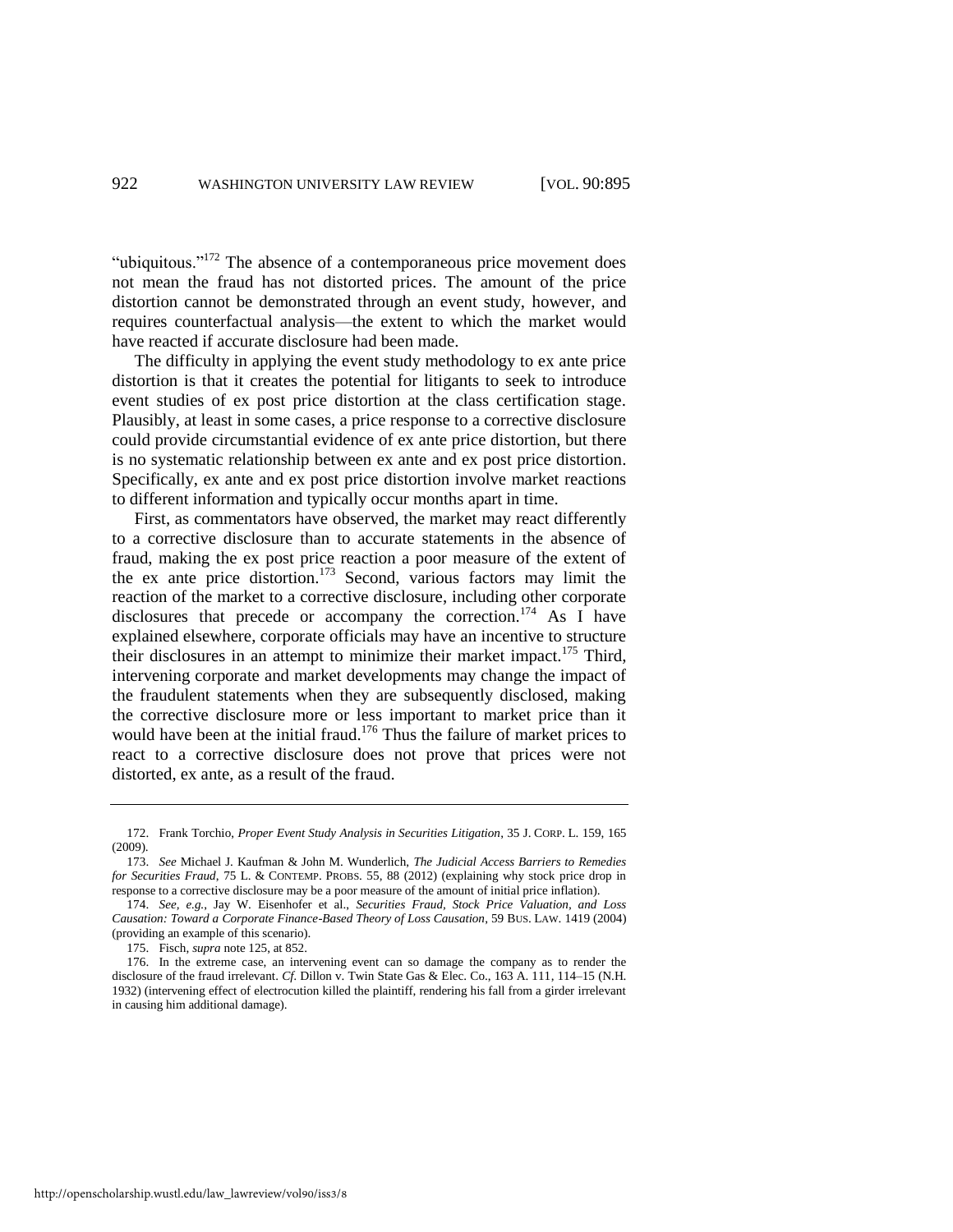#### IV. *HALLIBURTON*

The relationship between reliance and causation $177$ —or between ex ante and ex post price distortion—forms the background to *Halliburton*. <sup>178</sup> The reasoning of the Fifth Circuit's decision<sup>179</sup> is premised on the theory that *Basic*'s presumption of reliance can be rebutted by evidence that the alleged fraud did not distort the market.<sup>180</sup> If the alleged fraud did not distort the market price, the integrity of the market was not compromised.<sup>181</sup>

The Fifth Circuit went further in *Halliburton*, however. Reasoning that price distortion was required for both loss causation and reliance, $182$  the court appeared to view the two price distortion inquiries as equivalent. Specifically, the court stated first that the plaintiffs were required to establish so-called price impact at the class certification stage.<sup>183</sup> The court then described this price impact as "loss causation."<sup>184</sup>

Ex ante and ex post price distortion are different, however, as the preceding Part of this Article has explained and as the Supreme Court held.<sup>185</sup> Price distortion at the time of the initial representation is part of

<sup>177.</sup> Justice Kennedy's opinion in *Stoneridge* added to the conflation of these two concepts. *See* Stoneridge Inv. Partners v. Scientific-Atlanta, Inc., 552 U.S. 148, 160 (2008) (stating that "reliance is tied to causation, leading to the inquiry whether [suppliers'] deceptive acts were immediate or remote to the injury").

<sup>178.</sup> Erica P. John Fund, Inc. v. Halliburton Co., 131 S. Ct. 2179 (2011).

<sup>179.</sup> Archdiocese of Milwaukee Supporting Fund., Inc. v. Halliburton Co., 597 F.3d 330, 335 (5th Cir. 2010).

<sup>180.</sup> As the court explained in *Oscar Private Equity Investments. v. Allegiance Telecom, Inc.*, the link can be severed by "publicly available information that the misrepresentation didn't move the stock price." 487 F.3d 261, 265 (5th Cir. 2007).

<sup>181.</sup> *See Archdiocese of Milwaukee v. Halliburton*, 597 F.3d at 335. Other courts have faced this question as well. *See, e.g.*, *In re* DVI, Inc. Sec. Litig., 639 F.3d 623, 638 (3d Cir. 2011) (holding that *Basic*'s presumption can be rebutted by showing of no price impact at class certification stage); *In re*  Salomon Analyst Metromedia Litig., 544 F.3d 474, 485 (2d Cir. 2008) (holding that defendants should have the opportunity to rebut the *Basic* presumption, at the class certification stage, by showing the absence of price impact). *But see* Schleicher v. Wendt, 618 F.3d 679, 685 (7th Cir. 2010) (concluding that whether the false statements materially affected stock price is a merits question).

<sup>182.</sup> *Archdiocese of Milwaukee v. Halliburton*, 597 F.3d at 335–36.

<sup>183.</sup> *Id.* at 335; *see also Halliburton*, 131 S. Ct. at 2187 (explaining that "'Price impact' simply refers to the effect of a misrepresentation on a stock price").

<sup>184.</sup> *Id.* The Fifth Circuit said, "Plaintiff must prove that the complained-of misrepresentation or omission 'materially affected the market price of the security.' In other words, Plaintiff must show that an alleged misstatement 'actually moved the market.' Thus, 'we require plaintiffs to establish loss causation in order to trigger the [FOTM] presumption.'" *Archdiocese of Milwaukee v. Halliburton*, 597 F.3d at 335 (quoting *Oscar*, 487 F.3d at 265). That proof must be by a preponderance of the evidence. *Id.* After a detailed analysis of the proof, including expert testimony, the circuit court concluded that plaintiffs failed to adequately establish loss causation. *Id.* at 337.

<sup>185.</sup> *Halliburton*, 131 S. Ct. at 2186 ("Loss causation addresses a matter different from whether an investor relied on a misrepresentation, presumptively or otherwise, when buying or selling a stock.").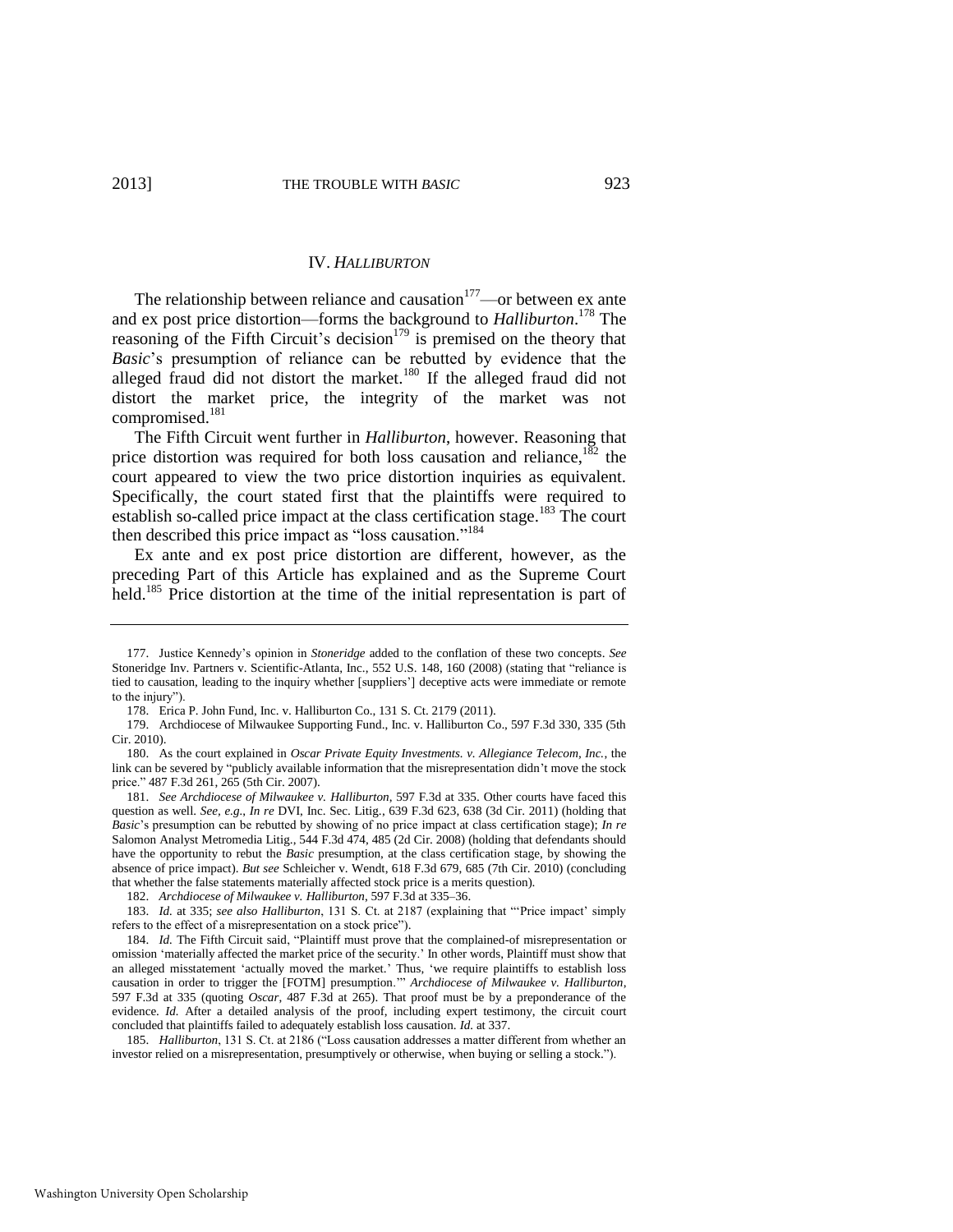the *Basic* analysis;<sup>186</sup> price distortion at the time of the corrective disclosure is necessary under *Dura*. <sup>187</sup> Where the Fifth Circuit went wrong was in conflating the two.

The defendants argued that the plaintiffs had the burden of establishing price impact at the class certification stage, an argument that the Supreme Court found unnecessary to consider.<sup>188</sup> They went on to argue that plaintiffs could show price impact in one of two ways.

They can show price inflation upon a misrepresentation, which, as this Court made clear in Dura, is not synonymous with loss causation. Or failing that—and they could not show that here because their own proof showed that none of the alleged misrepresentations moved the market. So, the alternative way to show price impact is simply to show a price decline following a corrective disclosure.<sup>189</sup>

This argument is misconceived. As previously explained, the failure of market prices to move in response to a misrepresentation does not establish the absence of a price distortion, particularly in cases when the misstatement fraudulently conceals a change in the status quo. Similarly, and consistent with *Dura*, ex ante price distortion is not the same as ex post price distortion, and the failure of prices to respond to a corrective disclosure does not sever the link between the defendants' misrepresentation and a price distortion at the time that misrepresentation was made.<sup>190</sup>

The Supreme Court's opinion in *Halliburton* may seem overly technical. If a plaintiff must, in the end, establish both ex ante and ex post price distortion, what difference does it make if the price distortion analysis is framed in terms of loss causation or not? The answer stems from *Basic*'s proceduralist foundations. *Basic*'s presumption was a tool to overcome a potential obstacle to class certification. As such, *Basic*'s price distortion analysis must be considered in light of the evolving nature of the class certification inquiry. In the next Part, this Article briefly describes the post-*Basic* developments in the class certification inquiry and considers their effect on the *Basic* decision.

<sup>186.</sup> *See supra* Part III.A.

<sup>187.</sup> *See supra* text accompanying note[s 127–](#page-20-1)36.

<sup>188.</sup> Transcript of Oral Argument at 26, Erica P. John Fund, Inc. v. Halliburton Co., 131 S. Ct. 2179 (2011) (No. 09-1403).

<sup>189.</sup> *Id.* at 27.

<sup>190.</sup> The court's analysis in *Berks County Employees' Retirement Fund v. First American Corp.*,

<sup>734</sup> F. Supp. 2d 533 (S.D.N.Y. 2010), was similarly flawed.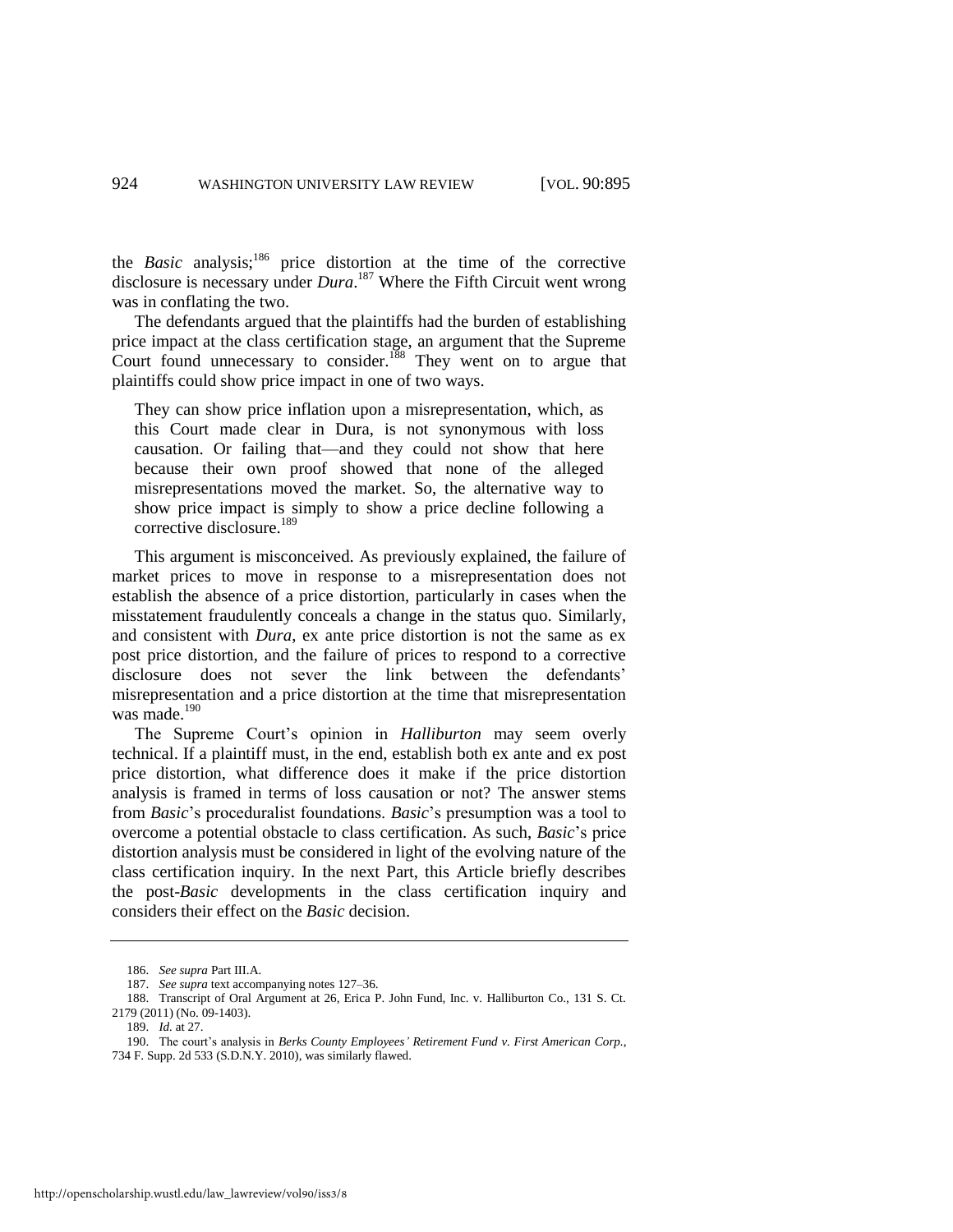#### V. THE EVOLUTION OF RULE 23 AND ITS EFFECT ON *BASIC*

As noted in Part I above, *Basic* was decided in the context of a broadening acceptance of the class action and, in particular, the widespread view that the application of the class action to securities fraud litigation was particularly appropriate.<sup>191</sup> Since *Basic* was decided, many courts and commentators have become more critical of class actions in general and securities fraud class actions in particular.<sup>192</sup>

<span id="page-31-0"></span>As some commentators have noted, although Rule 23 of the Federal Rules of Civil Procedure sets out the factors that courts are to consider in ruling on a motion for class certification, it does not specify the applicable legal standard that courts should apply.<sup>193</sup> The 1966 amendments to the Rule made the class action mechanism much more practical,<sup>194</sup> a development that was aided by the Supreme Court's 1974 decision in *Eisen v. Carlisle & Jacquelin*. <sup>195</sup> In *Eisen*, the Court held that, in ruling on a motion for class certification, courts may not "conduct a preliminary inquiry into the merits of a suit in order to determine whether it may be maintained as a class action."<sup>196</sup> The *Eisen* decision was critical for class action litigation in that it led most lower courts to "limit their class action analysis to the pleadings, perhaps with superficial consideration of limited extrinsic evidence, such as expert reports.<sup>5197</sup>

The Court sounded a cautionary note in 1982. In *General Telephone*  Co. of Southwest v. Falcon,<sup>198</sup> the Court stated that Rule 23 requires more than mere allegations.<sup>199</sup> The Court explained that, to obtain class certification, a plaintiff must show that each of the requirements of the Rule has been met.<sup>200</sup> A class action "may only be certified if the trial court is satisfied, after a rigorous analysis, that the prerequisites of Rule 23(a) have been satisfied." $^{201}$ 

<sup>191.</sup> *See supra* note[s 37](#page-8-0)[–38 a](#page-8-1)nd accompanying text.

<sup>192.</sup> *See, e.g.*, Bratton & Wachter, *supra* not[e 3.](#page-2-1)

<sup>193.</sup> Ian Simmons et al., *Without Presumptions: Rigorous Analysis in Class Certification Proceedings*, 21 ANTITRUST 61, 62 (2007).

<sup>194.</sup> *See* Robert G. Bone & Davis S. Evans, *Class Certification and Substantive Merits*, 51 DUKE L.J. 1251, 1259–60 (2002) (describing the effect of the 1966 amendments).

<sup>195. 417</sup> U.S. 156 (1974).

<sup>196.</sup> *Id.* at 177.

<sup>197.</sup> Simmons et al., *supra* note [193,](#page-31-0) at 62; *see also* Geoffrey P. Miller, *Review of the Merits in Class Action Certification*, 33 HOFSTRA L. REV. 51, 51 (2004) (describing *Eisen*'s holding as "a pillar of class action practice").

<sup>198. 457</sup> U.S. 147 (1982).

<sup>199.</sup> *Id.* at 157.

<sup>200.</sup> *Id.* at 156. 201. *Id.* at 161.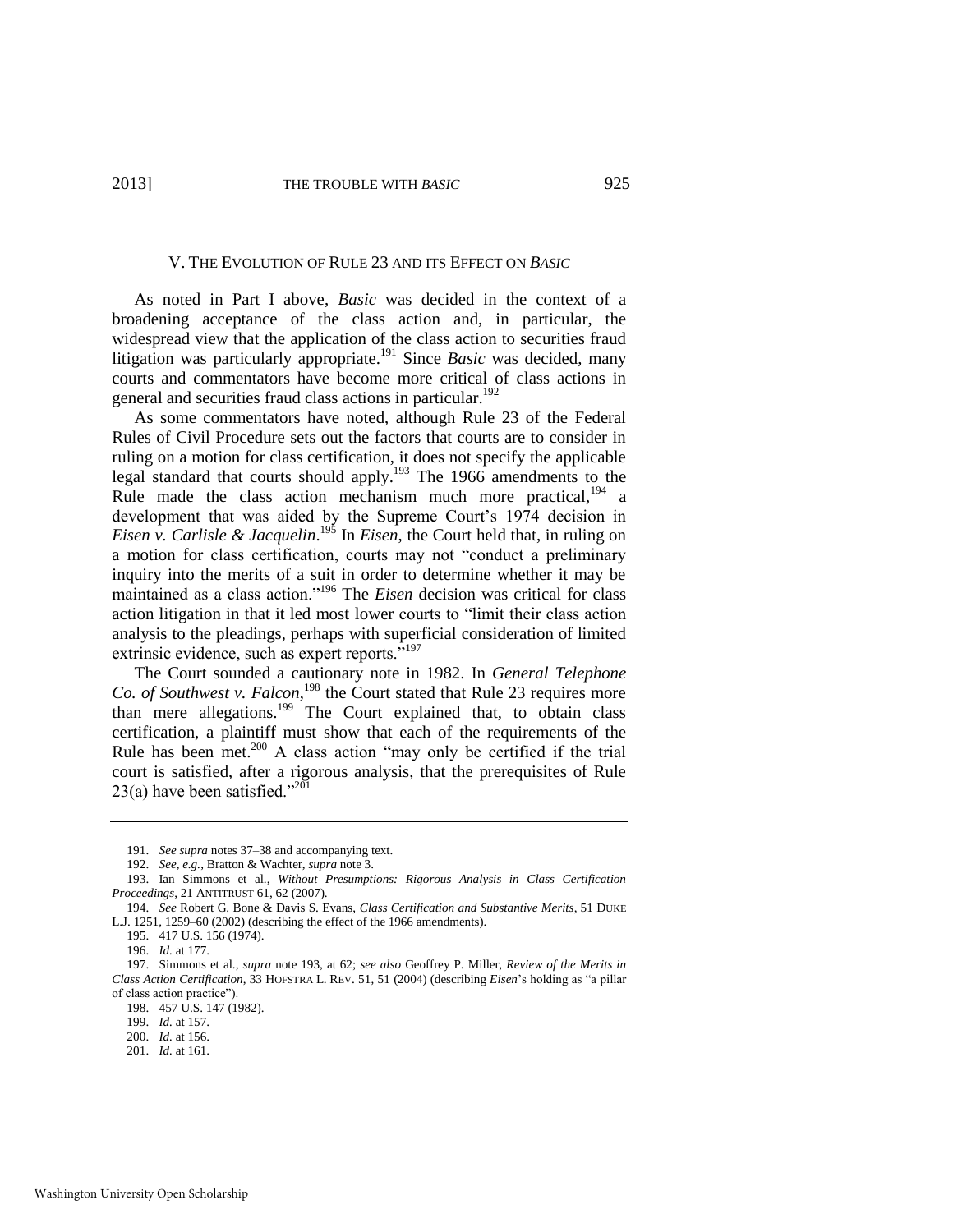Although the response of the lower courts to the *Falcon* decision varied, over the past few years, the trend toward increased scrutiny of motions for class certification spread.<sup>202</sup> Significantly, many courts noted potential problems with widespread use of class actions, including the fact that the high stakes involved increase the pressure on defendants to settle even weak cases.<sup>203</sup>

In this context, $204$  in 2008, the Third Circuit issued an important decision in the *Hydrogen Peroxide* case, an antitrust class action.<sup>205</sup> The court specifically found that the district court erred in applying too lenient a standard of proof to class certification and articulated the legal standards that they should apply in ruling on a motion for class certification.<sup>206</sup> The court stated that the plaintiffs must prove all the elements of Rule 23 by a preponderance of the evidence in order to obtain class certification and that the trial courts were required to resolve all disputed issues of fact regarding these elements.<sup>207</sup> In conducting their analysis, the Third Circuit explained that the courts were to make a "rigorous assessment of the available evidence and the method or methods by which plaintiffs propose to use the evidence to prove impact at trial."<sup>208</sup>

The Supreme Court endorsed this analysis *in Wal-Mart Stores, Inc. v. Dukes*. <sup>209</sup> In *Dukes*, the Court "confirmed that courts must apply a more

<sup>202.</sup> *See* Steig D. Olson, "*Chipping Away": The Misguided Trend Towards Resolving Merits Disputes as Part of the Class Certification Calculus*, 43 U.S.F. L. REV. 935 (2009) (describing the cases as "chipping away" at *Eisen*).

<sup>203.</sup> *See* Bell Atlantic Corp. v. Twombly, 550 U.S. 544 (2007); *see also* Newton v. Merrill Lynch, Pierce, Fenner& Smith, Inc., 259 F.3d 154, 162 (3d Cir. 2001) (stating that "denying or granting class certification is often the defining moment in class actions (for it may sound the 'death knell' of the litigation on the part of plaintiffs, or create unwarranted pressure to settle nonmeritorious claims on the part of defendants)"). The *Newton* court further noted that "[i]rrespective of the merits, certification decisions may have a decisive effect on litigation." *Id.* at 167.

<sup>204.</sup> Linda S. Mullenix, *Dropping the Spear: The Case for Enhanced Summary Judgment Prior to Class Certification*, 43 AKRON L. REV. 1197, 1199 n.13 (2010) ("The Third Circuit's *Hydrogen Peroxide* decision joins a series of similar appellate decisions requiring heightened certification requirements and merits-determinations at class certification.").

<sup>205.</sup> *In re* Hydrogen Peroxide Antitrust Litig., 552 F.3d 305, 307–09 (3d Cir. 2008). The Second Circuit reached a similar conclusion at around the same time. *See In re* Salomon Analyst Metromedia Litig., 544 F.3d 474, 485 (2d Cir. 2008) (stating that case law requires courts to make a "definitive assessment that the Rule 23(b)(3) predominance requirement has been met") (internal quotations omitted).

<sup>206.</sup> *Hydrogen Peroxide*, 552 F.3d at 321.

<sup>207.</sup> *Id.* at 307.

<sup>208.</sup> *Id.* at 312. The court also explained that "the court's obligation to consider all relevant evidence and arguments extends to expert testimony, whether offered by a party seeking class certification or by a party opposing it." *Id.* at 307.

<sup>209. 131</sup> S. Ct. 2541 (2011).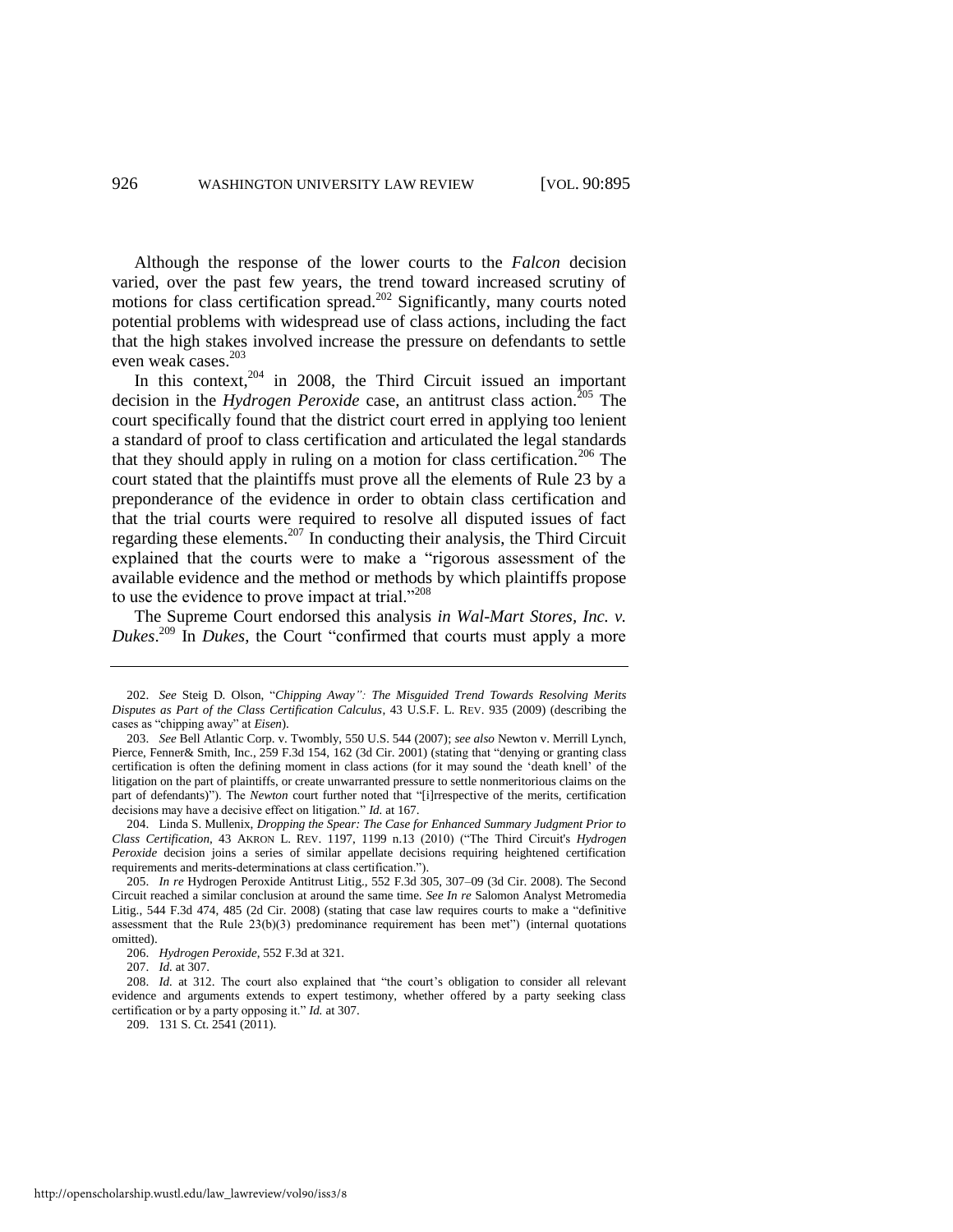<span id="page-33-0"></span>stringent standard to class certification motions."<sup>210</sup> *Dukes* involved the commonality requirement of Rule  $23(a)(2)$ <sup>211</sup> In analyzing this requirement for purposes of class certification, the Court clarified its prior language in *Eisen*, observing that a Rule 23 inquiry might frequently "entail some overlap with the merits of the plaintiff's underlying claim."<sup>212</sup> The Court observed that such overlap "cannot be helped."<sup>213</sup> Moreover, as the Court's analysis demonstrated, assessing the plaintiffs' showing might involve evaluating expert testimony.<sup>214</sup>

Although the extent to which *Dukes* was limited to the employment discrimination context was unclear,  $^{215}$  two lower courts promptly extended it to antitrust cases.<sup>216</sup> The question presented by the *Amgen* case, currently pending before the Supreme Court, is the effect of *Dukes* on the manner in which plaintiffs are required to establish the FOTM presumption. Specifically, Amgen argues to the Supreme Court that proof of materiality is required to establish FOTM.<sup>217</sup> Because FOTM is necessary to obtain *Basic*'s presumption of reliance, Amgen argues that it is necessary for plaintiffs not merely to allege materiality but to prove it in order to obtain class certification.<sup>218</sup> Moreover, the "rigorous analysis" required by *Dukes*<sup>219</sup> should, according to Amgen, allow it to rebut the FOTM presumption at the class certification stage by presenting evidence that the alleged misstatements were not material. $^{220}$ 

#### <span id="page-33-1"></span>VI. REJECTING RELIANCE

The proceduralist jurisprudence described in the preceding section complicates the application of the *Basic* presumption. As this Article has

<sup>210.</sup> Wesley R. Powell & Shireen Hilal, Client Memorandum, *Two District Courts Interpret*  Dukes *To Require "Rigorous Analysis" in Antitrust Class Certification Decisions*, WILLKIE FARR & GALLAGHER LLP, Apr. 4, 2012, at 2, *available at* http://www.willkie.com/files/tbl\_s29Publications/ FileUpload5686/4040/Two\_District\_Courts\_Interpret\_Dukes1.pdf.

<sup>211.</sup> *Dukes*, 131 S. Ct. at 2551.

<sup>212.</sup> *Id.*

<sup>213.</sup> *Id.*

<sup>214.</sup> *See id.* at 2553–54.

<sup>215.</sup> *See* Ellen Meriwether, *The "Hazards" of* Dukes*: Antitrust Class Action Plaintiffs Need Not Fear the Supreme Court's Decision*, 26 ANTITRUST 18 (2011).

<sup>216.</sup> Powell & Hilal, *supra* not[e 210.](#page-33-0) 

<sup>217.</sup> Brief for Petitioners at 16–22, Amgen Inc. v. Conn. Ret. Plans & Trust Funds, No. 11-1085 (Aug. 8, 2012).

<sup>218.</sup> *Id.* at 19–22.

<sup>219.</sup> *Dukes*, 131 S. Ct. at 2551.

<sup>220.</sup> *See* Conn. Ret. Plans & Trust Funds v. Amgen Inc., 660 F.3d 1170, 1177 (9th Cir. 2011) (describing Amgen's effort to rebut the FOTM presumption). Specifically, Amgen sought to rebut the presumption by establishing a "truth-on-the-market" defense. *Id.* at 1177.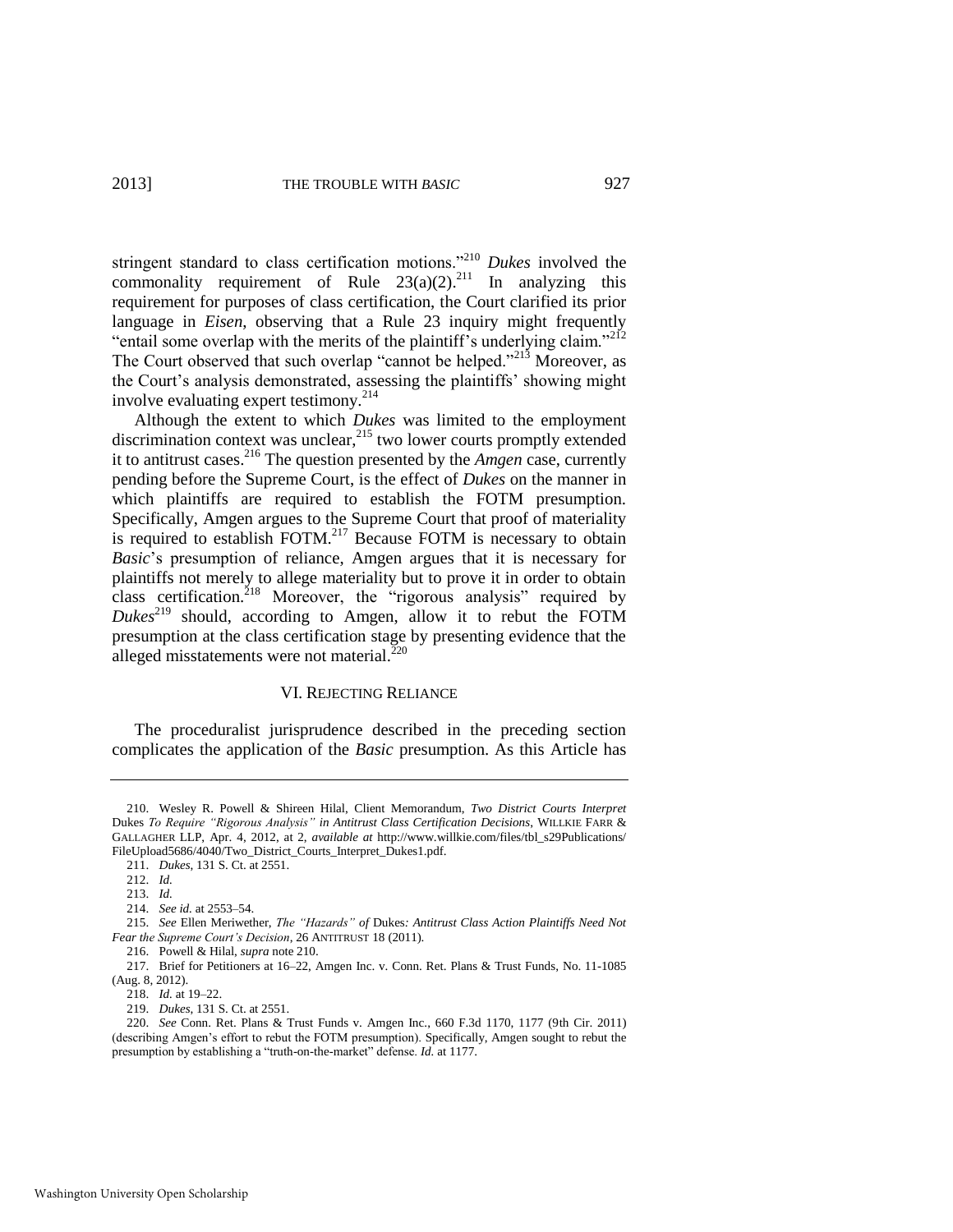argued, *Basic* is premised on the notion of price distortion. Price distortion is closely related to materiality in that the essence of a material misstatement is its capacity to distort stock prices, although a full consideration of the appropriate role of event studies or other empirical analyses in proving materiality is beyond the scope of this Article.<sup>221</sup>

*Basic* itself did not require proof of materiality,<sup>222</sup> but the importance of price distortion in the conception of the market-based approach leads naturally to the petitioner's argument in *Amgen* that materiality should be part of the *Basic* inquiry.<sup>223</sup> If misinformation does not distort market price—because the information is not material, because the market is not sufficiently efficient, or because the misinformation is not credible to the market—then plaintiffs have not been deceived in the *Basic* sense of the term because they have not traded at a distorted price. $2^{24}$ 

But price distortion becomes part of the class certification analysis only because *Basic* retained proof of reliance as an element of federal securities fraud.<sup>225</sup> The questions presented to the Supreme Court in *Amgen* about the appropriate scope of the class certification inquiry arise only because Rule 23 requires a degree of commonality that is threatened by the necessity of establishing individual investor reliance.<sup>226</sup> In the absence of a reliance requirement, securities fraud litigation does not present individualized factual or legal questions that threaten the commonality necessary to certify a class.

225. *See supra* Part I.C.

226. *Cf. In re* Am. Int'l Grp., Inc. Sec. Litig., 689 F.3d 229, 241–43 (2d Cir. 2012) (noting that failure to satisfy the prerequisites for application of FOTM does not necessarily preclude satisfaction of the predominance requirement for purposes of certifying a settlement class).

<sup>221.</sup> The very essence of a material misstatement is its capacity to distort stock prices. *See, e.g.*, Oran v. Stafford, 226 F.3d 275, 282 (3d Cir. 2000) (Alito, J.) ("[I]n an efficient market the concept of materiality translates into information that alters the price of the firm's stock . . . ." (internal quotation marks omitted)); Dunbar & Heller, *supra* not[e 3,](#page-2-1) at 509 ("The definition of immaterial information . . . is that it is already known or . . . does not have a statistically significant effect on stock price in an efficient market."); *see also* Erica P. John Fund, Inc. v. Halliburton Co., 131 S. Ct. 2179, 2187 (2011) (describing Halliburton's argument that "[i]f the price is unaffected by the fraud, the price does not reflect the fraud").

<sup>222.</sup> As discussed previously, footnote twenty-seven in the Supreme Court's *Basic* opinion has generated some question about whether *Basic* also required proof of materiality. *See supra* note[s 98–](#page-16-0) [99](#page-16-1) and accompanying text. The Court in *Halliburton* declined to address this issue. *See Halliburton*, 131 S. Ct. at 2187 ("[W]e need not, and do not, address any other question about *Basic*, its presumption, or how and when it may be rebutted.").

<sup>223.</sup> *See supra* not[e 217 a](#page-33-1)nd accompanying text.

<sup>224.</sup> Donald Langevoort is correct in arguing that, in some cases, material information may not affect securities prices. *See* Langevoort, *supra* note [2,](#page-2-0) at 173–77 (discussing *In re* Merck & Co. Sec. Litig., 432 F.3d 261 (3d Cir. 2005)). But it would clearly be an expansion of the *Basic* principles to allow a plaintiff to bring a claim in reliance on a distorted market price if the market has erroneously failed to respond to a disclosure.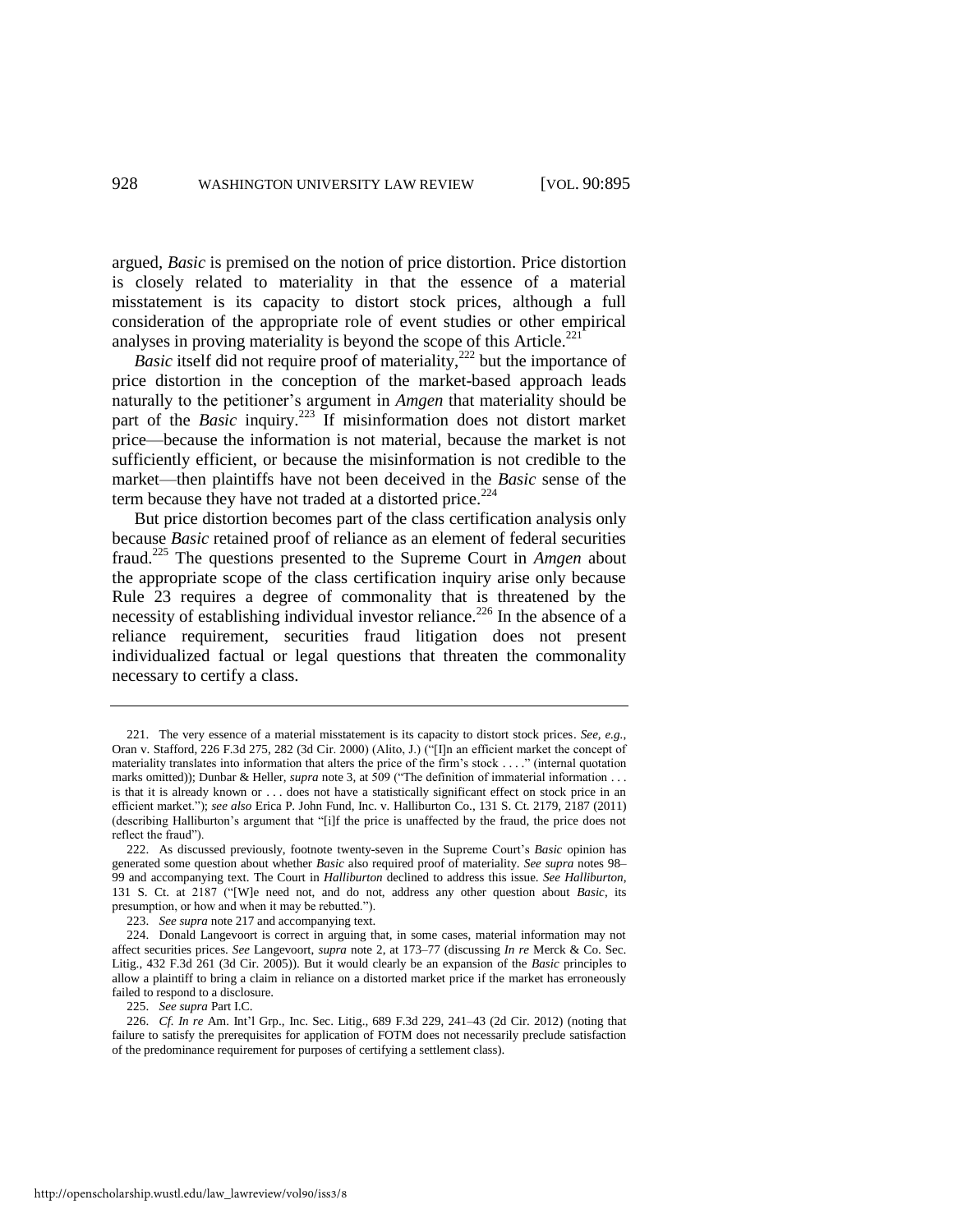The developments in class certification analysis, coupled with the illogic of inquiring into individualized reliance, both with respect to impersonal market transactions generally and, in particular, under the *Basic*/*Dura* market-based approach, provide a compelling reason to overrule that aspect of *Basic* that retains reliance as a required element of federal securities fraud. As this Article has demonstrated, the reliance requirement is illogical in the context of a cause of action that is focused on market-based harm. Dan Fischel made this point years ago: reliance is simply inconsistent with the theory on which FOTM is based, and with the shift in *Basic* and *Dura* to a market-based approach.<sup>227</sup> Moreover, by focusing on harm to the market rather than harm to individual investor decisions, the market-based approach creates the commonality that the Court found missing in *Dukes*.

Overruling *Basic* to eliminate the reliance requirement avoids the need to determine, at the class certification stage, the extent to which a misrepresentation has distorted stock price. Proof of a public misrepresentation<sup>228</sup> and an efficient market would be sufficient to establish commonality for purposes of Rule 23.<sup>229</sup> Whether the *Amgen* Court should fully embrace the market-based approach is a more difficult question. Moving to a market-based approach implicates policy choices about the nature of the harm to which private securities fraud litigation should be addressed. A full analysis of these questions is beyond the scope of this Article, although I have questioned *Dura*'s rejection of a transaction-based approach to economic harm elsewhere.<sup>230</sup>

Nonetheless, here are a few preliminary thoughts on the question. As a starting point, a market-based approach offers several advantages over the common law. It provides a solution to the difficult enterprise of extracting causal components in modern securities trading on impersonal capital markets. It eliminates the unreliable inquiry into the extent to which particular information factored into individual trading decisions. It reflects the reality that, although disclosures may be important to the market as a whole, there are entire components of market trading that occur without

<sup>227.</sup> *See* Fischel, *supra* not[e 87,](#page-15-2) at 11 ("The logic of the fraud on the market theory dictates that the reliance requirement as conventionally interpreted be discarded altogether.").

<sup>228.</sup> In *Stoneridge Investment Partners v. Scientific-Atlanta, Inc.*, the Court held that plaintiffs could not establish reliance because the misstatements at issue were not communicated to the market. 552 U.S. 148, 159 (2008).

<sup>229.</sup> As noted earlier, lower courts may have overstated the extent of market efficiency that is required for a misrepresentation to distort stock prices. *See supra* notes [105–](#page-17-0)06 and accompanying text.

<sup>230.</sup> Fisch, *supra* not[e 125.](#page-20-0)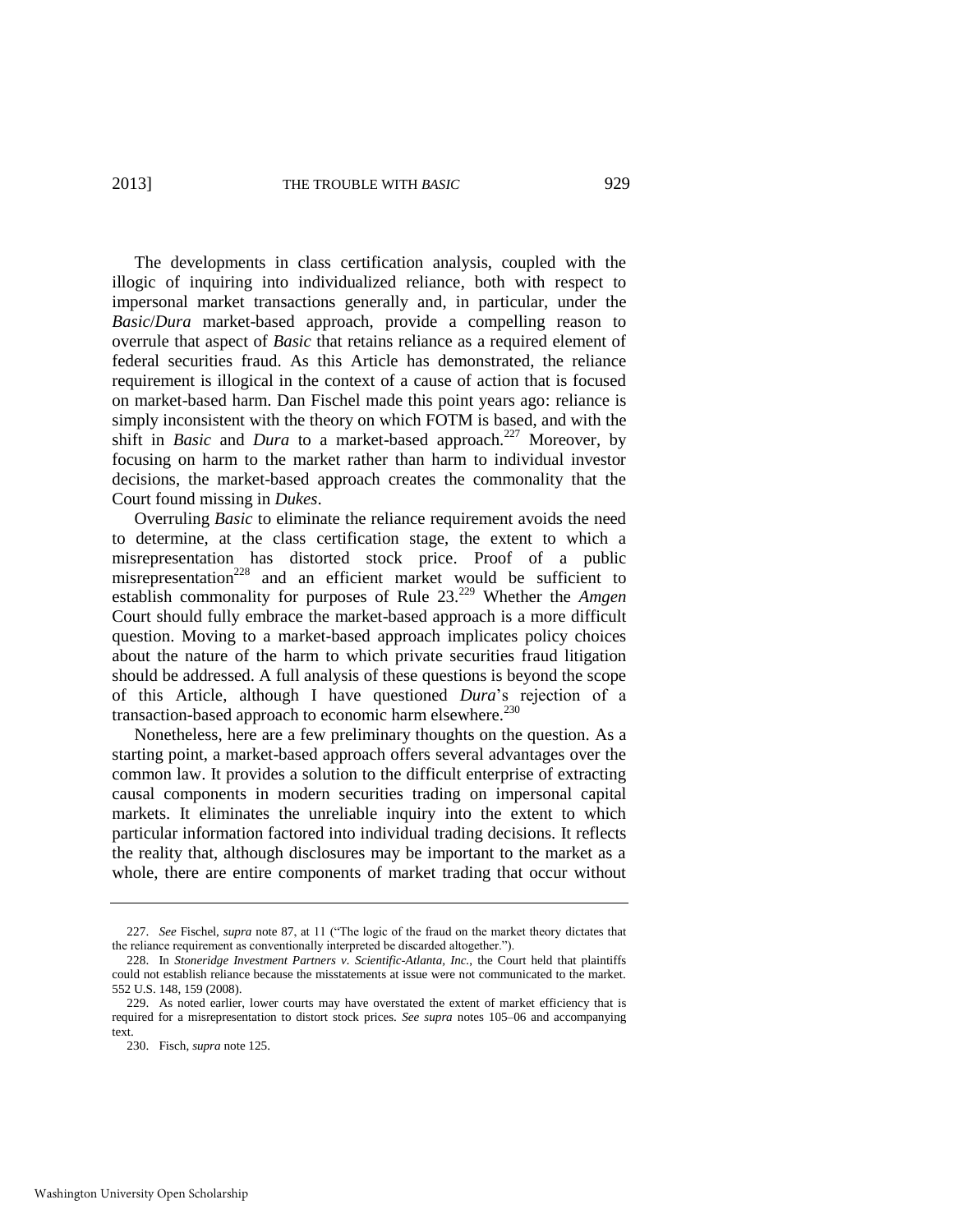reference to those disclosures. It also eliminates the challenge presented by intermediated investment decisions and causal chains, in which market information is analyzed, combined, and disseminated through brokers, analysts, and the financial media.

A market-based approach is also consistent with the ongoing shift in the focus of federal securities regulation from investor protection to market protection.<sup>231</sup> Absent a concern for individual investor autonomy, there is little theoretical justification for focusing on investor-specific as opposed to market-wide responses.<sup>232</sup> And protecting individual investment decisions may be anomalous in a market increasingly characterized by institutional intermediation.

At the same time, a market-based approach sacrifices investor autonomy and reduces incentives for investors to engage in informed trading. The efficiency of the capital markets depends on the presence of information traders, and elimination of reliance seems to belittle the importance of reviewing corporate disclosures.<sup>233</sup>

A market-based approach is also subject to criticism for its inherent reliance on the largely discredited idea that the market is value efficient. Although, as noted earlier, FOTM is generally based on information efficiency, a theory of securities fraud that is premised on price distortion risks drawing upon largely-discredited notions of value efficiency for its legitimacy.<sup>234</sup> Absent some degree of value efficiency, for example, it is difficult to assume that a misrepresentation necessarily moves the stock price further away from its underlying value than the price at which it would have traded in the absence of the fraud. More generally, it may be difficult to insulate the inquiry from all considerations of value.<sup>235</sup> Should defendants face liability, for example, for a misrepresentation that can be

234. *See supra* note[s 112–](#page-18-0)15 and accompanying text.

235. *See, e.g.*, *In re* PolyMedica Corp. Sec. Litig., 432 F.3d 1, 16 (1st Cir. 2005) (observing that "as a matter of logic, we cannot say that fundamental value efficiency has no place in applying the fraud-on-the-market presumption of reliance at the class-certification stage").

<sup>231.</sup> This shift is reflected in the addition of section 2(b) by the National Securities Markets Improvements Act of 1996. *See supra* note [9.](#page-3-0) It is also reflected in academic commentary suggesting that deterrence rather than compensation should be the primary regulatory objective. *See, e.g.*, Merritt B. Fox, *Why Civil Liability for Disclosure Violations When Issuers Do Not Trade?*, 2009 WIS. L. REV. 297 (describing deterrence rationale for private civil litigation). Arguably, a market-based approach is more closely tied to section 10(b)'s prohibition of manipulation than the more commonly-emphasized prohibition of deception.

<sup>232.</sup> *See* Langevoort, *supra* not[e 2,](#page-2-0) at 165–66 (arguing that the reliance inquiry unduly emphasizes compensation as a regulatory goal).

<sup>233.</sup> *See, e.g.*, Ronald J. Gilson & Reinier H. Kraakman, *The Mechanisms of Market Efficiency*, 70 VA. L. REV. 549, 569–70 (1984) (observing that the rapidity of price adjustments in the market depends on the volume of informed trading).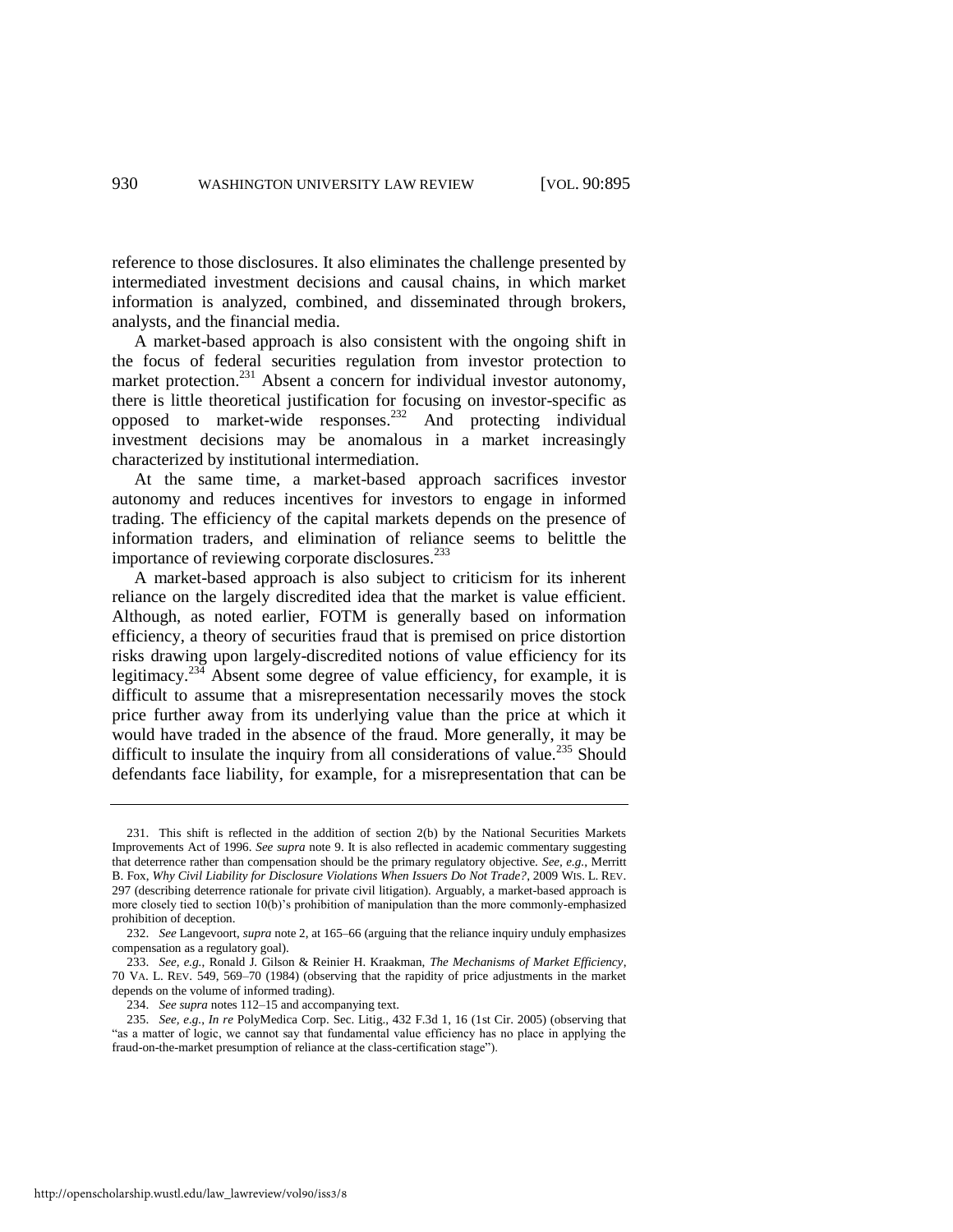shown to make market price more accurately reflect fundamental value? What significance should be given to abnormal returns that correlate with disclosure, but that are directionally inconsistent with plaintiffs' theory?

This concern is heightened by the tendency for event studies to be presented not simply as evidence of a price effect but as a quantification of the size of that effect—as in event studies that are used to establish loss causation or damages. $^{236}$  Most circuits have required plaintiffs, in proving loss causation, not merely to show that the corrective disclosure correlated with a decline in stock price, but that it was a "substantial cause" of that decline.<sup>237</sup> This inquiry injects an implicit significance not just to the fact but to the extent of the stock price reaction.

As discussed above, the market-based approach also creates a fundamental shift in both the victim class and the scope of recoverable harm.<sup>238</sup> There may be policy reasons that counsel in favor or against that shift, based on the information about existing recoveries from securities fraud litigation.<sup>239</sup> More problematically, it is possible to read *Basic* and *Dura*, in combination, as limiting recoverable damages to the lesser of ex ante or ex post price distortion.<sup>240</sup> To the extent that a market-based approach has this effect, it is likely to reduce overall damage awards because of the effect of external causal factors on stock price as time passes between the misrepresentation and the fraud.

#### **CONCLUSION**

The Supreme Court's decision in *Basic* gave investors, as "an act of juristic grace," $241$  the right not to trade securities at a price distorted by fraud. Although this right was founded upon a sophisticated understanding of the realities of public market securities trading, the Court grounded the right in the antiquated common law concept of reliance.<sup>242</sup> As the Court has recognized elsewhere, however, common law tort principles have only

<sup>236.</sup> *See supra* not[e 145.](#page-23-0) 

<sup>237.</sup> *See, e.g.*, *In re* Oracle Corp. Sec. Litig., 627 F.3d 376, 388 (9th Cir. 2010).

<sup>238.</sup> *See supra* Part III.A.

<sup>239.</sup> *See* Fisch, *supra* note [125,](#page-20-0) at 868–69. Alternatively, it is possible to separate the liability inquiry from the damage analysis. *See* Mills v. Elec. Auto-Lite Co., 396 U.S. 375, 389–97 (1970). 240. Note that *Basic* can, but need not, be read to set an alternative limit on recoverable damages

that is lower than that established by *Dura*.

<sup>241.</sup> Langevoort, *supra* not[e 2,](#page-2-0) at 195.

<sup>242.</sup> *See supra* Part I.C.